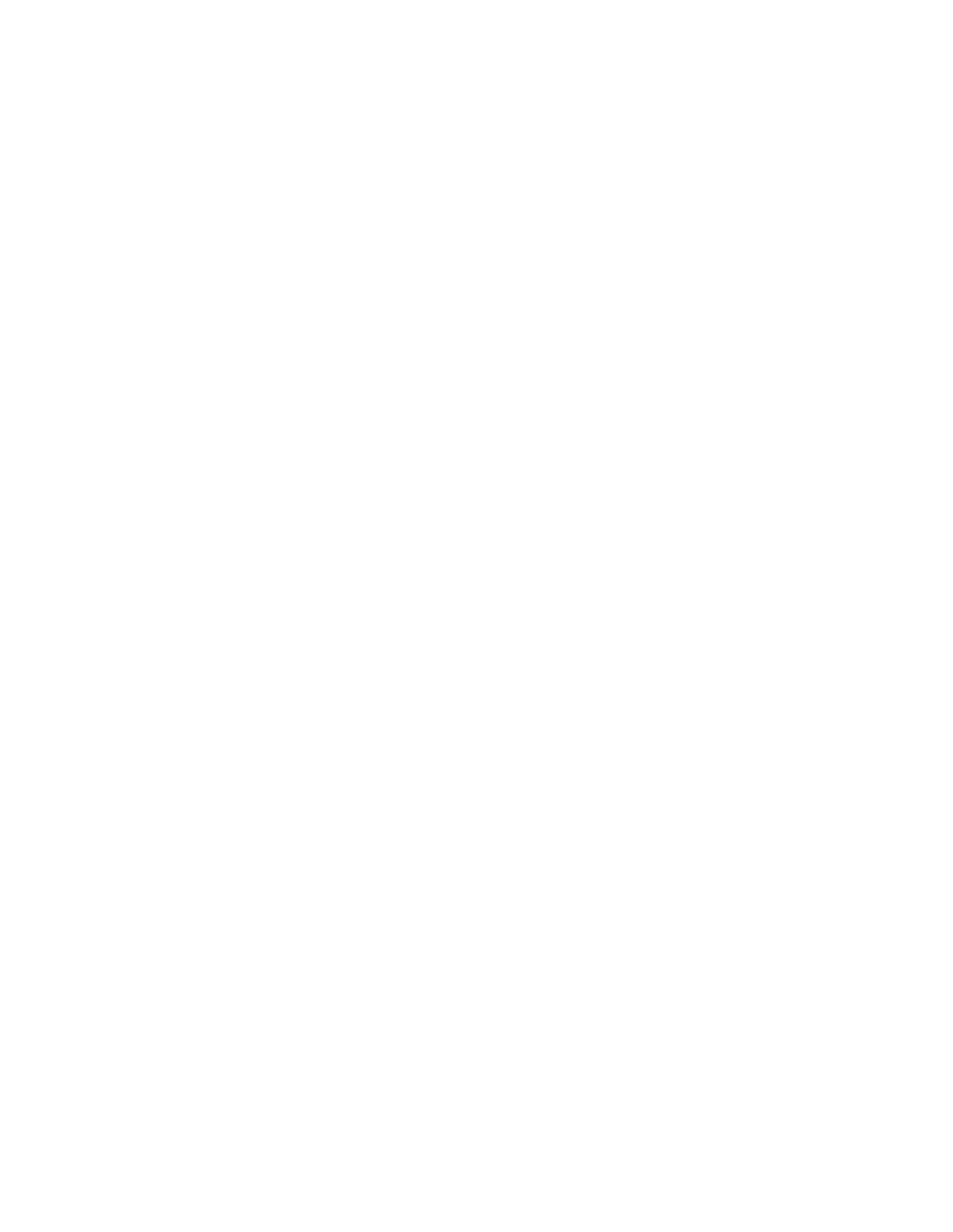# **Contents**

| 1        |         | Introduction                        |                                                                                                       | 5               |  |  |  |  |  |  |  |  |  |  |  |
|----------|---------|-------------------------------------|-------------------------------------------------------------------------------------------------------|-----------------|--|--|--|--|--|--|--|--|--|--|--|
|          | 1.1     |                                     |                                                                                                       | $\overline{5}$  |  |  |  |  |  |  |  |  |  |  |  |
|          |         | 1.1.1                               | The problem $\ldots \ldots \ldots \ldots \ldots \ldots \ldots \ldots \ldots \ldots \ldots$            | $\overline{5}$  |  |  |  |  |  |  |  |  |  |  |  |
|          |         | 1.1.2                               |                                                                                                       | $\overline{5}$  |  |  |  |  |  |  |  |  |  |  |  |
|          |         | 1.1.3                               |                                                                                                       | 6               |  |  |  |  |  |  |  |  |  |  |  |
|          |         | 1.1.4                               | Synchronism hypothesis $\ldots \ldots \ldots \ldots \ldots \ldots \ldots \ldots$                      | $6\phantom{.}6$ |  |  |  |  |  |  |  |  |  |  |  |
|          |         | 1.1.5                               | The process WATCHDOG in Signal language                                                               | $\overline{7}$  |  |  |  |  |  |  |  |  |  |  |  |
|          |         | 1.1.6                               |                                                                                                       |                 |  |  |  |  |  |  |  |  |  |  |  |
| $\bf{2}$ |         | <b>Signals</b><br>11                |                                                                                                       |                 |  |  |  |  |  |  |  |  |  |  |  |
|          | 2.1     |                                     | Signals in Signal $\ldots \ldots \ldots \ldots \ldots \ldots \ldots \ldots \ldots \ldots \ldots$      | 11              |  |  |  |  |  |  |  |  |  |  |  |
|          | 2.2     |                                     |                                                                                                       | 12              |  |  |  |  |  |  |  |  |  |  |  |
|          | 2.3     |                                     |                                                                                                       | 12              |  |  |  |  |  |  |  |  |  |  |  |
|          |         | 2.3.1                               |                                                                                                       | 12              |  |  |  |  |  |  |  |  |  |  |  |
|          |         | 2.3.2                               |                                                                                                       | 12              |  |  |  |  |  |  |  |  |  |  |  |
|          |         | 2.3.3                               | Type event $\dots \dots \dots \dots \dots \dots \dots \dots \dots \dots \dots \dots \dots$            | 13              |  |  |  |  |  |  |  |  |  |  |  |
|          | 2.4     |                                     |                                                                                                       | 13              |  |  |  |  |  |  |  |  |  |  |  |
|          | 2.5     |                                     |                                                                                                       | 13              |  |  |  |  |  |  |  |  |  |  |  |
| 3        |         | Signal definitions, operators<br>15 |                                                                                                       |                 |  |  |  |  |  |  |  |  |  |  |  |
|          | 3.1     |                                     | Definition of a signal $\ldots \ldots \ldots \ldots \ldots \ldots \ldots \ldots \ldots \ldots \ldots$ | 15              |  |  |  |  |  |  |  |  |  |  |  |
|          |         | 3.1.1                               | Defining equation $\ldots \ldots \ldots \ldots \ldots \ldots \ldots \ldots \ldots \ldots$             | 15              |  |  |  |  |  |  |  |  |  |  |  |
|          |         | 3.1.2                               |                                                                                                       | 15              |  |  |  |  |  |  |  |  |  |  |  |
|          |         | 3.1.3                               | Clock equality equations $\ldots \ldots \ldots \ldots \ldots \ldots \ldots \ldots$                    | 16              |  |  |  |  |  |  |  |  |  |  |  |
|          | 3.2     |                                     |                                                                                                       | 17              |  |  |  |  |  |  |  |  |  |  |  |
|          |         | 3.2.1                               |                                                                                                       | 17              |  |  |  |  |  |  |  |  |  |  |  |
|          |         | 3.2.2                               | Delay operator $\ldots \ldots \ldots \ldots \ldots \ldots \ldots \ldots \ldots \ldots$                | 17              |  |  |  |  |  |  |  |  |  |  |  |
|          | 3.3     |                                     | Sampling, when operators $\dots \dots \dots \dots \dots \dots \dots \dots \dots \dots \dots$          | 19              |  |  |  |  |  |  |  |  |  |  |  |
|          |         | 3.3.1                               |                                                                                                       | 19              |  |  |  |  |  |  |  |  |  |  |  |
|          |         | 3.3.2                               |                                                                                                       | 20              |  |  |  |  |  |  |  |  |  |  |  |
|          | 3.4     |                                     | Merging, default operator $\dots \dots \dots \dots \dots \dots \dots \dots \dots \dots \dots$         | 21              |  |  |  |  |  |  |  |  |  |  |  |
|          | $3.5\,$ |                                     |                                                                                                       | 22              |  |  |  |  |  |  |  |  |  |  |  |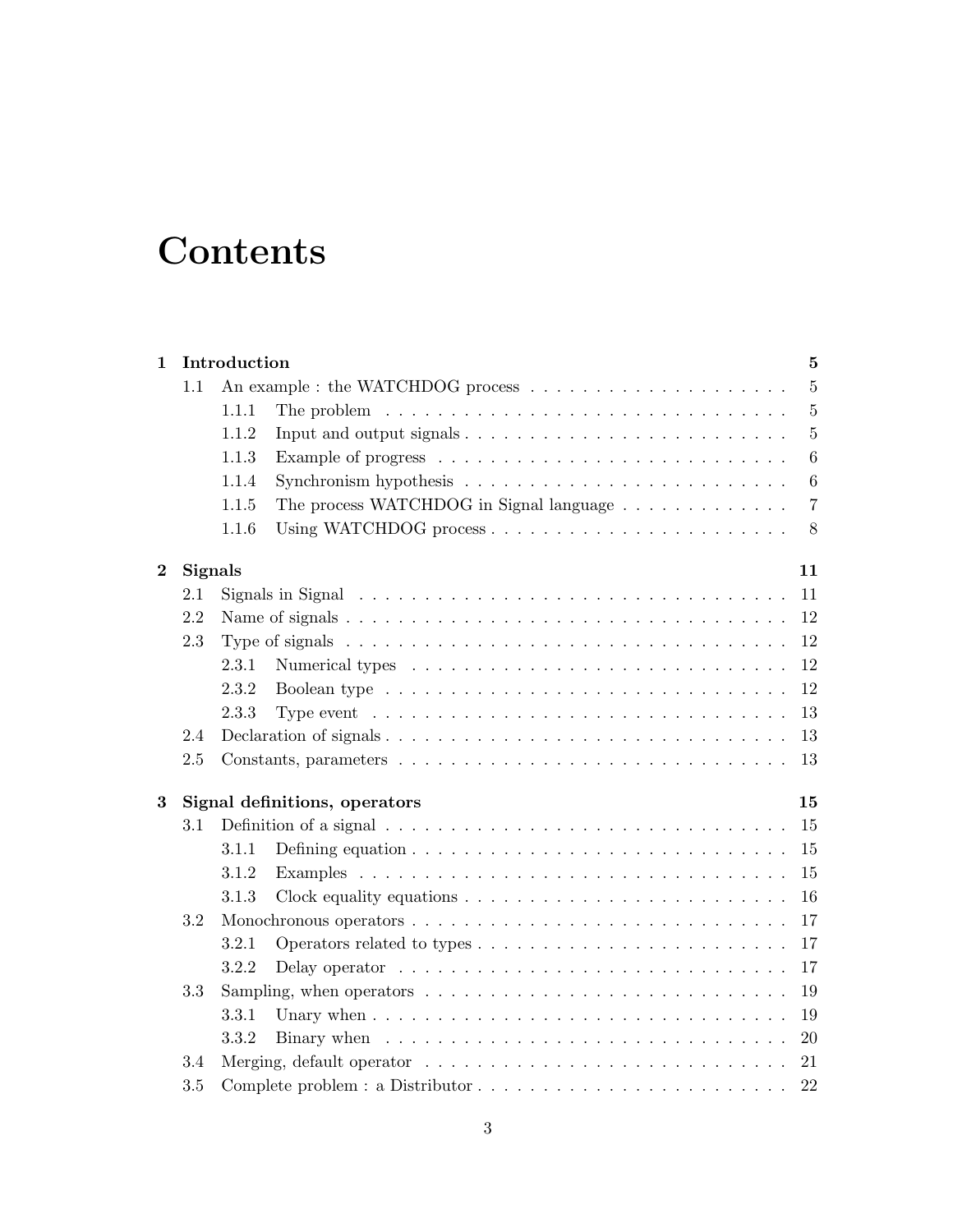| $\boldsymbol{\Lambda}$ |       |              | More advanced features                                                                                  | 25  |  |  |  |  |  |  |  |  |
|------------------------|-------|--------------|---------------------------------------------------------------------------------------------------------|-----|--|--|--|--|--|--|--|--|
|                        | 4.1   |              | The cell operator $\dots \dots \dots \dots \dots \dots \dots \dots \dots \dots \dots \dots \dots \dots$ | 25  |  |  |  |  |  |  |  |  |
|                        |       | 4.1.1        |                                                                                                         | 25  |  |  |  |  |  |  |  |  |
|                        |       | 4.1.2        | Use of cell operator $\dots \dots \dots \dots \dots \dots \dots \dots \dots \dots \dots$                | -26 |  |  |  |  |  |  |  |  |
|                        |       | 4.1.3        |                                                                                                         | 26  |  |  |  |  |  |  |  |  |
|                        | 4.2   |              |                                                                                                         |     |  |  |  |  |  |  |  |  |
|                        | 4.2.1 |              |                                                                                                         |     |  |  |  |  |  |  |  |  |
|                        |       | 4.2.2        |                                                                                                         | 28  |  |  |  |  |  |  |  |  |
|                        | 4.3   |              |                                                                                                         |     |  |  |  |  |  |  |  |  |
| 5                      |       | Applications |                                                                                                         | 31  |  |  |  |  |  |  |  |  |
|                        | 5.1   |              |                                                                                                         | 31  |  |  |  |  |  |  |  |  |
|                        |       | 5.1.1        | Duration between START and FINISH                                                                       | 31  |  |  |  |  |  |  |  |  |
|                        |       | 5.1.2        | Is S present between START and FINISH ?                                                                 | 31  |  |  |  |  |  |  |  |  |
|                        | 52    |              |                                                                                                         | 32  |  |  |  |  |  |  |  |  |
|                        | 5.3   |              |                                                                                                         | 33  |  |  |  |  |  |  |  |  |
|                        | 5.4   |              |                                                                                                         | 34  |  |  |  |  |  |  |  |  |
|                        |       | 5.4.1        | The problem $\ldots \ldots \ldots \ldots \ldots \ldots \ldots \ldots \ldots \ldots \ldots$              | 34  |  |  |  |  |  |  |  |  |
|                        |       | 5.4.2        | The Detect process $\dots \dots \dots \dots \dots \dots \dots \dots \dots \dots \dots$                  | 35  |  |  |  |  |  |  |  |  |
|                        |       | 5.4.3        |                                                                                                         | 35  |  |  |  |  |  |  |  |  |
|                        |       | 5.4.4        |                                                                                                         | 35  |  |  |  |  |  |  |  |  |
|                        |       |              |                                                                                                         |     |  |  |  |  |  |  |  |  |

# 6 Solutions of exercices 39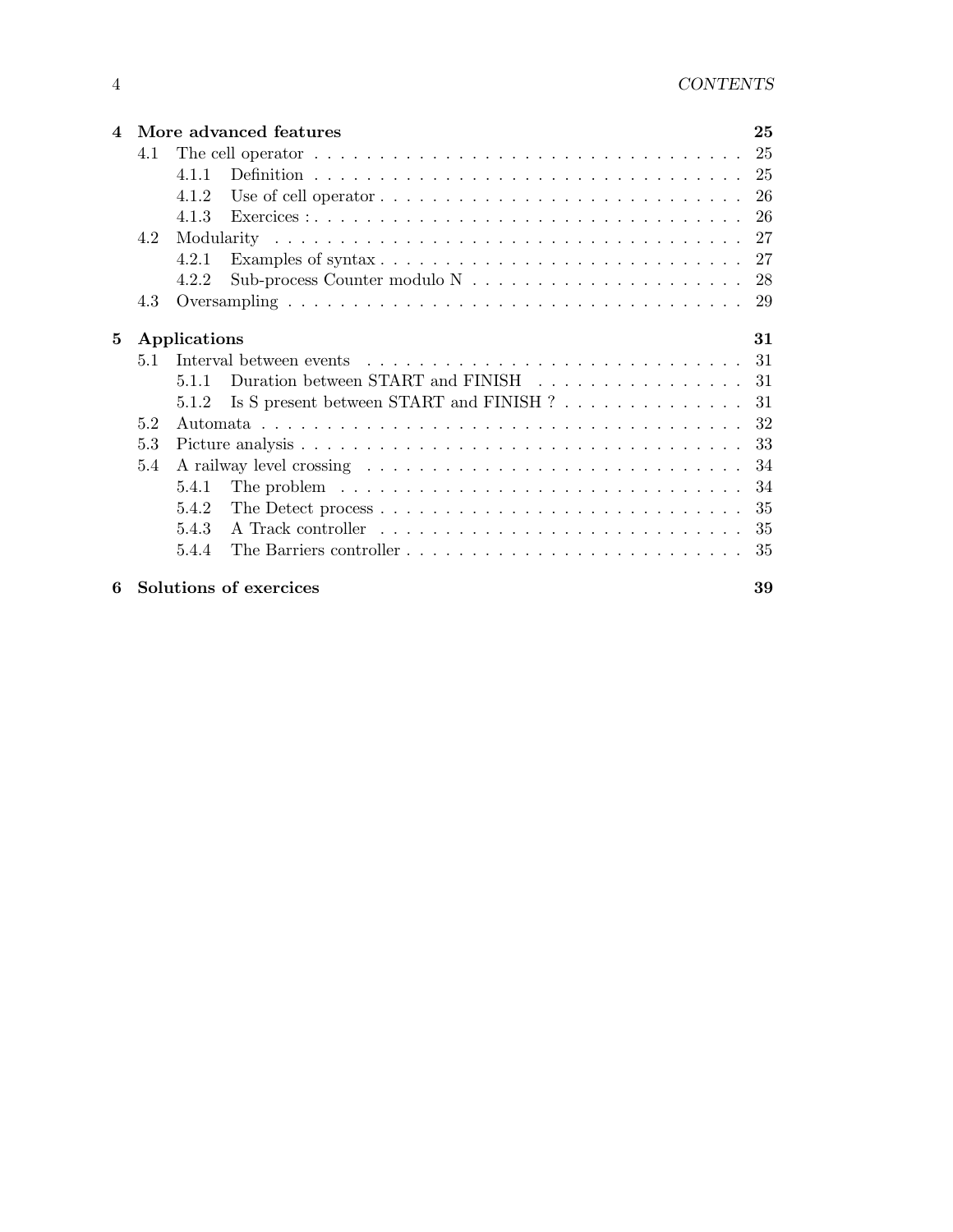# Chapter 1

# Introduction

Signal is a programming language designed for Real Time applications (or reactive, or  $embedded$  systems)[1]. It is a *synchronous* language, opposite to the *asynchronous* approach, like in Ada. Like Lustre[4], its style is declarative, to be compared with imperative synchronous style in *Esterel*[5].

This tutorial presents only the elementary parts of the language (V4 version). It aims to help programmers beginning to write some pieces of programs, for simple applications. Many advanced concepts, objects, statements are not considered. All definitions - particularly semantic ones - are very informal.

For a further study, see the *Signal V4 Reference Manual*[2]. Look also the web site of ESPRESSO Project[3] at IRISA.

# 1.1 An example : the WATCHDOG process

As an informal survey, we develop and comment a short, but complete example of real time module : a *watchdog*.

# 1.1.1 The problem

A process emits an ORDER, to be executed within some DELAY. When finished, a DONE signal is made available. The  $WATCHDOG$  is designed to control this delay. It receives a copy of ORDER and DONE signals. It must emit an ALARM whenever a job is not finished in time.

More specifications: if a new ORDER occurs when previous one is not finished, the time counting restarts from zero. A DONE signal out of delay, or not related to an ORDER, will be ignored.

### 1.1.2 Input and output signals

An ORDER is supposed to be coded by an *integer*. So, the WATCHDOG receives as input a sequence of integers, separated by some undefined amount of time.

The process receives also as other input the DONE signals. A DONE signal is only a pulse, a simple information, as one obtained by pushing a button. Its type is named in Signal an event, and is coded by a "boolean" always true.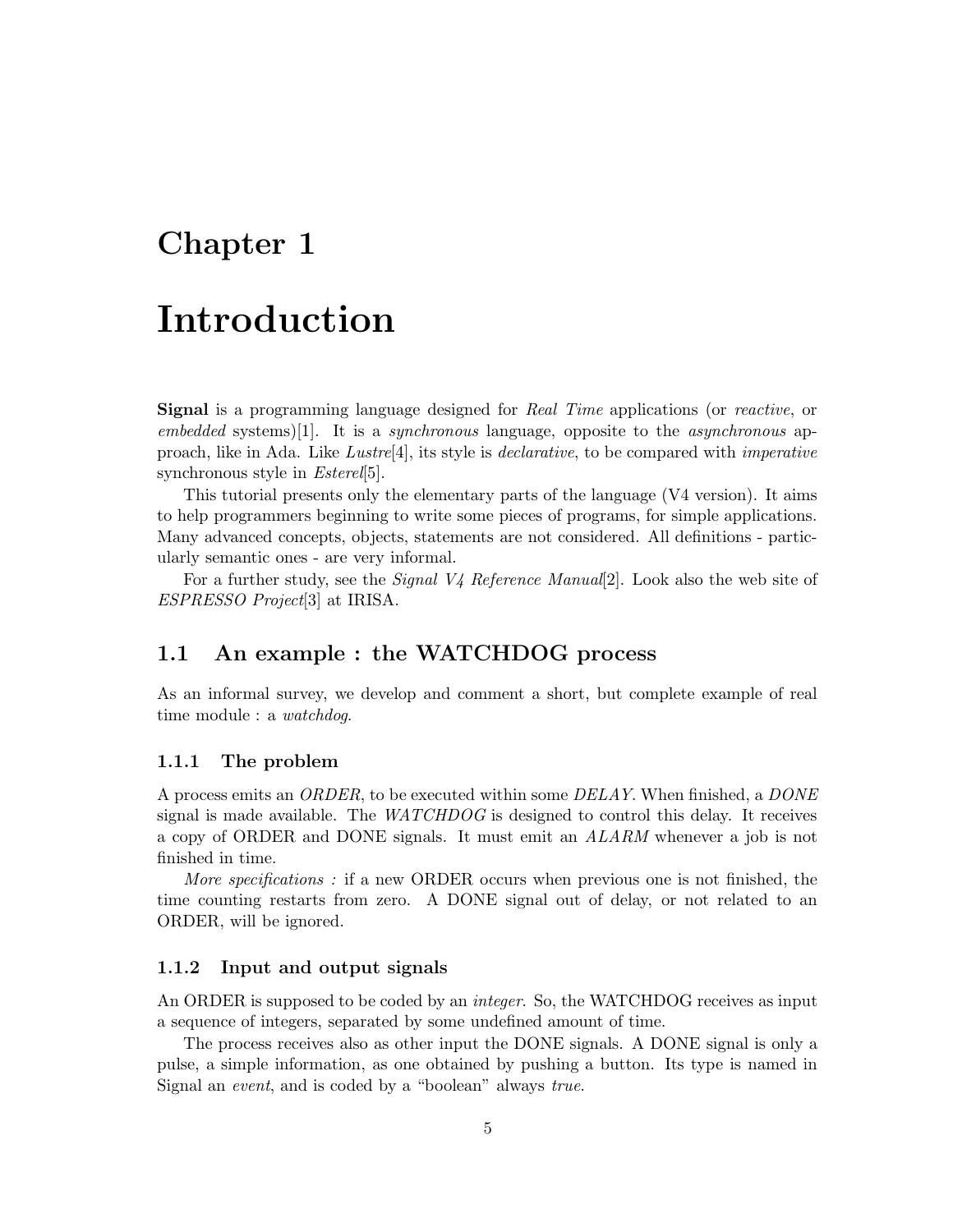In order to count the time, synchronous languages do not use language-defined devices, like seconds, whose accuracy is not sufficient. The *source of time* is also an input signal, of type event. The amount of time between two such *time events* is defined (and guaranteed !) by the environment. We suppose this time signal is named  $TICK$ . The parameter  $DELAY$ is a number of TICKs, so the unit of physical time must not be given.

As output, the WATCHDOG produces an  $ALARM$  when the DELAY between ORDER and DONE is exceeded. This ALARM could be an *event*, or better the HOUR of the alarm, i.e. the number of TICK since the beginning of execution. Its type is integer.

So, inputs and outputs are sequences of values of some type, each value of the sequence being present at some *instants*. Such a sequence is called a *signal*. The set of instants where a signal takes a value is the *clock* of the signal.

## 1.1.3 Example of progress

To show a possible scenario for the WATCHDOG, we use a time diagram, with the time as abciss. Each signal is represented on an horizontal line, with a mark for each value. Values which occur at the same time are on the same vertical.

We assume here:  $DELAY = 5$ :



ALARM occurs on the 5th TICK following ORDER number 8. It was also the 12th TICK from the beginning.

An other representation (more precise) of a scenario would be to show only these moments where at least one signal is present. Absent signals are then represented by the *bottom* symbol :  $\perp$ 

| ORDER : $\bot$ 7 $\bot$ $\bot$ $\bot$ $\bot$ $\bot$ 8 $\bot$ $\bot$ $\bot$ $\bot$ $\bot$ $\bot$ 9 $\bot$ $\bot$ |  |  |  |  |  |  |  |  |  |  |
|-----------------------------------------------------------------------------------------------------------------|--|--|--|--|--|--|--|--|--|--|
|                                                                                                                 |  |  |  |  |  |  |  |  |  |  |
| TICK: $t$ $t$ $t$ $\bot$ $t$ $\bot$ $t$ $\bot$ $t$ $\bot$ $t$ $\bot$ $t$ $\bot$ $t$ $\bot$ $t$ $\bot$ $t$       |  |  |  |  |  |  |  |  |  |  |
| ALARM : ⊥ ⊥ ⊥ ⊥ ⊥ ⊥ ⊥ ⊥ ⊥ ⊥ ⊥ ⊥ ⊥ ⊥ ⊥ ⊥ ⊥ ⊥                                                                     |  |  |  |  |  |  |  |  |  |  |

We see more precisely that ORDER no 7 arrived exactly on a TICK; the first DONE occurs between TICK 4 and TICK 5.

### 1.1.4 Synchronism hypothesis

A Signal program does not deal with the exact duration between two signals. It only knows the relative order of signals, with the fact they are simultaneous, or not.

The language assumes the environment is able to say if two input signals are simultaneous, or which of them is before the other. The only instants considered in a program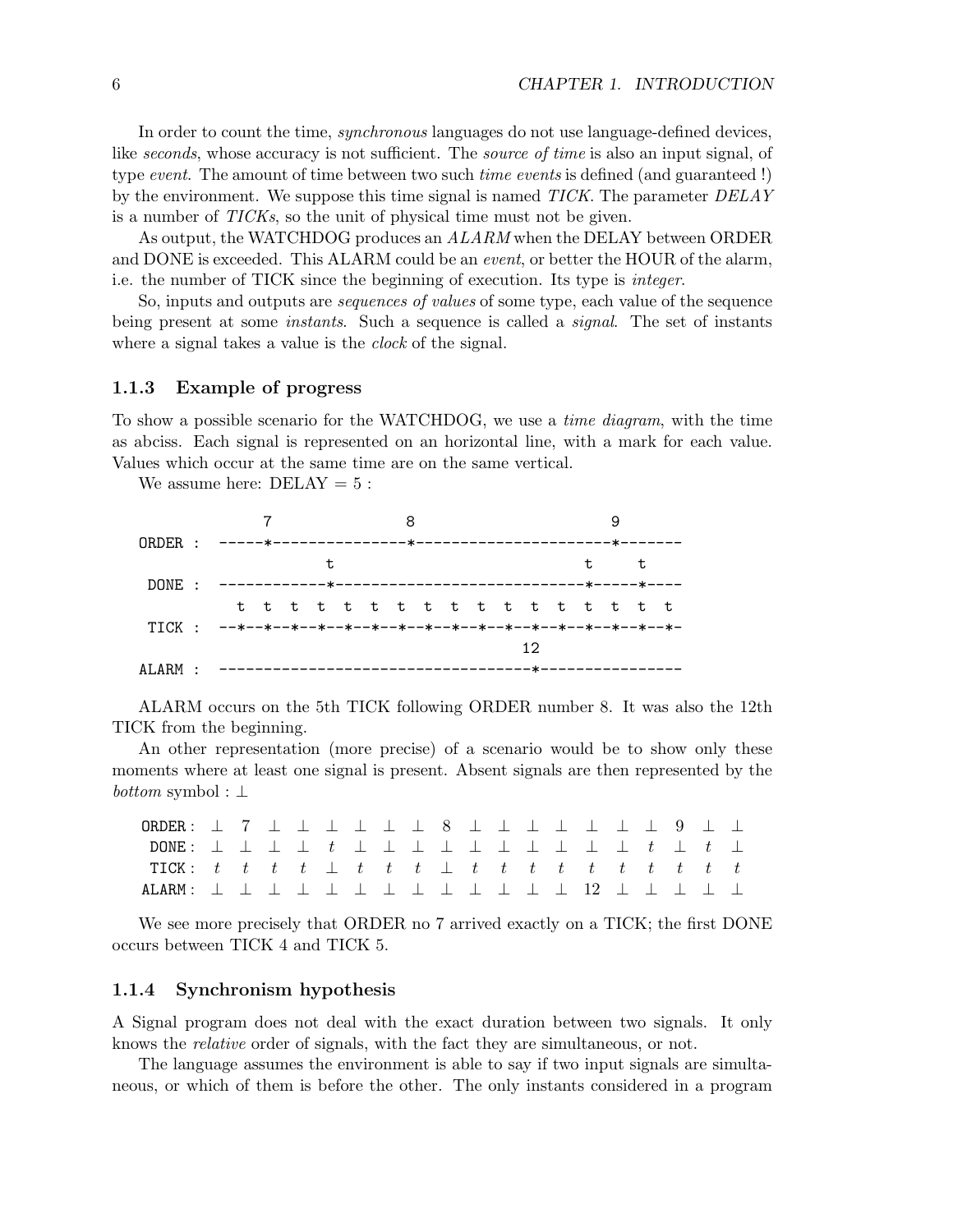are those where at least one signal is present. At these moments, some computing can be done on signals, producing new values.

An other hypothesis is that *computations take a null time*. So we consider that new values are produced at the same logical instant as data used in their computation.

For example, ALARM signal is produced on some TICK, the 5th after an ORDER, if no DONE has arrived before or at the same time. The decision to produce an ALARM depends on TICK and DONE signals, and is necessarly after them. But we assume that the decision can be taken in a null time, and the ALARM is produced at the *same instant* as the 5th TICK.

## 1.1.5 The process WATCHDOG in Signal language

Numbered lines are those of the program.

```
1 : process WATCHDOG =
2 : % emits an ALARM if an ORDER is not DONE within some DELAY %
3 : { integer DELAY;}
4 : ( ? integer ORDER;
5 : event DONE, TICK;
6 : !! integer ALARM; )
```
These lines are the *interface* of the process. They are the only ones an other process has to know to use it.

Syntactically, DELAY is a *parameter*. It is a constant, to be fixed before compilation. The ? symbol introduces input signals, with their types. The ! symbol is for output signals.

7 : (|

Beginning of process body, made of a set of equations. These equations define values or constraints on signals. They are separated by vertical bars :  $(|...|...|...|)$ .

8 : HOUR ^= TICK 9 : | HOUR := (HOUR\$ init 0) + 1

Signals can be input/output signals (like TICK), or local signals (like HOUR), whose declaration is placed at end of text. HOUR is a counter designed to number TICK signals. It will be output to give the HOUR associated with an ALARM.

Line 8 makes this signal present at the same instants as TICK : HOUR and TICK have the same clok, they are synchronous signals.  $\hat{=}$  is the clock equality operator. Equations like 8 are necessary when the context is not sufficient to define by itself the clock of a signal.

The *value* of HOUR signal is defined on line 9. As a declarative language, Signal does not modify variables, like in  $HOUR := HOUR + 1$ . The previous value (at previous instant) is made available at current instant by  $HOUR \$ \$. Its value at first instant is set to 0, after init keyword.

The present value of HOUR is the previous one  $+1$ . This definition by itself does not define the clock of HOUR, so line 8 is necessary.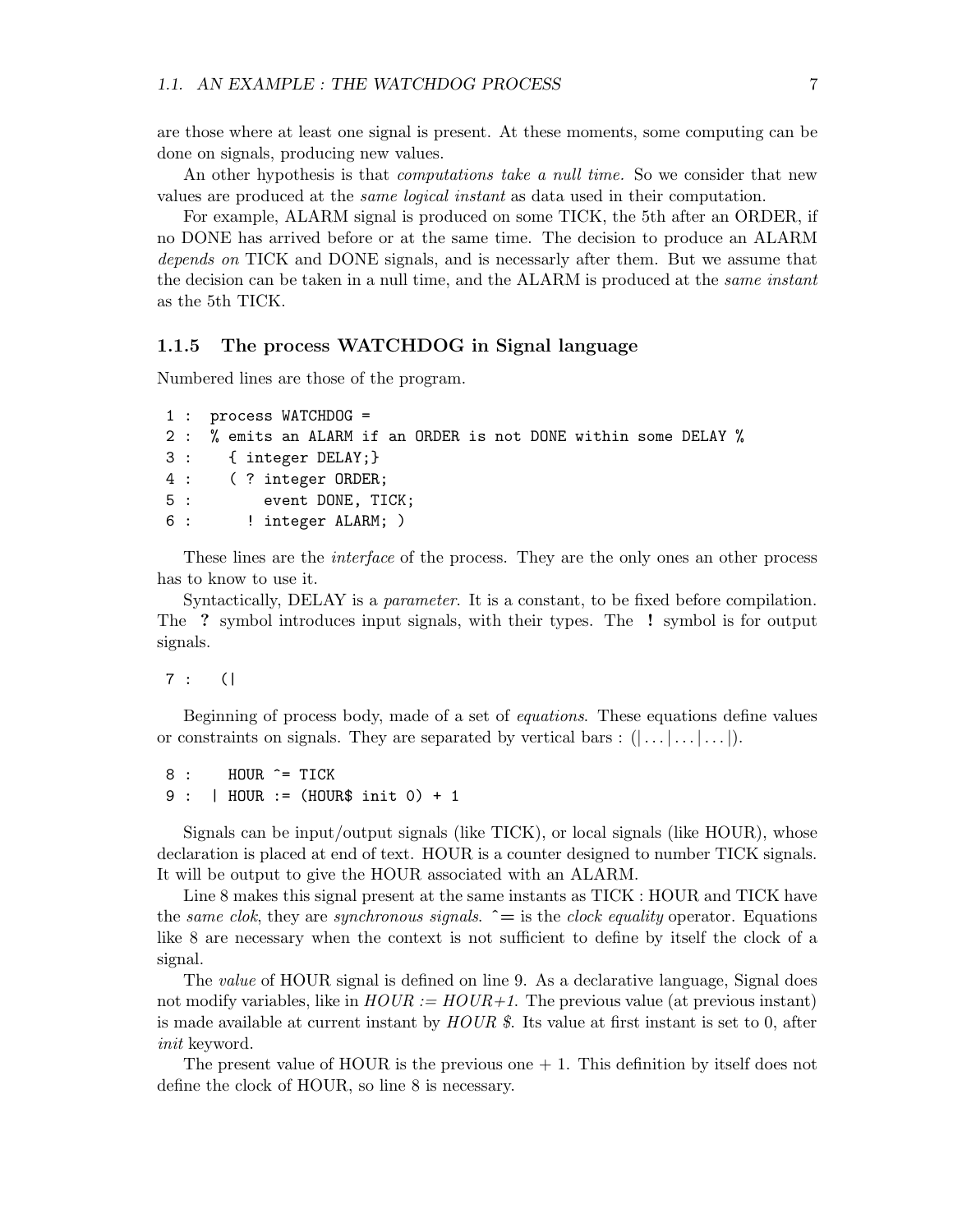```
10 : | CNT ^= TICK ^+ ORDER ^+ DONE
11 : | ZCNT := CNT $ init (-1)
12 : | CNT := DELAY when ^ORDER
13 : default -1 when DONE
14 : default ZCNT - 1 when ZCNT >= 0
15 : default -1
```
The time between an ORDER and its completion is counted by a decreasing counter, named CNT (for COUNT is a Signal keyword !). Its initial value is set to DELAY when an ORDER arrives. Then, it decreases on each TICK, until arrival of a DONE signal, or until it reaches 0 if no DONE comes.

The equation line 10 defines the instants where CNT is present. Its clock is the union  $(*\rightarrow)$  operator) of clocks of the 3 input signals, i.e. the set of instants where at least one of them is present.

ZCNT has the value of CNT at the previous instant, according to the clock of CNT. Its first value is -1, the "rest" value of CNT when the process is not waiting for a termination.

Line 12 gives to CNT the value DELAY when an ORDER arrives. The  $\hat{ }$  operator extracts from ORDER its clock, of type event. If at the instant, there is no ORDER, but a DONE signal, CNT takes immediately the rest value -1. We have not to write ˆDONE, because DONE is already an event.

If there is no ORDER nor DONE signal, we are on a TICK signal : CNT is decreased as long as it is positive or null; otherwise, it remains to -1.

The when and the *default* are *polychronous* operators. The when has a higher priority than the default.

```
16 : | ALARM := HOUR when CNT = 0
```
The ALARM signal takes the value of HOUR when the decreasing counter reaches 0. It means that DONE is not arrived in time, to set it directly to -1. Notice that HOUR is always present when CNT=0, because the clock of CNT includes TICK's one, which is the same as HOUR's one.

 $17 : |)$ 

This line terminates the set of equations. These equations could be written in any order : the compiler analyses their dependencies, and determines the moments where they must be calculated.

Declaration of local signals :

18 : where 19 : integer HOUR, ZCNT, CNT; 20 : end % WATCHDOG %;

## 1.1.6 Using WATCHDOG process

The watchdog process is a piece of a larger application, which will produce its inputs, and knows what to do with the ALARM. Editing of the program can be done textually, or with a graphical syntax-directed editor.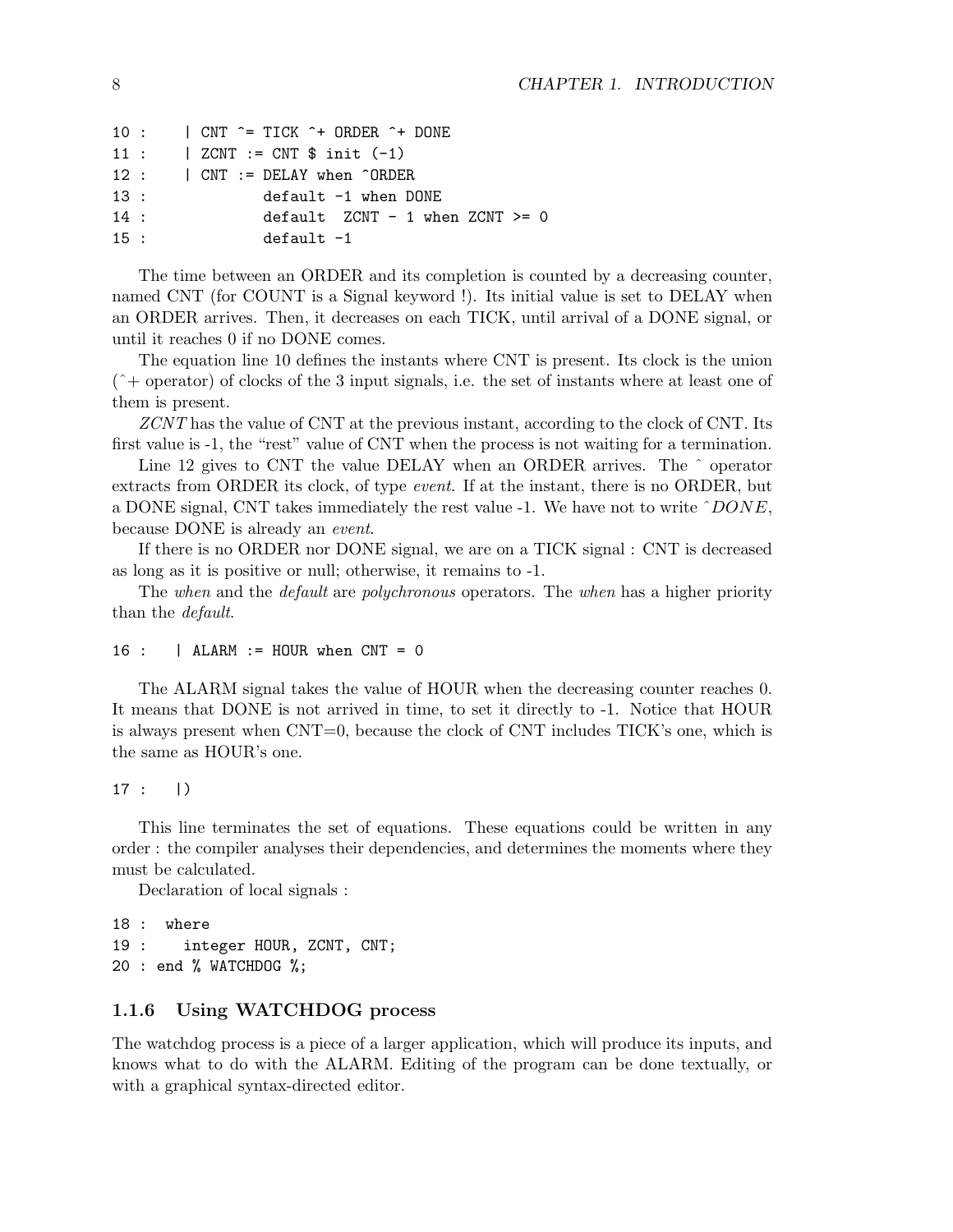The process can also be edited by itself, in a file *watchdog.sig*. An other file, named watchdog.par, contains the value of DELAY. This file can then be compiled separately.

The compiler analyses the syntax, verifies the clock definitions, and defines the order of calculations. An original part is the clock calculus : clocks of signals must be well defined, coherent, and without circularities; their analysis may reveal hidden constraints, not explicitly designed by the programmer. Compilation may establish that some clocks are included in others; so the computation of their values is less frequent, and the object code reflecting that is more efficient.

When source program is correct, object code is first generated in C, which is compiled afterwards. Object code is then easier to read. This gives also automatic access to C libraries for input/output, mathematical functions,... and facilitates connection with other parts of the application.

Input signals must be prepared in files, whose name is predefined :

- a RORDER.dat file contains the values of ORDER : 7, 8,...

- In this example, clocks of input signals must also be given, in one file for each signal : RC\_ORDER.dat for the clock of ORDER,... They contain the same number of booleans, one for each instant where at least one signal is present. At some instant,  $RCX.dat$ contains a 1 if X is present, a  $\theta$  if it is absent.

Here follows input files corresponding to the scenario given above :

RORDER.dat : 7 8 9 RC\_ORDER.dat : 0 1 0 0 0 0 0 0 1 0 0 0 0 0 0 0 1 0 0 RC\_DONE.dat : 0 0 0 0 1 0 0 0 0 0 0 0 0 0 0 1 0 1 0 RC\_TICK.dat : 1 1 1 1 0 1 1 1 0 1 1 1 1 1 1 1 1 1 1

The number of values in RORDER.dat is the number of 1 in RC ORDER.dat. The values of output signal are produced in a file  $WALARM.dat$ , without clock. This is a time diagram including local signals :

| ORDER: $\perp$ 7 $\perp$ $\perp$ $\perp$ $\perp$ $\perp$ 8 $\perp$ $\perp$ $\perp$ $\perp$ $\perp$ 9 $\perp$ $\perp$                                                      |  |  |  |  |  |  |  |  |  |  |
|---------------------------------------------------------------------------------------------------------------------------------------------------------------------------|--|--|--|--|--|--|--|--|--|--|
|                                                                                                                                                                           |  |  |  |  |  |  |  |  |  |  |
|                                                                                                                                                                           |  |  |  |  |  |  |  |  |  |  |
| HOUR: $1 \quad 2 \quad 3 \quad 4 \quad \perp \quad 5 \quad 6 \quad 7 \quad \perp \quad 8 \quad 9 \quad 10 \quad 11 \quad 12 \quad 13 \quad 14 \quad 15 \quad 16 \quad 17$ |  |  |  |  |  |  |  |  |  |  |
| ZCNT: $-1$ $-1$ 5 4 3 $-1$ $-1$ $-1$ $-1$ 5 4 3 2 1 0 $-1$ $-1$ 5 $-1$                                                                                                    |  |  |  |  |  |  |  |  |  |  |
| CNT: $-1$ 5 4 3 $-1$ $-1$ $-1$ $-1$ 5 4 3 2 1 0 $-1$ $-1$ 5 $-1$ $-1$                                                                                                     |  |  |  |  |  |  |  |  |  |  |
| ALARM: $\perp$ $\perp$ $\perp$ $\perp$ $\perp$ $\perp$ $\perp$ $\perp$ $\perp$ $\perp$ $\perp$ $\perp$ $\perp$ $\perp$                                                    |  |  |  |  |  |  |  |  |  |  |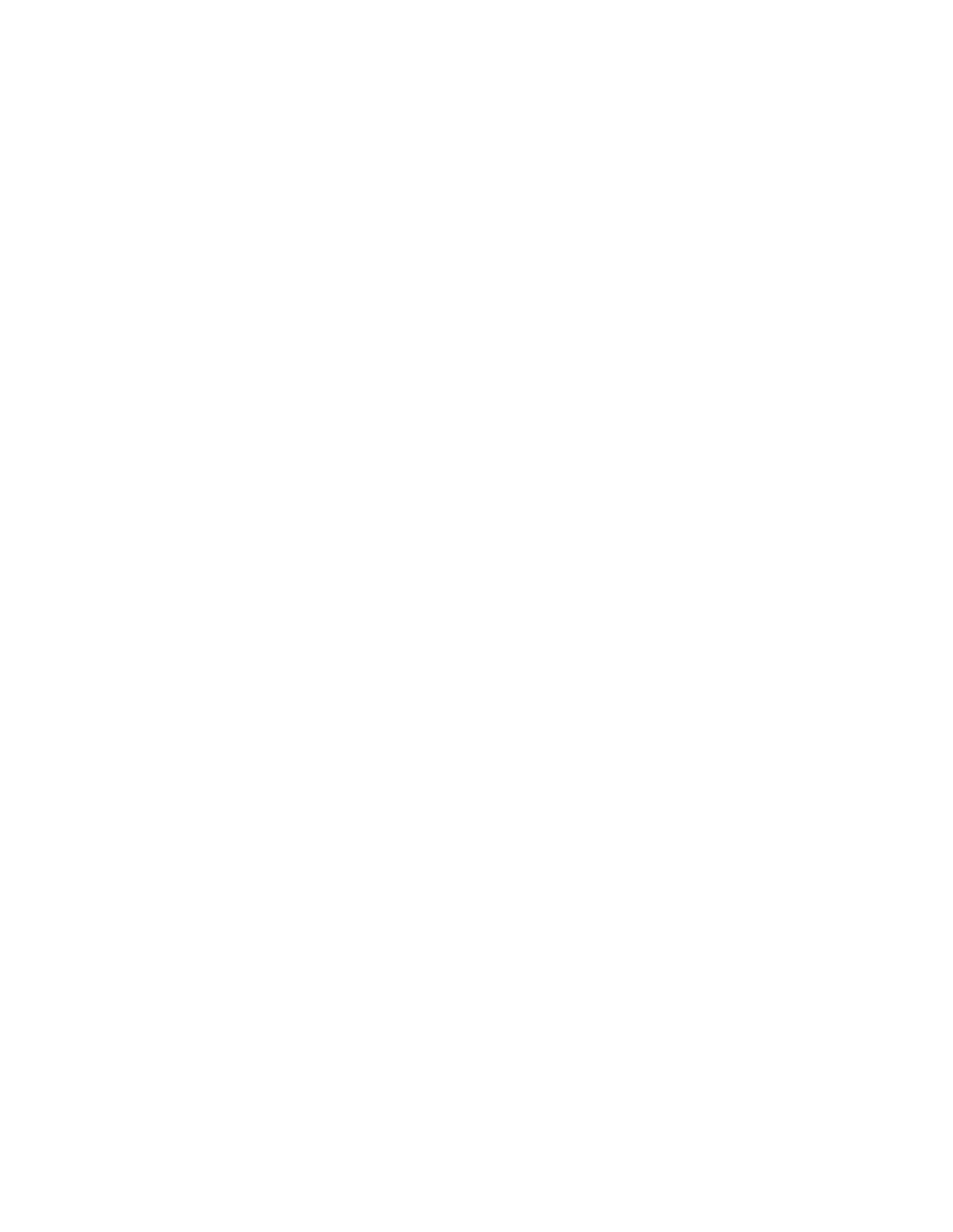# Chapter 2

# Signals

# 2.1 Signals in Signal

In Signal language, a signal is a sequence of values of the same type, which are present at some instants. The set of instants where a signal is present is the *clock* of the signal.

These discrete signals differ from continuous analogic signals used in some applications; but they can be obtained by sampling such continuous signal.

The physical amount of time between two values, for instance in seconds, is not relevant in this language. If needed, the physical time must be given as an input signal, among others. It would be the environment's responsability to provide for instance a sequence of pulses separated by exactly one second.

In the matter of time, events are considered only according to their relative order : a value from a signal can occur before a value of another signal, or after, or at the same instant. It is also the environment's responsability to determine if two input values are simultaneous, or not. The language constructs can test if given values are simultaneous; following actions are then defined in a deterministic way.

Consequently, at some instant, a signal may be present, an other one absent, and a third one also present. An "absent value" for a signal is denoted by the bottom symbol :  $\perp$ . It means that some other signal is present at the same instant. Instants where all signals are absent are not considered.

For instance, the set of sequences :

|  |  | $a_1:$ 1 2 $\perp$ 1 7 $\perp$ 5 $\perp$ $\perp$ $\perp$                                                   |  |  |  |
|--|--|------------------------------------------------------------------------------------------------------------|--|--|--|
|  |  | $a_2: \perp 10 \perp \perp 123 \perp 5 \perp \perp \perp $                                                 |  |  |  |
|  |  | $a_3: 0 \quad 6 \quad \perp \quad \perp \quad 13 \quad \perp \quad 2 \quad \perp \quad \perp \quad \perp $ |  |  |  |
|  |  | $a_4:$ $\perp$ 11 $\perp$ $\perp$ $\perp$ $\perp$ 1 $\perp$ $\perp$ $\perp$                                |  |  |  |

can be simplified in :

$$
\begin{array}{ccccccccc} a_1:&1&2&7&5&\bot\\ a_2:&\bot&10&123&5&-1\\ a_3:&0&6&13&2&\bot\\ a_4:&\bot&11&\bot&1&\bot \end{array}
$$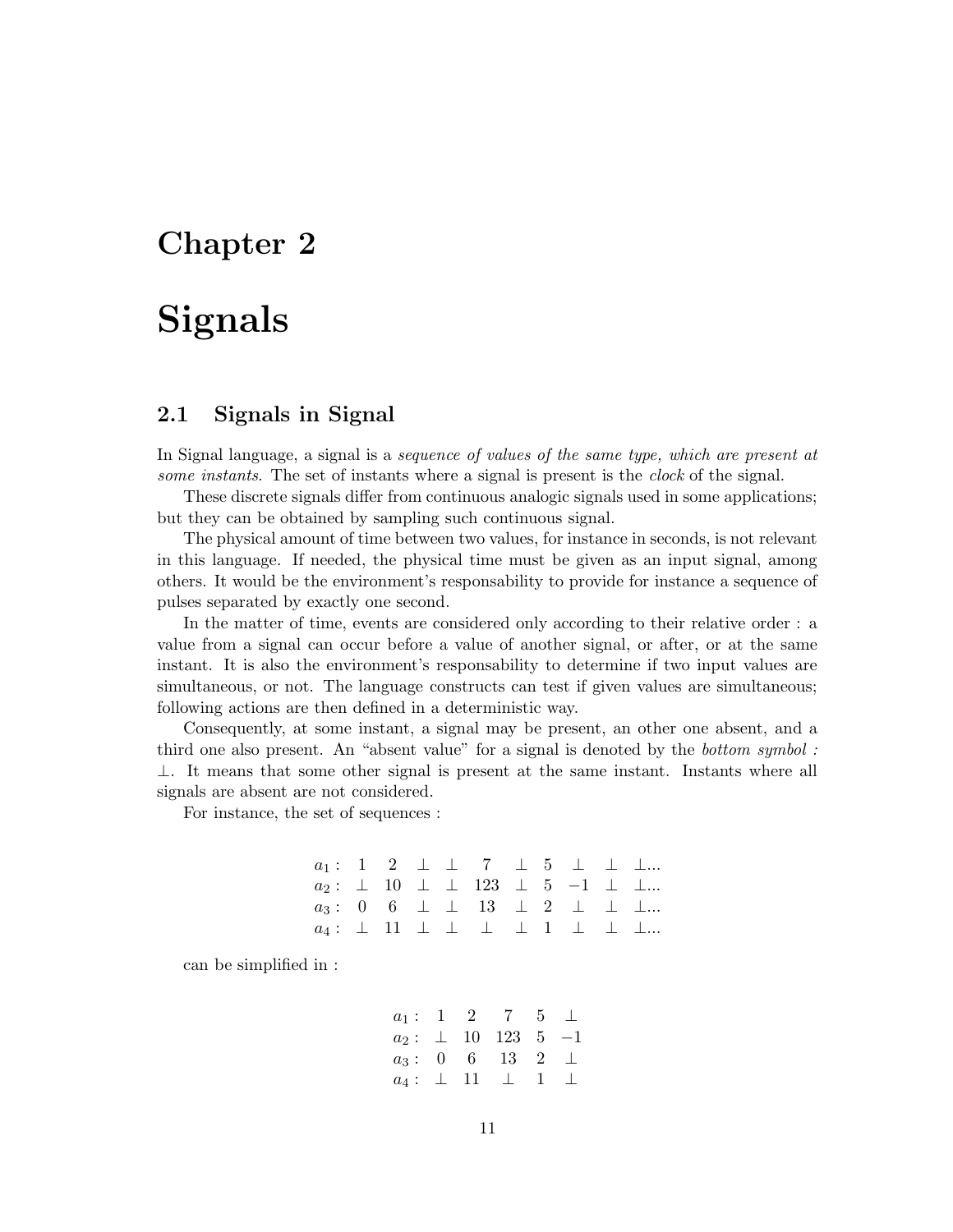Two signals are synchronous if they are always present (or absent) at the same instants. They have the *same clock* (operator  $\hat{=}$ ). In the example above,  $a_1$  and  $a_3$  are synchronous :  $a_1$   $\hat{=}$   $a_3$ .

Clocks have also a (partial) order relation : all instants of  $a_4$  are also instants of  $a_3$ ;  $a_4$  is less frequent than  $a_3$ , or  $a_4$ 's clock is included in  $a_3$ 's, or  $a_4 \sim a_3$ . But, clocks of  $a_1$ and  $a_2$  are not comparable.

# 2.2 Name of signals

In a Signal program, signals must be declared, with an identifier and an associated type for their values.

A name of signal is not a classical variable : it represents a sequence of values, even if, at a given instant, it holds only one value, or is bottom. Nevertheless, operators give access to past values of a signal : previous one, or the N'th before present, or even the set of N previous values, in a sliding window.

Like in declarative languages, the present value held by a name cannot be modified, as in :  $S := S + 1$ 

# 2.3 Type of signals

The values of a signal may be : predefined simple values (integer,...), strings, enumerated types, multiples (arrays,..),... In this tutorial, we consider only simple values.

### 2.3.1 Numerical types

Signals of following types hold numerical values : integer, real, dreal (double in C), complex. They have classical operators, with usual priorities. Operands must be of the same type, but we can write :  $X + real(N)$ . The division between integers yields an integer quotient. Modulo is written *modulo*  $(\%$  is the comment symbol). Functions are those of the host language (C); their heading must be declared locally (see below).

# 2.3.2 Boolean type

This type is named *boolean*; it differs from *integer*. A boolean value may be obtained by true or false constants, by an event signal (see below), by comparison of values (*operators* :  $=$  /= < <= > >=), or by boolean operators not, and, or, with usual priorities.

The boolean expression :

not OK and A  $/=$  B + N modulo 2

is implicitly parenthesized as :

 $(not OK)$  and  $(A / = (B + (N modulo 2)))$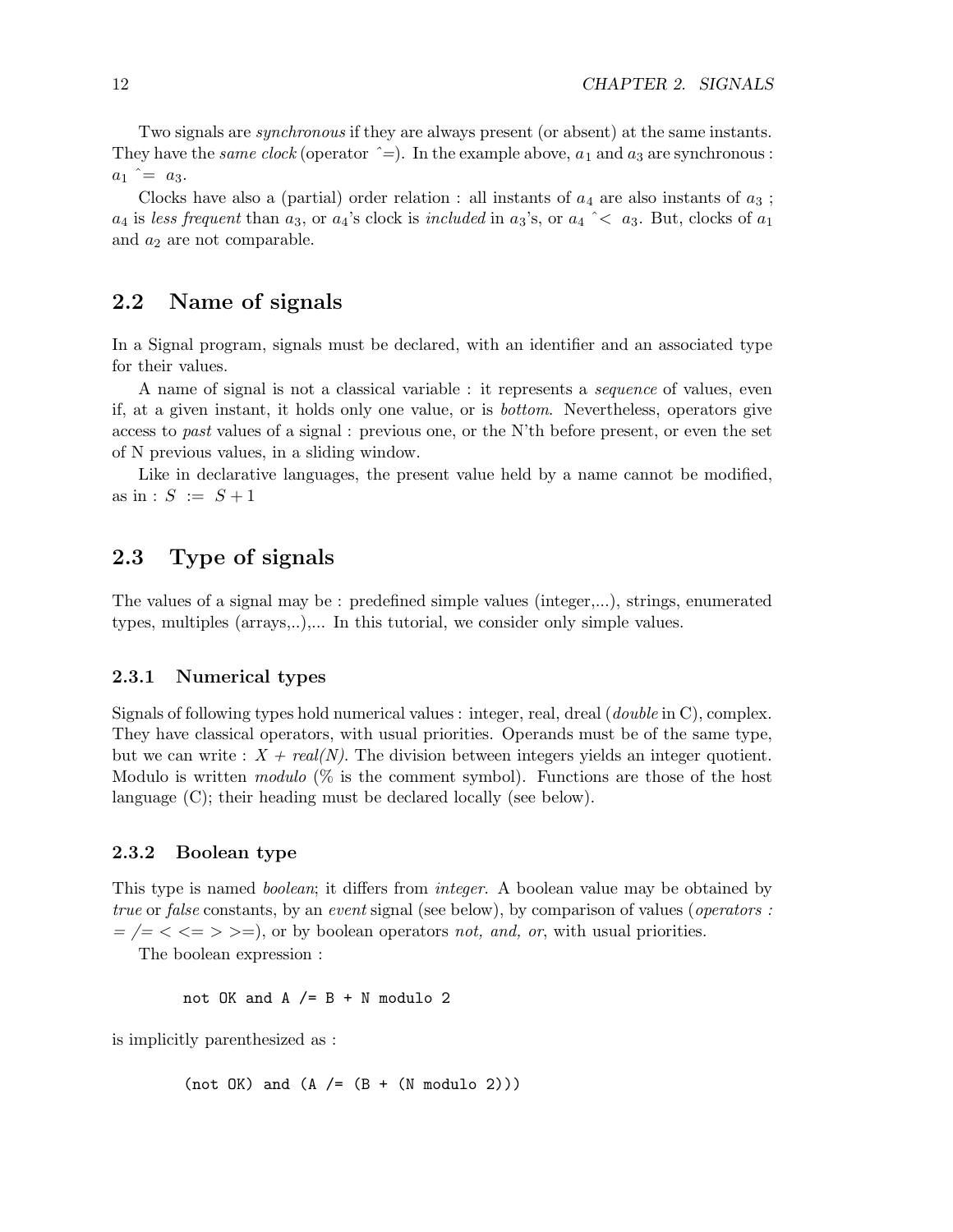## 2.3.3 Type event

It is a pure signal, useful only for its clock. It has a unique value, which is the boolean true. An event is accepted with this true value in a boolean expression.

The  $\hat{\ }$  *operator (clock* operator), applied to any signal, extracts its clock, and yields an event signal :

ORDER : ---- 7 -------- 8 --------------- 9 ------ ^ORDER : ---- t -------- t --------------- t ------

In the WATCHDOG program, integer values of ORDER are not used. This identifier appears only with the clock operator, and it would be sufficient to put this clock as input.

# 2.4 Declaration of signals

Signals may be declared as input signals, output signals, or local signals. Following example intends to show some points of syntax. Output and local signals may be initialized, especially when they represent past values of other signals.

```
process DECLARE =
  { integer NBL, NBC; } % Parameters = Constants %
  ( ? real a; % Input signals%
     event EV, HH_2; integer B;
    ! boolean ok init false, FOUND; ) % Output signals %
  (| XX := sqrt(fabs(-A))| ...
   | OK := inter <= NBC when FOUND
   |)
where % Local signals %
  real XX, YY init -1.5; % only YY initialized %
  integer inter;
    % functions interfaces %
  function sqrt = (?dreal A !dreal B); % double in C %
  function fabs = (?dreal A !dreal B);end %DECLARE%;
```
# 2.5 Constants, parameters

Usual denotations like 18, true,... are constants. Other constants can be given as parameters, like DELAY in WATCHDOG example, or NBL, NBC above. They must be known before compilation. For instance, above DECLARE process could be called by :

... DECLARE {20,M+1} (.. effective input signals ..)

where  $M$  is also a parameter in its calling context. No clocks are associated with constants (they are not signals). They are present whenever context need them.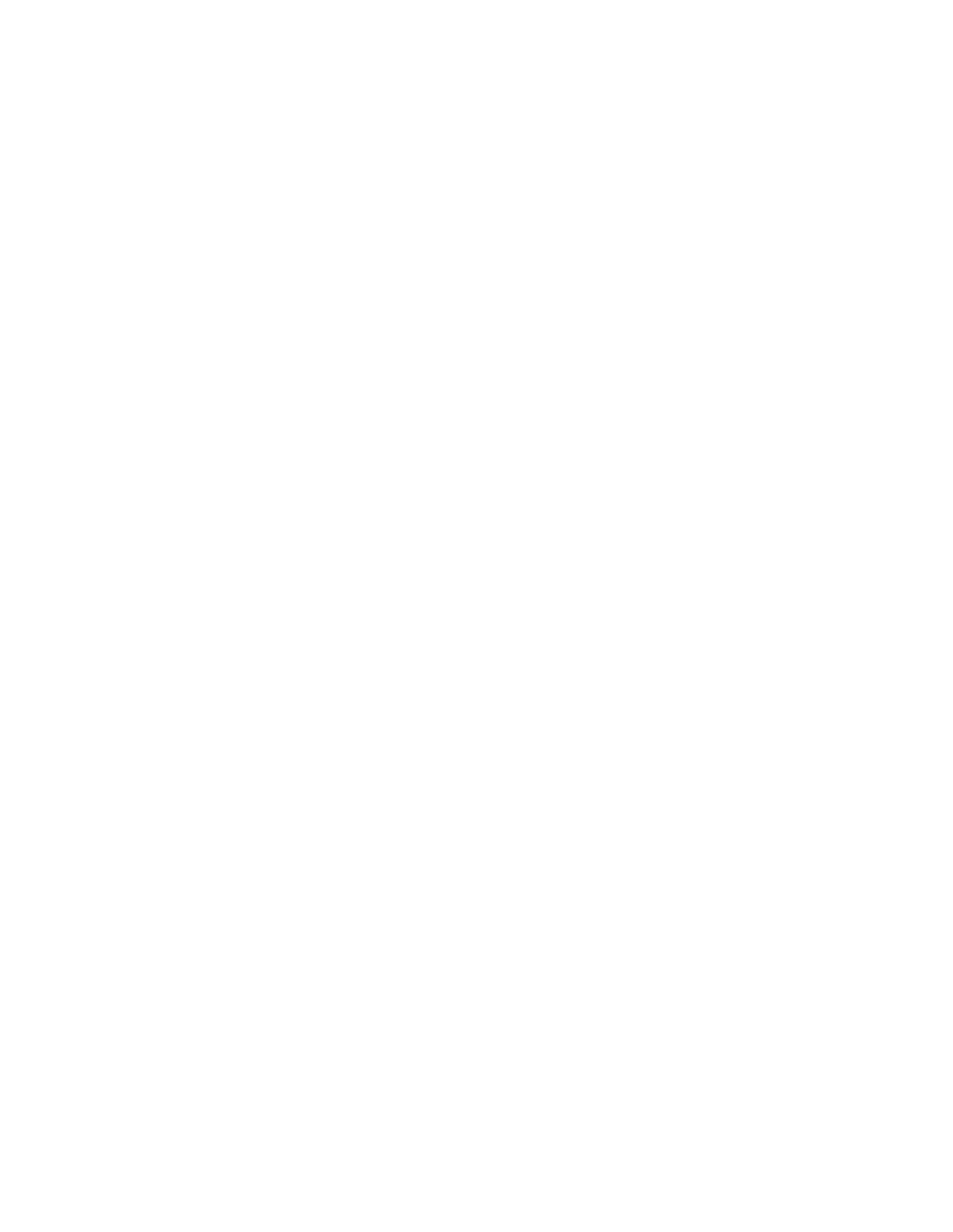# Chapter 3

# Signal definitions, operators

A Signal program body is a set of equations defining output and local signals. For each signal, its clock must be defined, and also the value it holds when it is present.

Specific operators on signals are used to build new signals. Some of them use only synchronous signals, and their result have the same clock as operands : they are monochronous operators. Other operators act on signals with any clock, and their result may have another clock : they are polychronous operators.

# 3.1 Definition of a signal

# 3.1.1 Defining equation

Each output or local signal must be defined by a unique equation of the form :

```
Name := Signal Expression
```
This equation says :

- Name and Signal Expression have the same clock

- the type of Expression must be acceptable by Name; at these instants defined by the clock, the Expression is computed in a null time (synchronism hypothesis) ; the Name takes the value given by the Expression.

As long as operators are monochronous, we consider that all signals have the same clock.

# 3.1.2 Examples

In the program :

```
process PLUS1 =
    ( ? integer IN;
      ! integer OUT; )
(| OUT := IN + 1 |)
```
the equation says that IN and OUT have the same clock. If this process is inserted in a larger application, this clock equality is added to others equations of the system.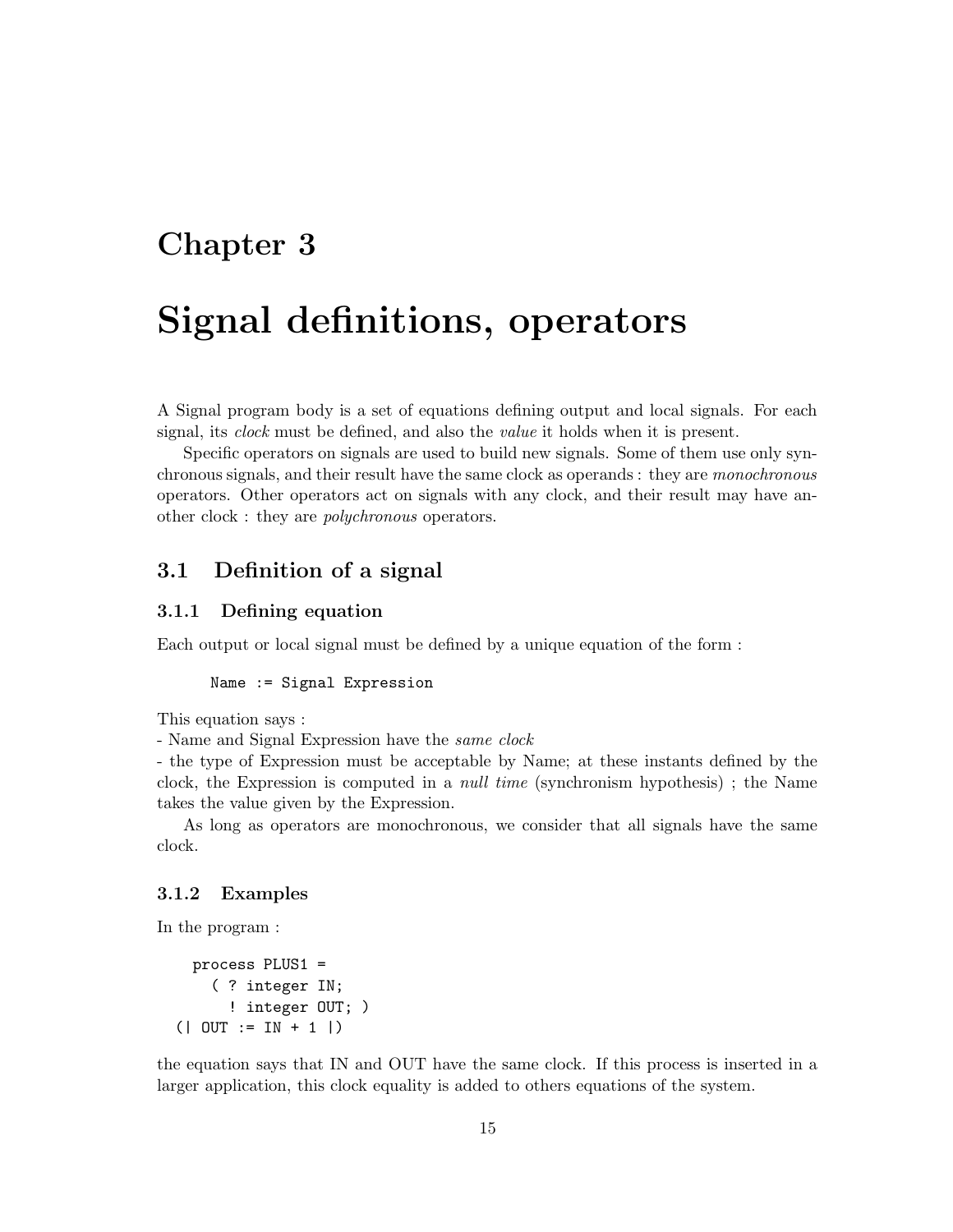At run time, each time an integer value is available on IN, it is immediately increased, and the result is delivered on OUT, at the same logical instant.

In a testing environment, where this process is run alone, a file containing input values is read at normal speed, and an output file is produced at the same speed. No input clock file is needed.

In this other process :

```
process ONES =
   ( ? % no input %
      ! integer S; )
(| S := 1 |)
```
the constant expression 1 has no clock by itself. The clock of S has to be set by the environment where this process is placed. Each time S will be "asked to be present", its value will be 1. If run by itself, clock of S will be a "main clock", which is the normal speed of the host machine : an infinite sequence of 1 will be produced !

If a process contains several unrelated signals :

```
process TWO =
  ( ? % no input %
    ! integer S1, S2;)
(| S1 := 1
 | S2 := 2 |
```
the environment must set from outside the clocks of S1 and S2. If used alone, clock files for S1 and S2 will be asked at run time (even for output !)

# 3.1.3 Clock equality equations

In cases like previous one (and many others more useful!), the defining equation of a signal may not be sufficient to define its clock. The syntax provides an other form of equation :

```
| S1 \hat{ } = S2
```
which tells explicitly that S1 and S2 have the same clock.

If we want a signal S to be produced with the clock of an other signal A, and the values of S are not related to A, we must write such an equality :

```
process S_M_A = % produces a 1 on each input A %
  ( ? event A;
    ! integer S;)
( | S := 1| S ^= A |) % or A ^= S %
```
If we know two input signals are synchronous, or if we want to impose them to be synchronous, we write :

```
process SYNC_IN =
  ( ? integer A, B;
    ! ... )
(| A \hat{ } = B
 | ...
```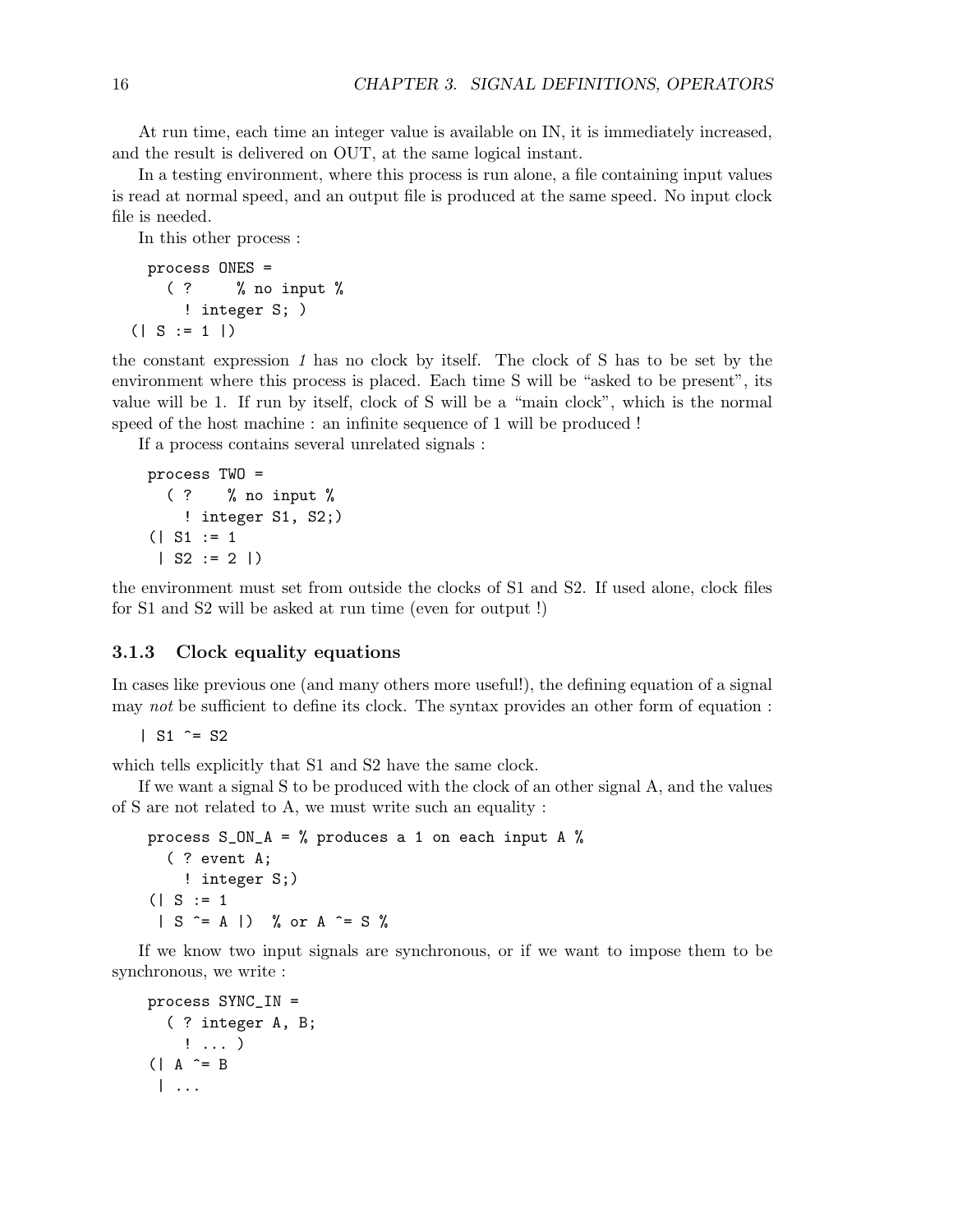Two values from input A and input B will be read at the same time. In a larger system, the set of clock equations (including this process' one) will guarantee that effective signals for A and B are synchronous. If run alone, files for A and B values will be read in parallel. No clock files are required.

The clock equality may have several terms : one of them may be a (polychronous) expression ; see WATCHDOG example.

The equation defining the value of S must be unique, but its clock may be defined in several ways. Of course, the compiler verifies their compatibility.

# 3.2 Monochronous operators

### 3.2.1 Operators related to types

Classical operators (addition, comparison, and, or,..) and library functions can act on signal values only if they are synchronous. Writing such an operator between signals is even a mean to put equality between their clocks. Result has the same clock as operands. In :

```
process ADD =
  ( ? integer A, B;
    ! integer S; )
( | S := A + B | )
```
the operator  $+$  introduces an implicit clock equality between A and B. The expression  $A + B$  and the signal S have also this same clock : the time necessary for the addition and the assignment is considered as null.

The result of an unary operator  $($ -, *not*, clock operator  $\hat{\ }$ ) is also synchronous with the operand.

### 3.2.2 Delay operator

Delay operator \$ gives access to past values of a signal. Delayed values of A have the same clock as A.

A \$ is the previous value of A.

 $A \$  N is the value hold by the signal N instants before present A, if we count only instants where A was present. N is a constant positive expression; it may contain parameters, but not signals.

```
PIXEL $ (NBL*NBC-1)
```
### Initialization

The N first values of  $A \$  N are undefined. They can be initialized : - on the place where used :

| S := A \$ init 0 | Y := 5\*( X \$ 2 init [10,20]) + X\$ init 0

- or in the declaration of a signal holding delayed values :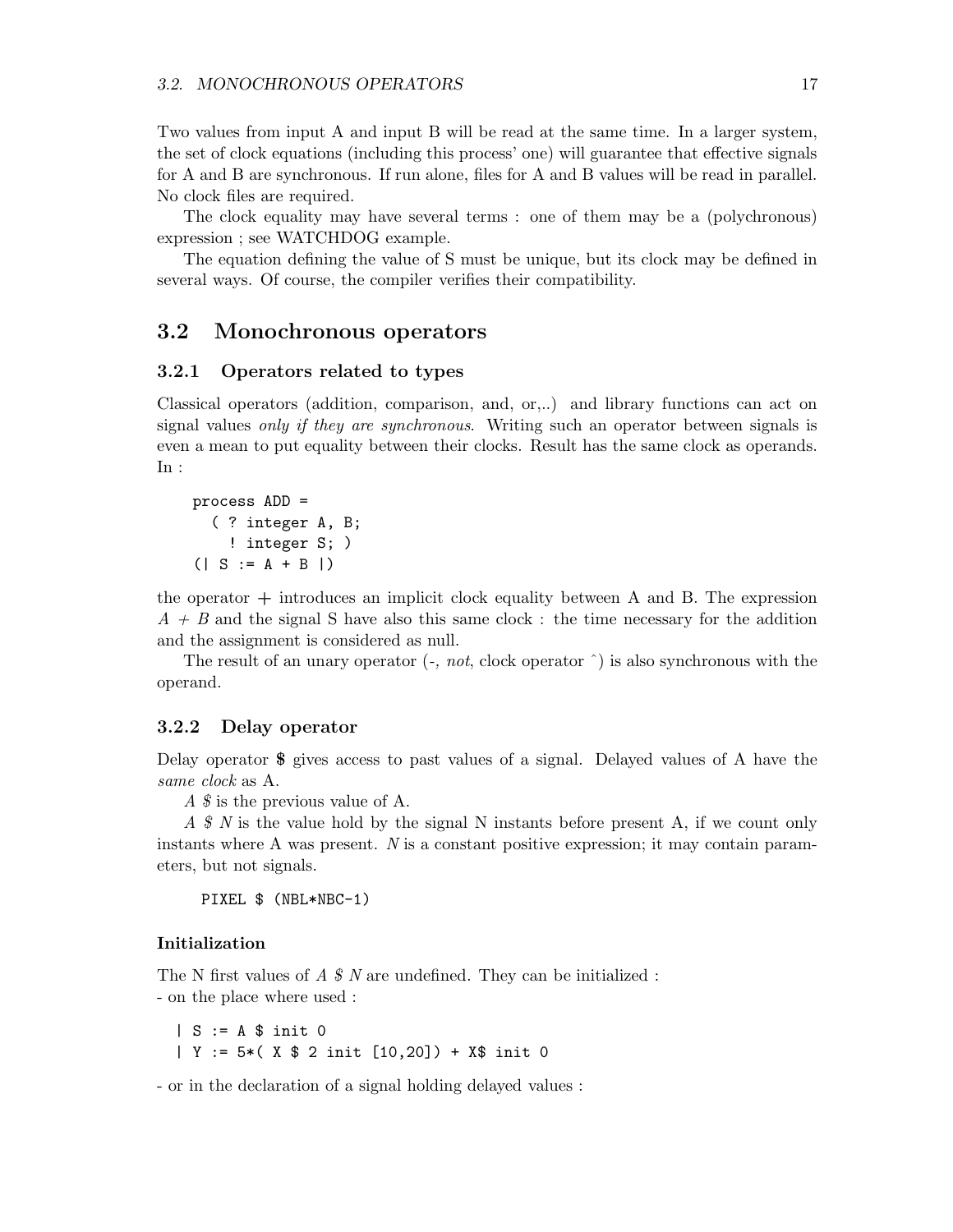$| ZA := A $ 1$  $|$  ZB  $:= A $$  $|$  ZC  $:= A $ 3$ where integer ZA, ZB init 0, ZC init [10,20,30]; A : --- 1 --- 2 ------- 3 --- 4 --- 5 ------- 6 ---ZA : --- ? --- 1 ------- 2 --- 3 --- 4 ------- 5 ---  $\text{ZB}$  : --- 0 --- 1 ------- 2 --- 3 --- 4 ------- 5 --- $ZC$  : --- 10 --- 20 ------- 30 --- 1 --- 2 ------- 3 ---

### Using delayed signals

To program a counter 1, 2, 3,.. we write :

| CNT := (CNT\$ init 0) + 1 or | ZCNT := CNT\$ | CNT := ZCNT + 1 |) where integer ZCNT init 0;

ZCNT and CNT have the same clock. But definitions above does not set this common clock. If run alone, an infinite sequence 1,2,3,4,... will be produced for CNT. Generally, a separate clock equality links the counter to some other signal.

HOUR ^= TICK | HOUR := (HOUR\$ init 0) + 1

# Exercices :

- 1. A unique button, activating an event signal named BUTTON, is used to start or stop a machine. Write a process emitting a boolean BUSY, with the clock of BUTTON, and whose value reflects the state of the machine after pushing the button.
- 2. Produce for each value of an input signal A, of type real, the SUM of all values entered until now.
- 3. Produce on each A the MEAN of these values. To be divided, the counter must be converted to real by  $real(CNT)$
- 4. Produce on each A the mean of the N last values (N : constant identifier). All N previous values have not to be written ! A\$N and A are sufficient, with the previous sum.

A\$N may be initialized to 0 by : *init*  $\{ to N \} : 0.0 \}.$  The N first values of the mean will not be considered.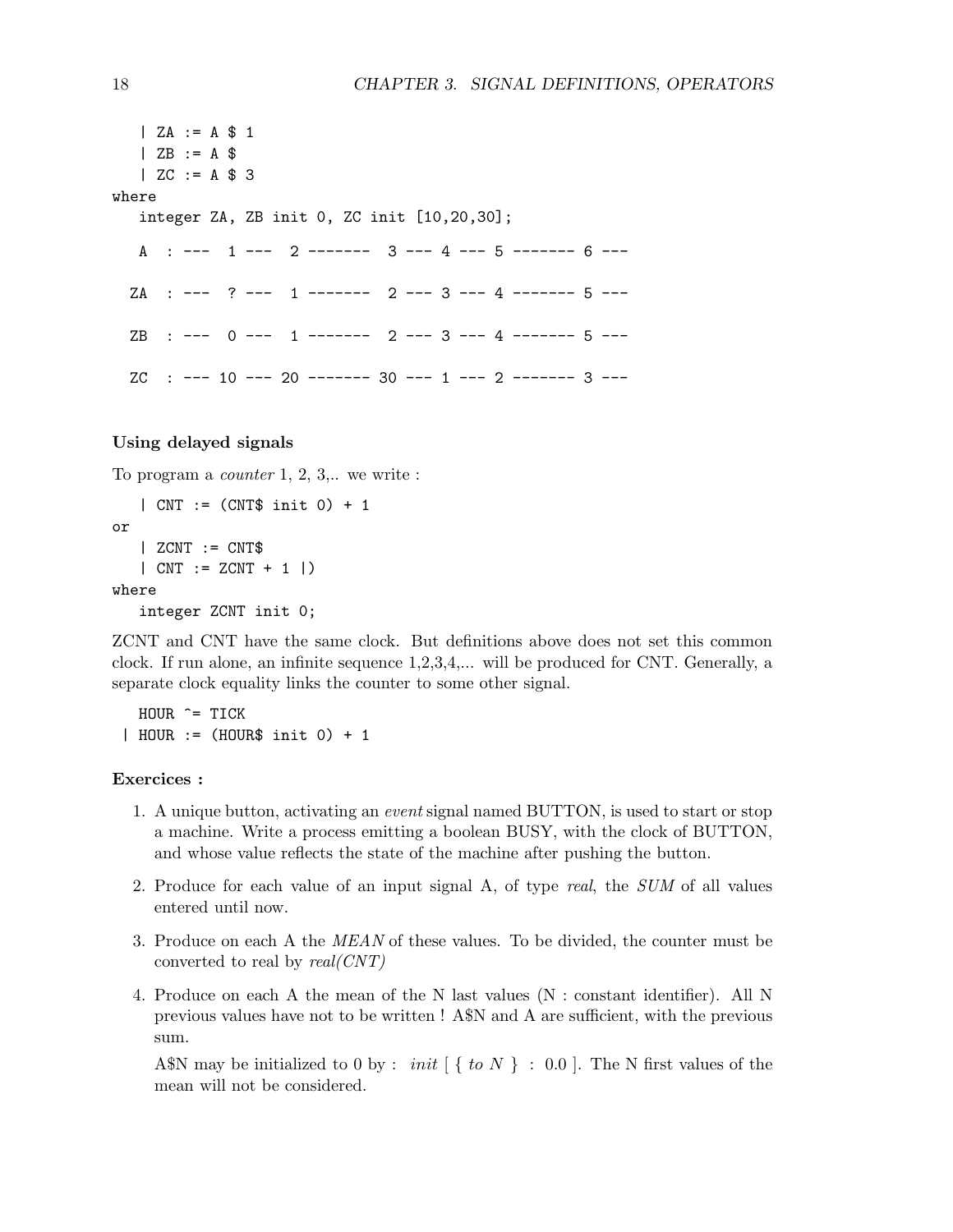5. Produce, with the clock of some signal A, a boolean signal FIRST, true on the first value of A, then false on following ones. Try to avoid using a counter !

We consider now polychronous operators : when and default.

# 3.3 Sampling, when operators

These operators extract from some boolean expression on signals the instants where its value is true. So the clock of the result is less frequent than the expression's clock (or is included in it).

### 3.3.1 Unary when

when Boolean\_expression Example : NULL  $:=$  when  $CNT = 0$ 

The result is of event type : it is present (and always true) only when boolean expression is true.

 $CNT$  : --- 1 --- 0 ------ 2 --- 0 --- 0 --- 3 ----NULL : --------- t ------------ t --- t ----------

This operator is used to "mark" some instants where signals have particular properties. It can be used in a clock equality to synchronize another signal. For instance, to count false values of some boolean signal B:

| CNT ^= when not B | CNT :=(CNT \$ init 0) + 1

# Exercices

- 1. Let A be an input signal, made of positive integers. Produce an UP event signal for each A greater than previous one. For initialization, assume the value "before the first  $A$ " is 0.
- 2. Produce a TOP event signal each time a summit for A values has been passed. This is possible only on the first decreasing value !
- 3. Suppose now that some consecutive values of A may be equal. There is a summit on decreasing A only if A was increasing before it became flat ! Use a boolean signal to remember the up/down status of A.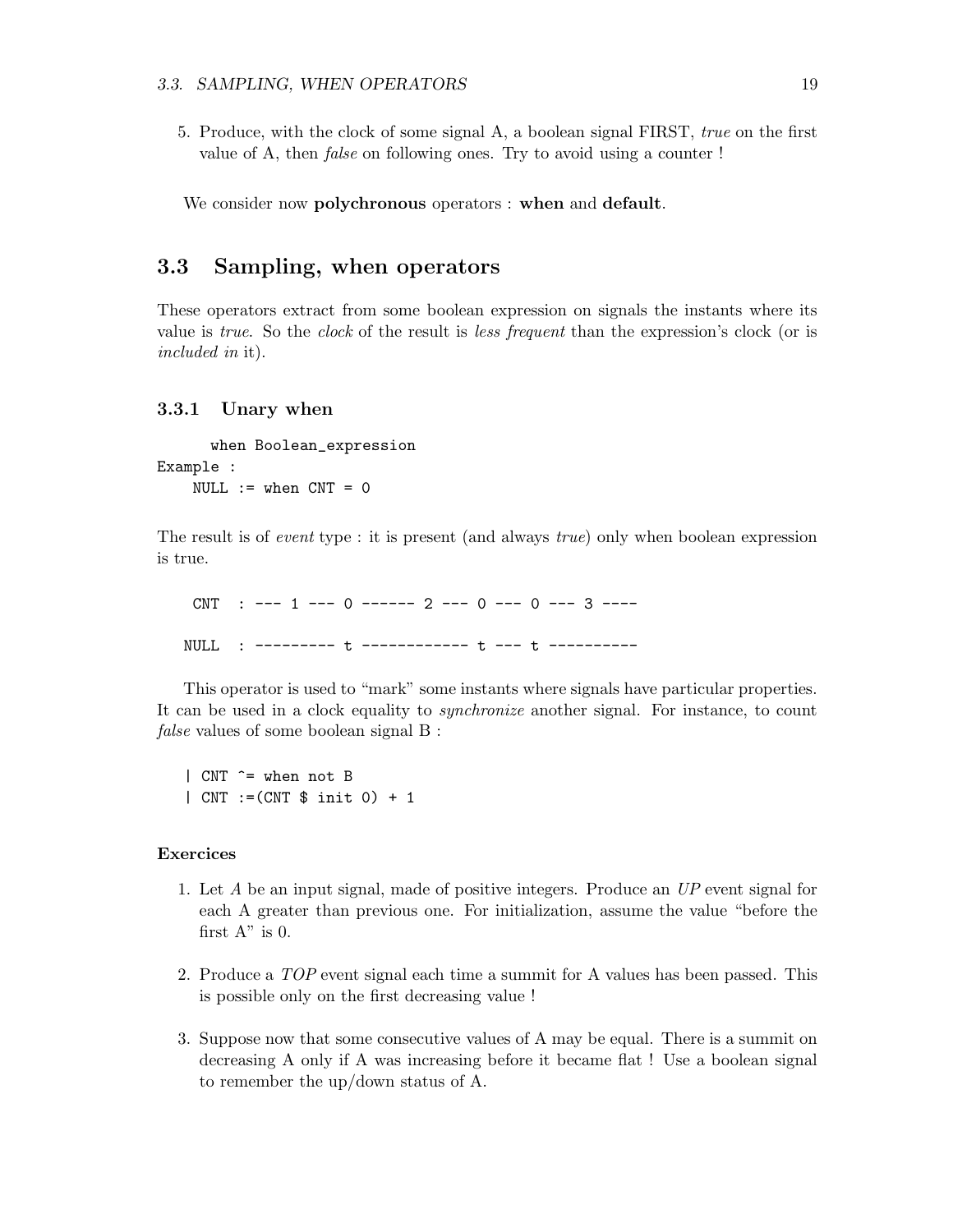### 3.3.2 Binary when

Signal\_expression when Boolean\_expression Example :

 $ALARM := HOUR when CNT = 0$ 

The result is the *Signal expression* when it is present, and that *Boolean expression* is present and true.

HOUR : --- 2 ------------- 4 --- 6 --- 8 -----  $CNT$  : ------- 1 -- 0 --- 0 --- 3 --- 0 -----ALARM : ------------------- 4 --------- 8 -----

The priority of binary *when* operator is lower than priorities of classical operators.

The clock of A when B is less frequent than clock of A and clock of B. It is the intersection of ˆA and of when B.

### Examples of use

A when  $prop(A)$  extracts those values of A for which the property  $prop(A)$  is verified.

If B is an event, the clock of A when B is the intersection of  $\hat{A}$  and B. For instance, A when  $\hat{C}$  holds the values of A only at instants where C is also present.

Beware that when B cannot be used to synchronize a signal with B, like in :

CNT := (CNT \$ init 0) + 1 when  $\hat{C}$  % ERROR !! %

Clock of the when is seen as *lower than* clock of  $CNT<sup>4</sup> + 1$ ; so the result cannot be given as value of CNT. As seen above, this must be written :

 $|$  CNT  $\hat{c}$  = C | CNT := (CNT \$ init 0) + 1

This is one of the most common errors in Signal ! But :

 $S := 1$  when  $\hat{C}$ 

is correct and equivalent to :

 $S := 1$  |  $S = C$ 

## Exercices

- 1. Simplify the expression : true when ˆA Can we detect instants where A is absent by : when not  $(\hat{A})$ ?
- 2. Let A be a positive integer signal; produce values of A which are local maximum values. See in an exercice above how to detect these maxima.
- 3. Extract one value every N from an input signal : 1st,  $(N+1)$ st,.. Use modulo operator.
- 4. Let S1 and S2 be independent signals, of any type. Produce an event whenever S1 and S2 are present together. Beware of and, whose effect is to synchronize its operands !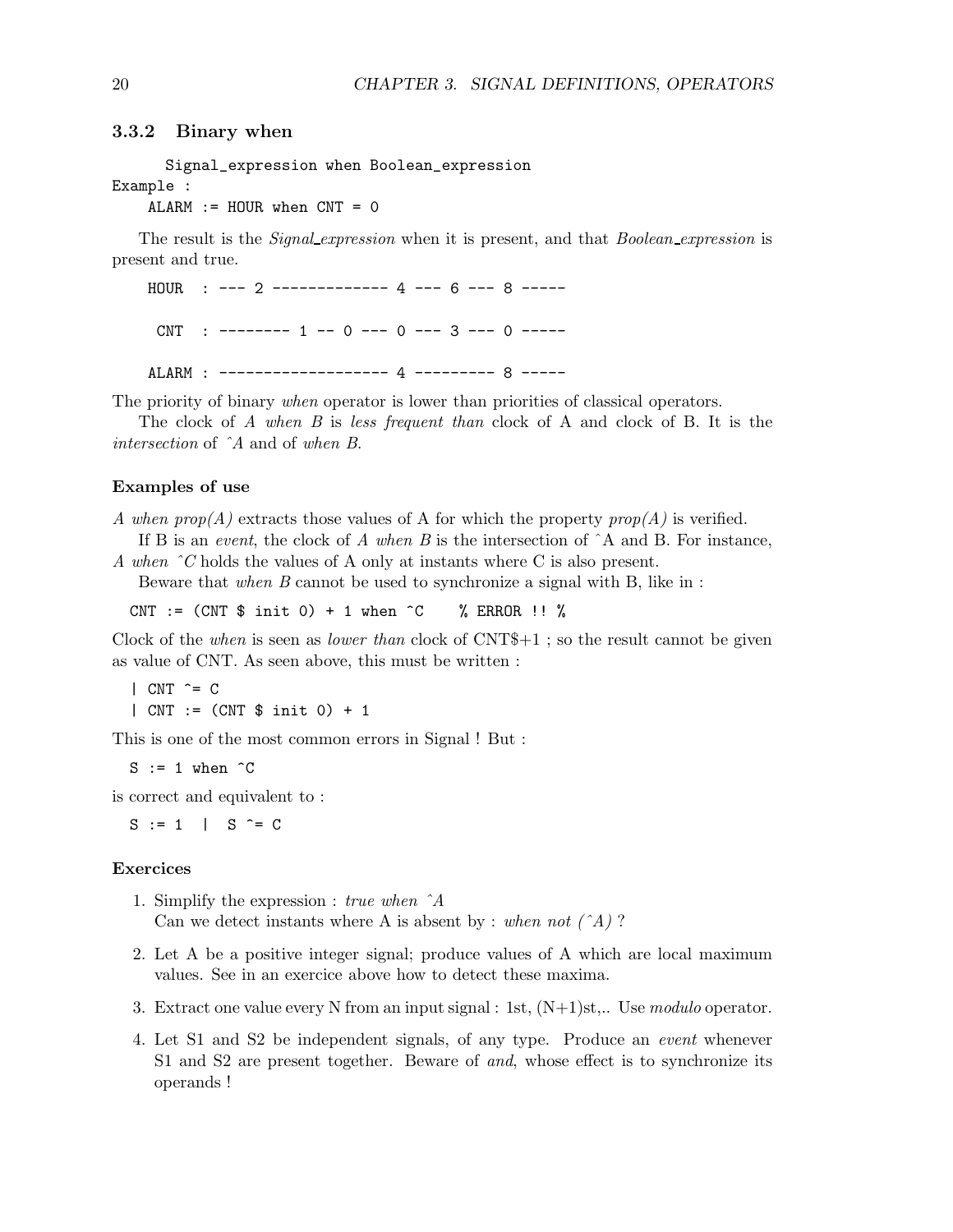# 3.4 Merging, default operator

The expression  $A$  default  $B$  merges signals  $A$  and  $B$ , with *priority to*  $A$  when a value from A comes at the same instant as a value from B.

#### $S := A$  default  $B$

A : ---- 1 ---------- 2 ---- 3 -------------- 4 --- 5 --- B : ---------- 10 --- 20 --------- 30 -- 40 -------- 50 ---  $S$  : ---- 1 --- 10 --- 2 ---- 3 -- 30 -- 40 -- 4 --- 5 ---

The types of A and B must be compatibles. The clock of S is the union of clocks of A and B. Priority of default is lower than priorities of all other operators.

## Examples of use

• Signal A can never be a constant. If B is one, the clock of *default* is not set, and must be fixed from outside. In :

S := X default false

clock of S must be set elsewhere, and must include instants of X. For instance :

 $S \cong X \hat{+} Y$ 

So, S will be false on each instant of Y which not also an instant of X.

• We often use expressions like :

S := A when B default C

which looks like usual *if then else* statement. But here, clocks have to be considered : S takes the value of C not only when B is false, but also when A or B are absent (see exercice 1).

 $\bullet$  In :

| SIGN  $:= 1$  when  $X \ge 0$  default  $-1$ 

SIGN has no reason to have the clock of X. We should write :

 $SIGN$   $\hat{=}$  X

If we had written when  $X < 0$  after -1, the two operands of *default* would have clocks *lower than*  $\hat{X}$ : so the union has the same property, and the clock equality would be incorrect. It is not the compiler's job to prove that union of conditions on X covers all possible cases !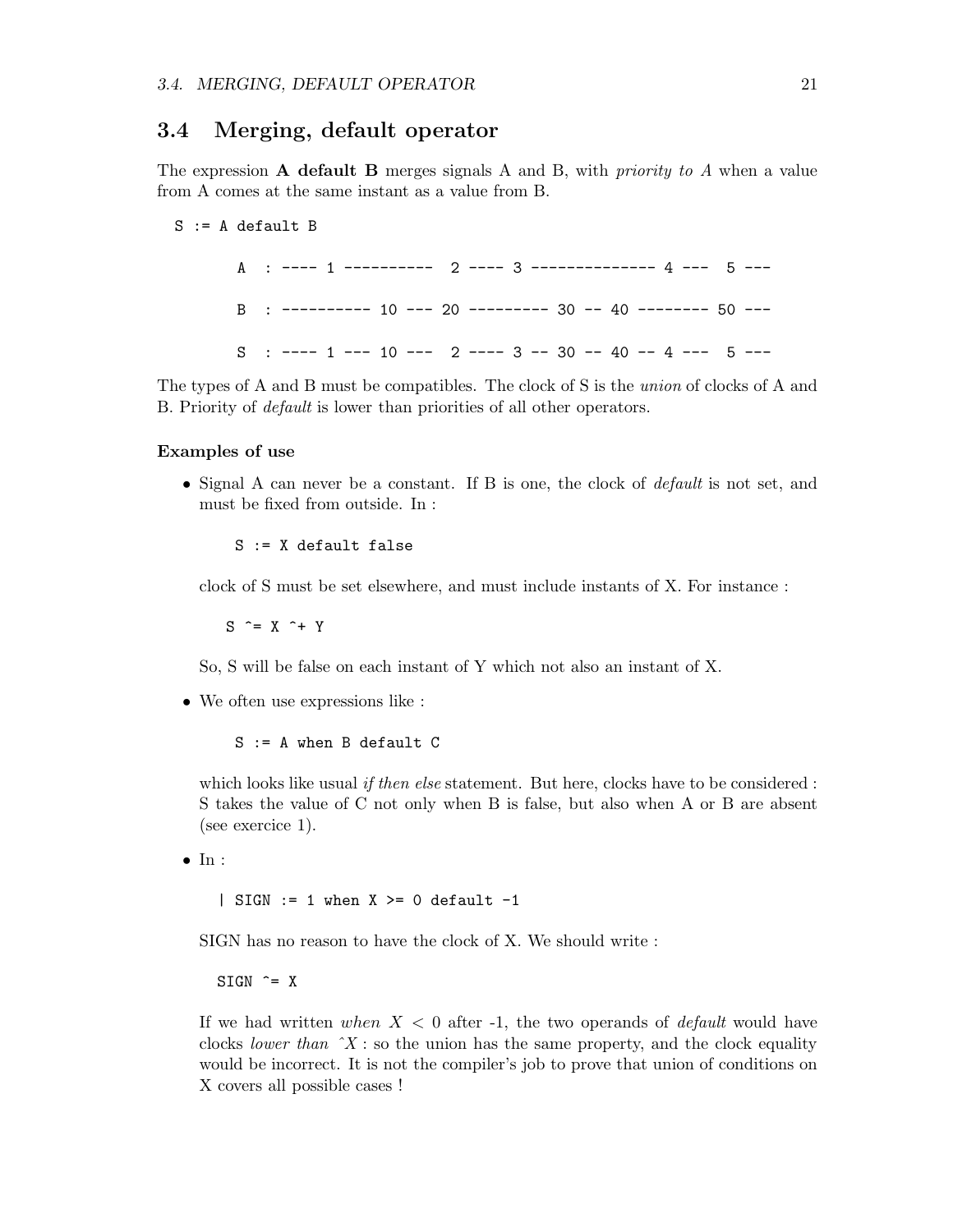• More than 2 signals can be merged by *default*. We often write sequences of tests like :

| S := val1 when cond1 default val2 when cond2 default val3 when cond3

See CNT definition in WATCHDOG example.

### Exercices

- 1. What is the clock of following expressions, where A and X are independent signals :  $-f(A)$  when cond(X) default  $q(A)$ 
	- $-f(X)$  when cond(A) default  $g(A)$
- 2. Give all possible cases of result for A when B default  $C: A, B, C$  may be present or absent, and B true or false when present (12 cases).
- 3. When the following expression is it correct ?

```
B := true when condition default false
```
When can it be simplified in  $B := condition$  ?

- 4. Let A be an integer positive signal. Produce at the same clock as A a signal MAX equal to the greatest value of A encountered until now.
- 5. Let S1 and S2 be 2 independent signals, of any type. Produce on each input :
	- 1 if S1 is alone
	- 2 if S2 is alone
	- 3 if S1 and S2 are simultaneous.
- 6. Keep updated an integer signal PRESENTS counting a number of items in a room, according to 2 event signals IN and OUT. IN or OUT signals can occur at the same instant.
- 7. Write a SUBSTRACT between events A and B, present on instants of A where there is not also a B.
- 8. Produce a *ONLY\_ONE* event when there are only one of S1 or S2 (of any type), but not S1 and S2 together.

# 3.5 Complete problem : a Distributor

We want to program a *fresh goods distributor*. It contains at every moment at most only one item, denoted by an integer input signal A. A user wanting an item pushes a button, giving an input event Demand. To give the item A, the distributor produces its integer value on output S.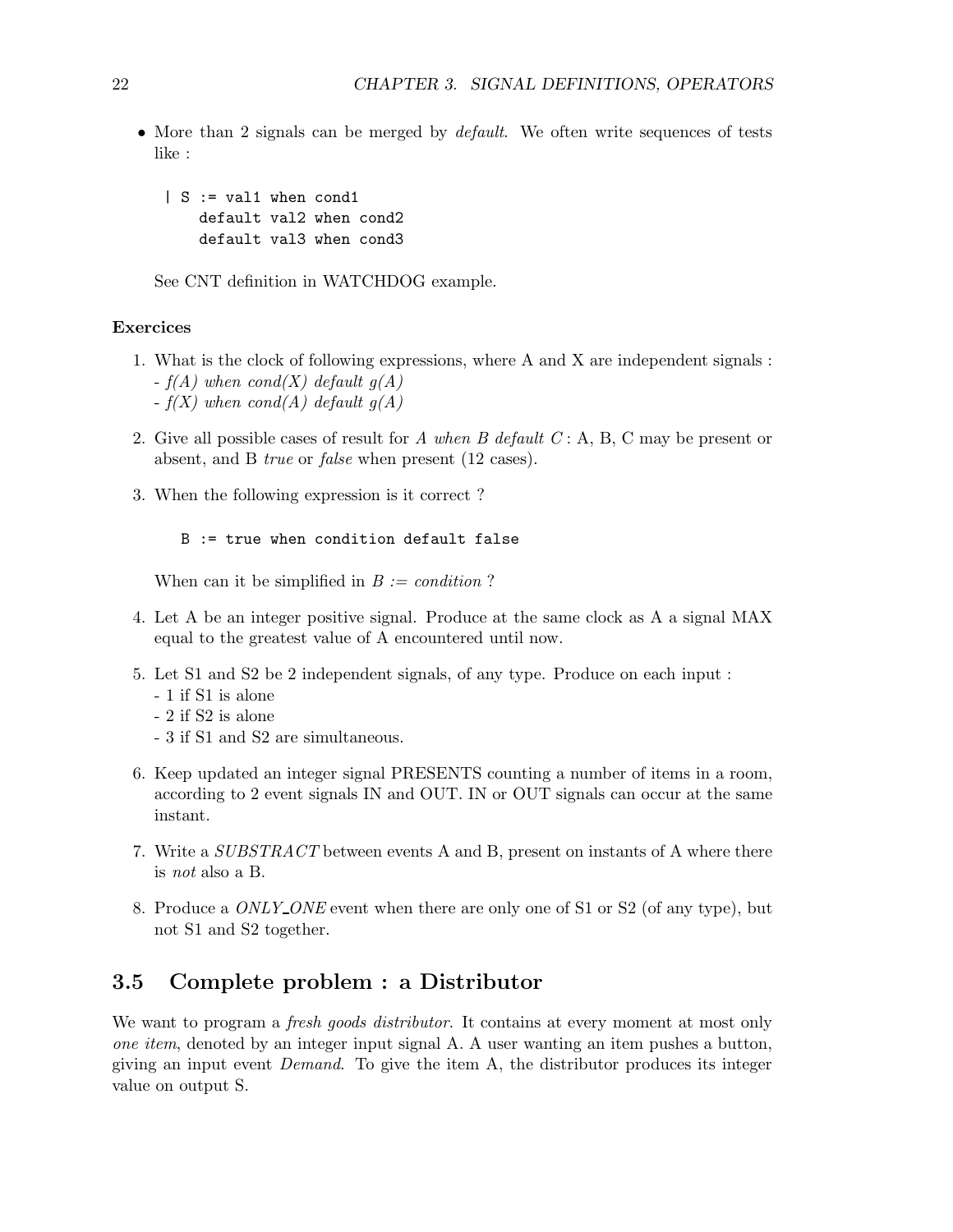Step 1 : we first suppose a good is for instance an information, and can be delivered several times. On *Demand*, the distributor gives the last  $A$ , or 0 if any  $A$  has yet been read.

**Step 2**: make sure that if a *Demand* arrives exactly on a  $A$ , it is the current (more fresh !) A which is delivered.

Step 3 : suppose now that objects cannot be stored. Every demand has to wait until the next A arrives. One (and only one) A is output if (and only if) there was at leat one demand since previous A.

**Step 4 :** One A is given for all demands before, *including a demand exactly on that* A.

Final step : A good is now some material object, that can be given only once. A new object is given if there was waiting demands. Else, it is stored, until a demand arrives, or a new object replaces it. If a demand arrives exactly with an object, this one is given, and possible pending demands are deleted.

Example of scenario (for final step) :

|  |                             |  |  | $1 \quad 2 \quad 3 \quad 4 \quad 5 \quad 6$ |  |  |  |
|--|-----------------------------|--|--|---------------------------------------------|--|--|--|
|  |                             |  |  |                                             |  |  |  |
|  | $1$ and $3$ and $4$ and $5$ |  |  |                                             |  |  |  |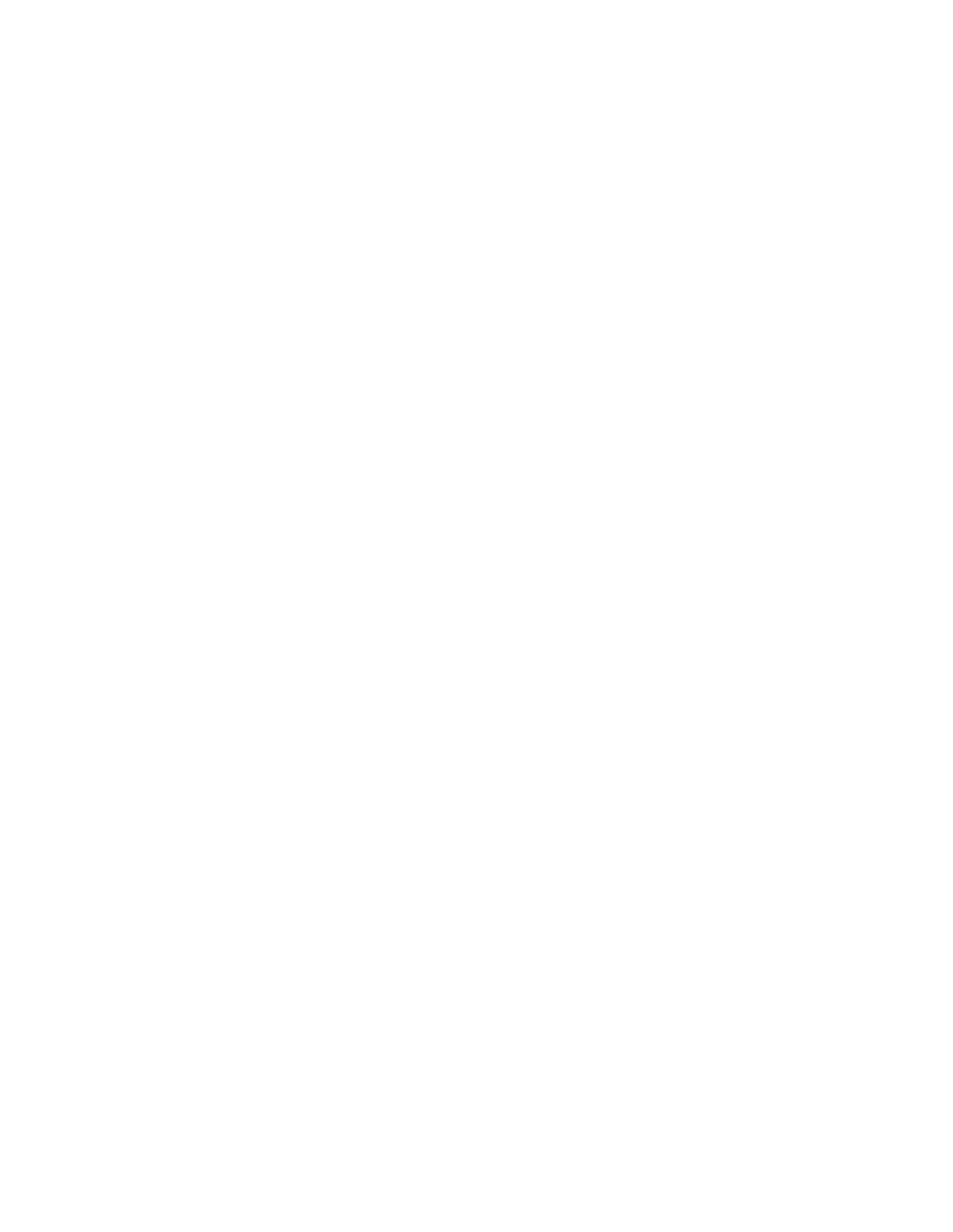# Chapter 4

# More advanced features

# 4.1 The cell operator

## 4.1.1 Definition

Some systems have only a unique basic clock, and all signals are constrained to have this clock, to allow classical operations between then. This may give poorly optimized programs, but some confusing clock problems can be solved by this way.

To repeat some signal A on the instants of an other signal, the Signal Language introduces the cell operator :

 $C := A$  cell  $B$ 

where B is a boolean expression. C contains all values of A, and also, on *true* values of B, the value of previous  $A$ , or some *init* value if no  $A$  has yet been read.

| B : --- t -------- t -- f -- t ------- t -- f -- t -- t -- |
|------------------------------------------------------------|
|                                                            |

Clock of C is the union of clock of A and of when B.

Priority of cell operator is the same as priority of when.

As for the delay, the cell may be initialized where it is used, or when the assigned signal is declared :

 $C1 := A$  cell  $B$  init  $0$ | C2 := A cell B ... where integer C1, C2 init 1;

The cell operator is not part of the language's kernel. It can be rewritten :

 $C \cong A \hat{+}$  (when B)  $C := A$  default  $(C \$  init 0)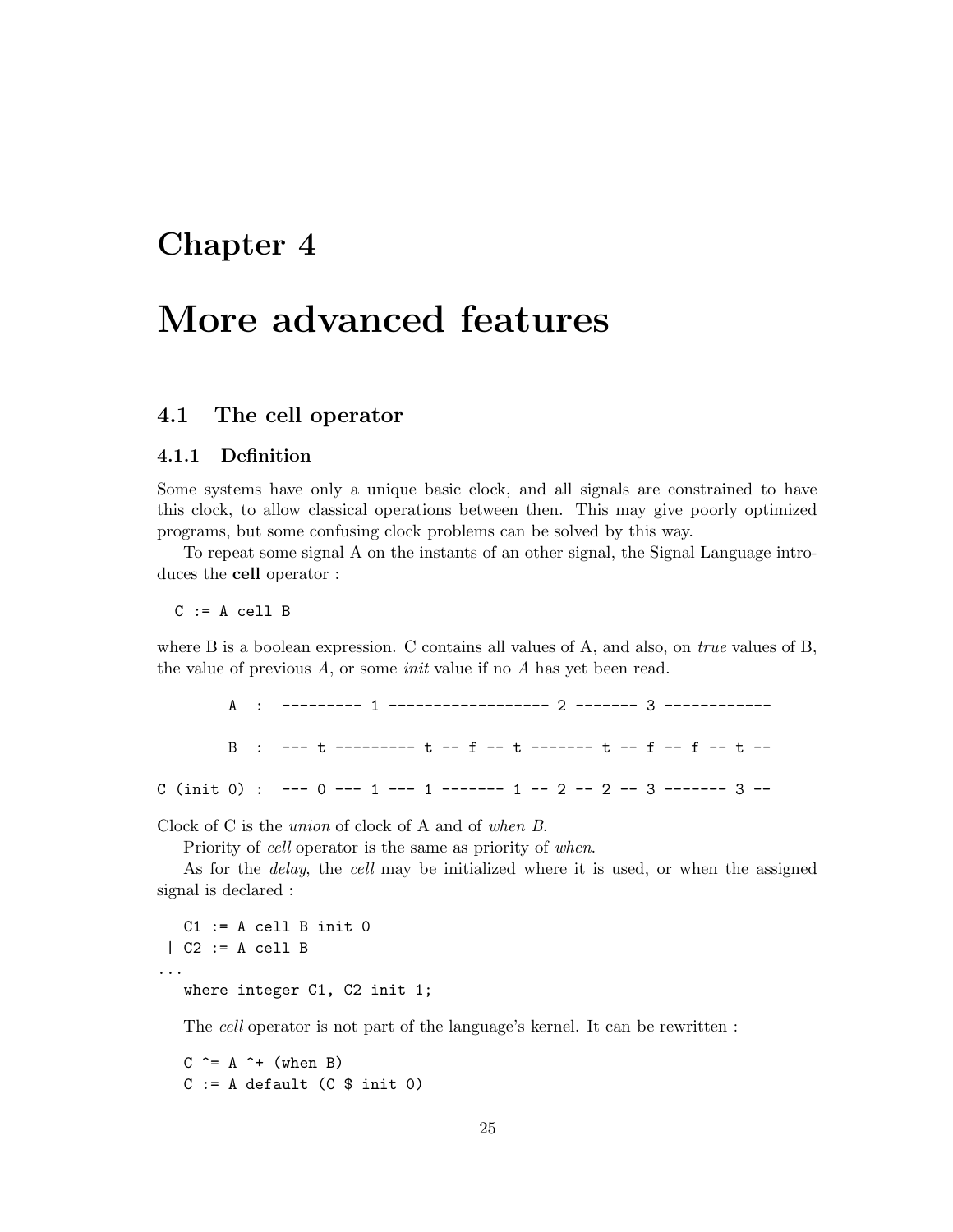# 4.1.2 Use of cell operator

To set all signals X, Y,... to some common clock H, we write :

```
H \cong X \hat{ } + Y \hat{ } + \dotsXX := X cell HYY := Y cell H
....
```
To repeat values of A on the instants of another signal X, clock of X is used as a boolean signal always true :

 $AX := A$  cell  $\hat{X}$ 

If A has only to be moved on instants of X, without keeping A itself :

 $A_ON_X := (A \text{ cell } \hat{X})$  when  $\hat{X}$ 

So,  $A$ <sub>*ON\_X*</sub> has the clock of X.

For instance, suppose a *COEF* is given at the beginning of a computation; then, COEF is applied to all following  $X$ :

```
( ? real COEF, % one value %
           X; % sequence of reals %
   ! real Y; ) % Y = COEF * X for all X %
( | Y := ((CDEF \text{ cell } \hat{X}) \text{ when } \hat{X} ) * X | )
```
### 4.1.3 Exercices :

Can also be solved without the cell !

1. Pixels from a sequence of pictures are given as boolean input, line after line, and for each line, by column. A picture has NL lines and NC columns (constant parameters). The last pixel of a picture is followed by the first one of the next picture. Produce for each pixel its *LINE* and *COLUMN* number.

In a separate compiling, effective values of NL and NC, for instance 4 and 8, are given in a file *picture.par*, containing  $4,8$ 

2. To be added, integers A and B must be synchronous. Suppose they can arrive at "slightly" different instants ; we want nevertheless to add them !

A : -- 1 ------- 3 --- 5 ------ 7 --- 9 ---- 11 ----- 13 -- B : ----- 2 -- 4 ----- 6 --- 8 -------- 10 ---- 12 -- 14 -- SUM : ----- 3 ---- 7 -- 11 ----- 15 ----- 19 ---- 23 -- 27 --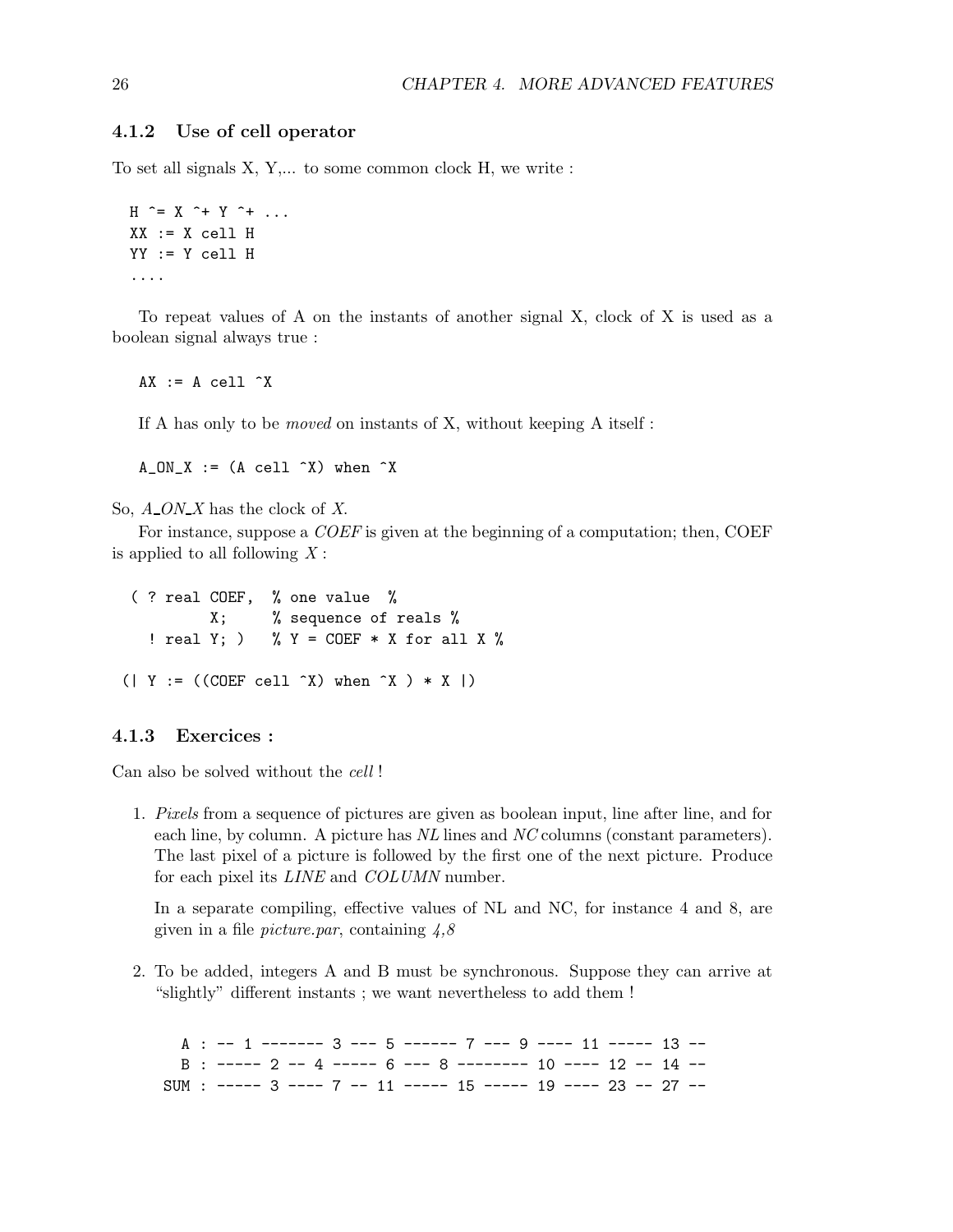### 4.2. MODULARITY 27

3. A two-tracks railway crossing is protected by a barrier. Each track orders closing for itself, through a boolean signal *CLOSEi*, true to order closing, false to allow opening. Write the barrier's controller making the synthesis between CLOSE1 and CLOSE2 signals.

CLOSE1 : --T--------F-----T-----F--T--F----- CLOSE2 : -----T--F-----T--F--T--F--T-----F-- CLOSE : --T--------F--T--------F--T-----F--

A program with counter can be written, but the cell allows a purely boolean solution.

4. Resynchronizing : let A be some signal, and H be a clock, much faster than A. To resynchronize A is to move it (without repeat) on the next tick of H. Moving is not necessary if A is already on a tick of H.

> $A : -1$  -------- 2 -------------- 3 --- 4 ----H : -----\*--\*--\*---\*--\*--\*--\*--\*--\*--\*----\*--- AH : ---- 1 ------- 2 ------------ 3 ----- 4 --

# 4.2 Modularity

A process may be used as a sub-process by other parts of a system. The calling process set constant parameter values (if any), gives input signals, and uses output values. For instance, the WATCHDOG process could be called by :

PB\_TIME := WATCHDOG {5} (DEMAND, when OVER, ^SECONDS)

Parameter value may be any constant expression; it may include local parameters, but not signals. Effective input signals are expressions on signals. If called process has only one output, the calling statement can be used as a function call, in any signal expression.

## 4.2.1 Examples of syntax

Other possible forms are presented in following example :

```
process MODU =
  ( ? integer A;
    ! integer S;)
(| BOOL ^= A
 | S := -1 when BOOL
       default 2 * ONE(A) + 1default INT
 | (INT, BOOL) := NO_IN {false} ()
 | NO_OUT (INT, BOOL)
 |)
where
  integer INT; boolean BOOL;
```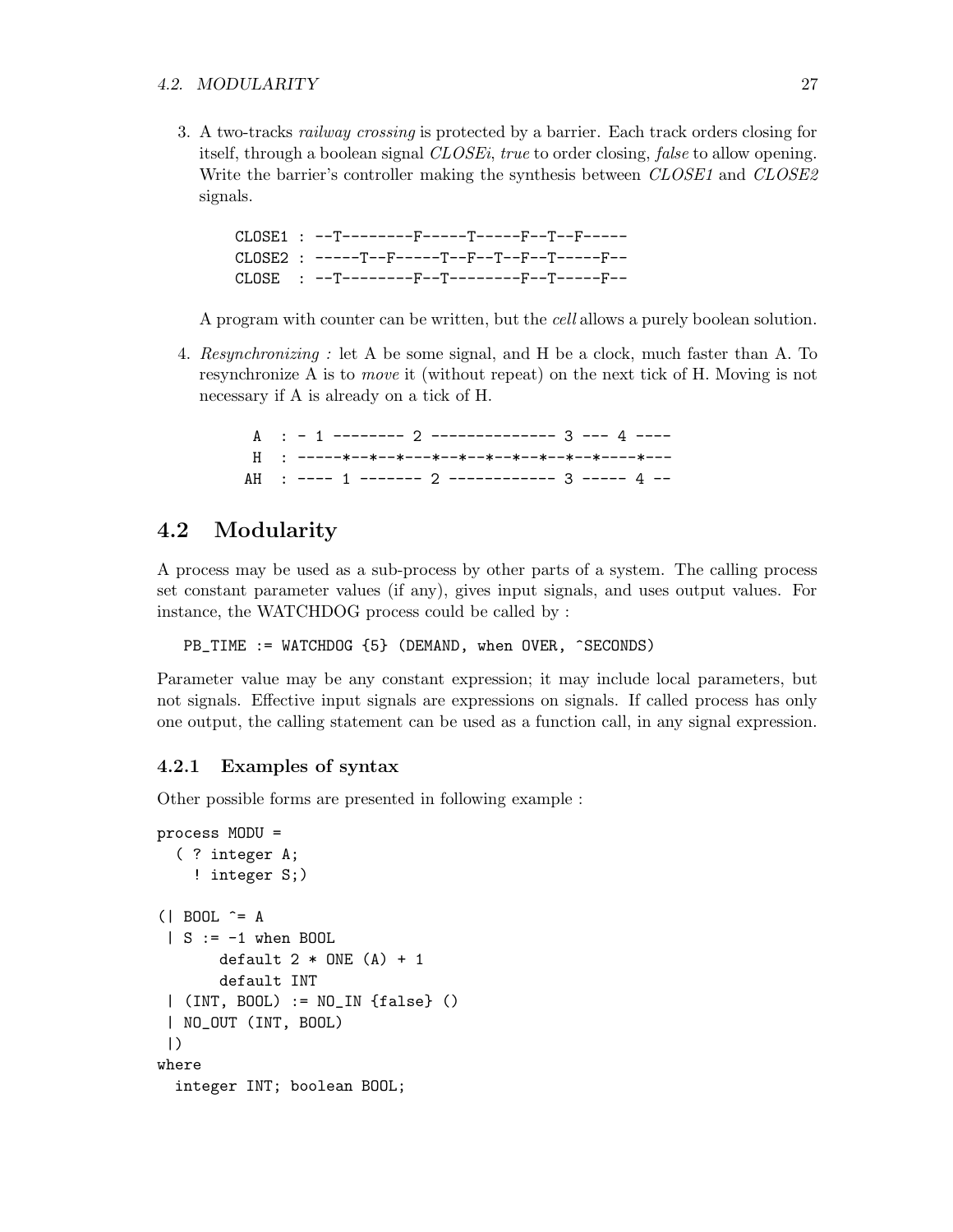```
process ONE =
    ( ? integer I;
      ! integer RES; )
    ( | RES := I/2 when I modulo 2 = 1 | );
 process NO_IN = {boolean B0;}
    ( ?
      ! integer I; boolean B; )
    (| I := 0
     | ZB := B$ | B := ZB |)
    where
      boolean ZB init B0;
    end % NO_IN %;
 process NO_OUT =
    ( ? integer I; boolean B;
      ! )
    (| I \hat{=} when not B |)
end % MODU %;
```
Exercice : what are the values output by this process ?

### 4.2.2 Sub-process Counter modulo N

A classical example of modularity is the counting of time, using some instances of a Counter modulo N.

An input signal TICK is supposed to occur each second. The process produces at these instants the day, hour, minute and second numbers.

The CNT\_MOD process has two events as input : one to increase counter, an other to obtain (on output CNT) the current value of the counter. The process also emits an event when the counter becomes RESET to zero.

```
process BIG_BEN =
  ( ? event TICK;
    ! integer DAY, HOUR, MINUTE, SECOND; )
 (| (SECOND, NEW_MINUTE) := CNT_MOD {60} (TICK, TICK)
  | (MINUTE, NEW_HOUR ) := CNT_MOD {60} (TICK, NEW_MINUTE)
  | (HOUR , NEW_DAY ) := CNT_MOD {24} (TICK, NEW_HOUR)
  | DAY ^= TICK
  | DAY := DAY$ + 1 when NEW_DAY default DAY$ init 1
  |)
 where
  event NEW_MINUTE, NEW_HOUR, NEW_DAY;
  process CNT_MOD = % Counter modulo N %
```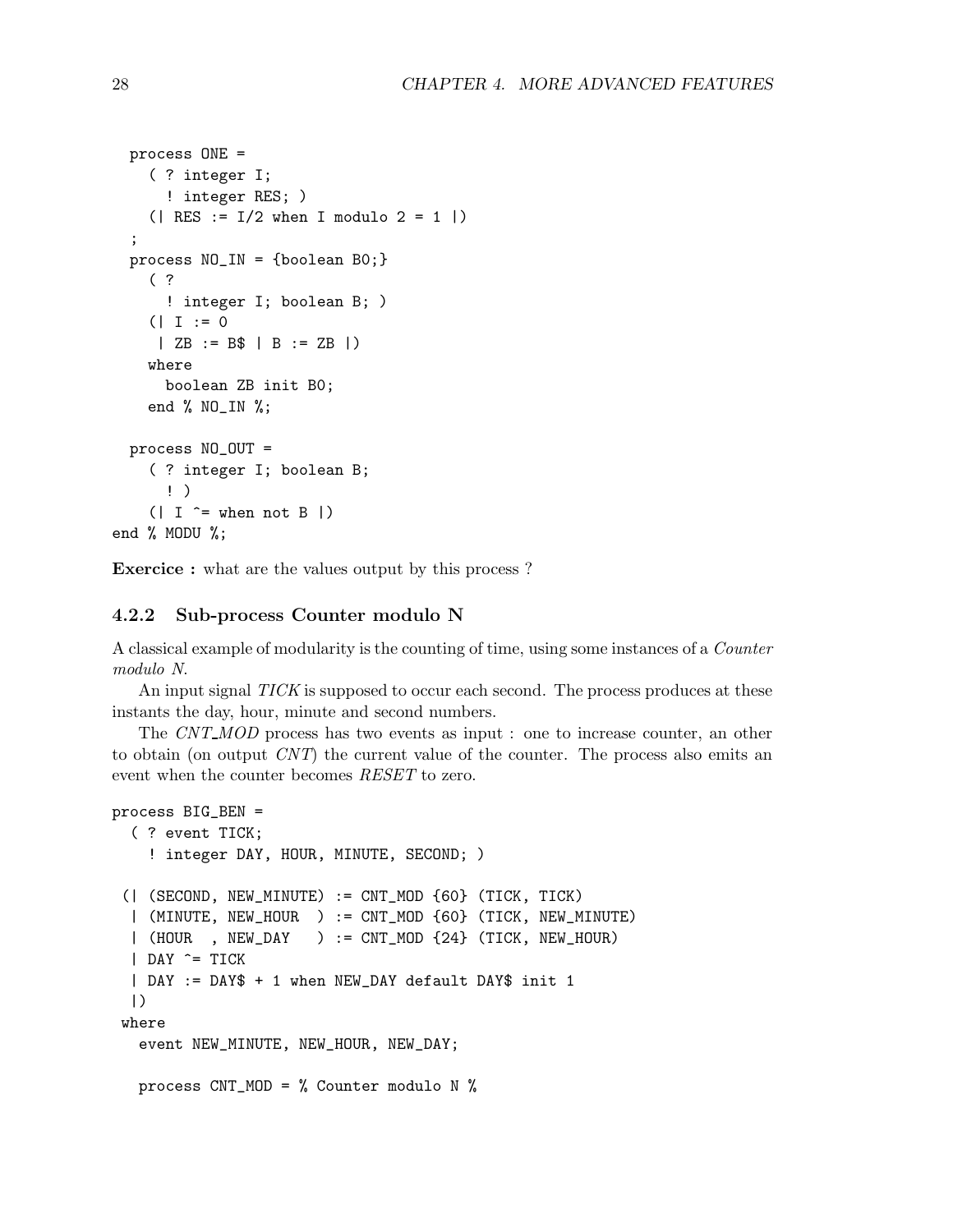```
{ integer N;}
     ( ? event EV_OUT, % when Counter must be output %
               EV_INC; % when Counter must be increased %
       ! integer CNT;
         event RESET; )
     (| CNT \hat{=} EV_OUT \hat{=} EV_INC
      | CNT := (ZCNT+1) modulo N when EV_INC
                default ZCNT
      | ZCNT := CNT$ init 0
      | RESET := when CNT = 0 when EV_INC
      |)
    where
       integer ZCNT;
    end % CNT_MOD %;
end % BIG_BEN %;
```
# 4.3 Oversampling

We have already seen that clocks of input signals may be constrained :

```
process ADD =
  ( ? integer A, B;
    ! integer S; )
( | S := A + B | )
```
Clocks of A and B are requested to be equal.

Clocks of input signals may be related in a more complex way :

```
( ? integer X, Y;
 ....
| X \stackrel{\frown}{=} \text{when } Y = 0
```
The clock of Y is the "main clock". A value for X is read only when a null value is read for Y. In a separate run, no clock file has to be given.

The clock of some input can even be related to a local signal :

```
( ? integer X;
...
 (| FLIP := not (FLIP$ init false)
  | X ^= when FLIP
where
 boolean FLIP; ...
```
So, the faster clock of a process is not always an input clock. The FLIP signal is present on an "intermediate" instant between two readings of X. The place of this instant has not to be more defined. If there was several instants between two inputs, they are supposed to have enough time to all take place. This "addition of instants" is named oversampling.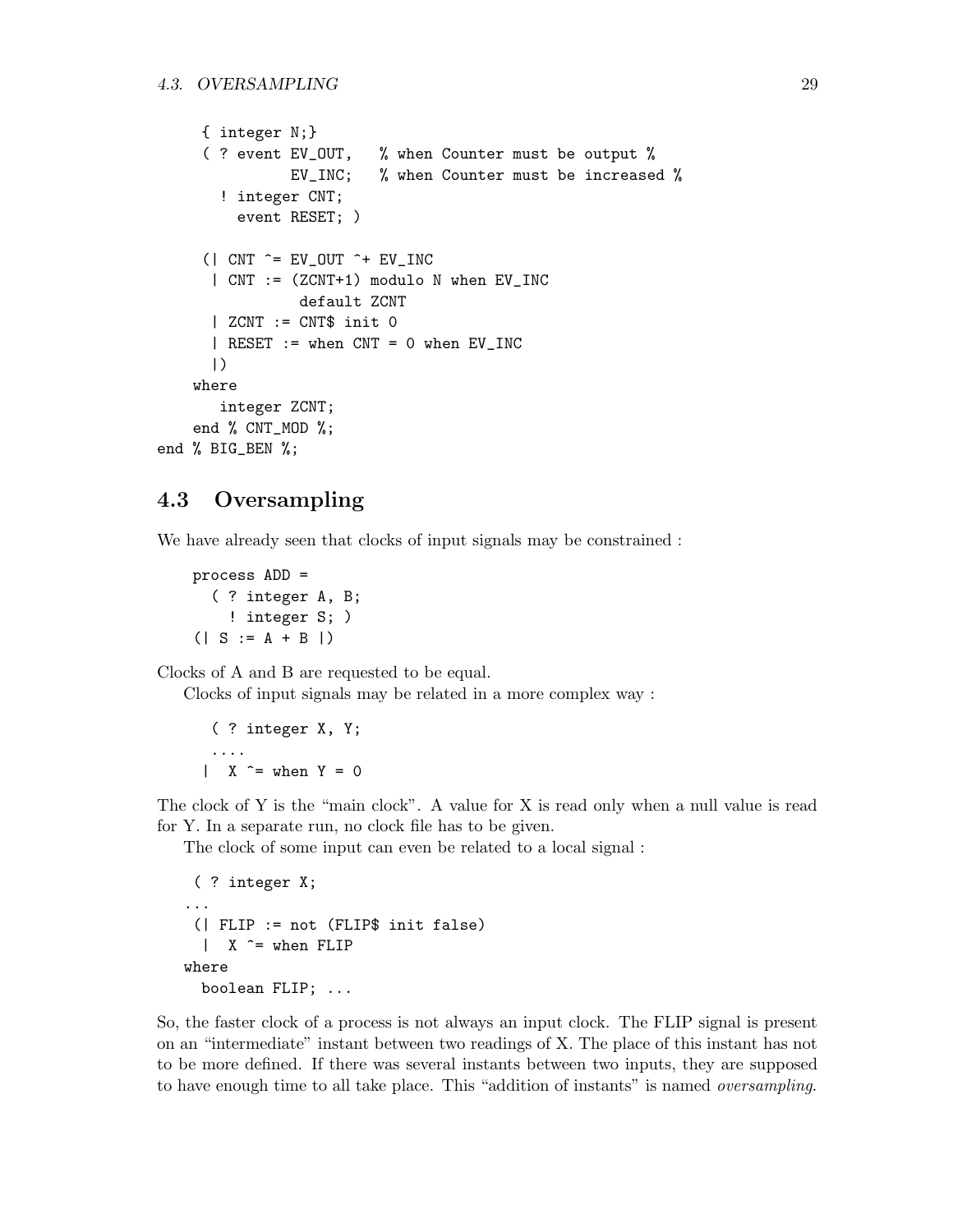This faster signal can be synchronized with other signals, and its clock can then be more precisely set.

Of course, there are limits in constraints that can be imposed on clocks. For instance,

when  $A=0$   $\hat{ }$  = when  $B=0$ 

is not accepted, because it's impossible at compile time to guarantee that A and B will always be null at the same time.

Even a constraint like :

### A default  $B \cong$  when condition

may be rejected. We'll see in the compilation chapter how the clock equations are managed.

## Exercices :

- 1. Let A be an integer signal, whose value is between 0 and 99. Produce for each A two integers DIGIT, one with the tens, and the following one with the units. For input  $35,7,10,...$ , we want :  $3,5,0,7,1,0...$
- 2. Let  $N$  be a positive or null integer signal. Produce *after each*  $N$ , and *before the next* N, a sequence of N events. Use a decreasing counter, and synchronizes input N on some value of the delayed counter (to avoid circularities).

N : - 4 --------------- 1 ------ 0 --- 2 ---------- CNT : --4--3--2--1--0-----1--0-----0-----2--1--0-----  $CNT$ \$: --0--4--3--2--1-----0--1-----0----0--2--1-----S : -----\*--\*--\*--\*--------\*--------------\*--\*-----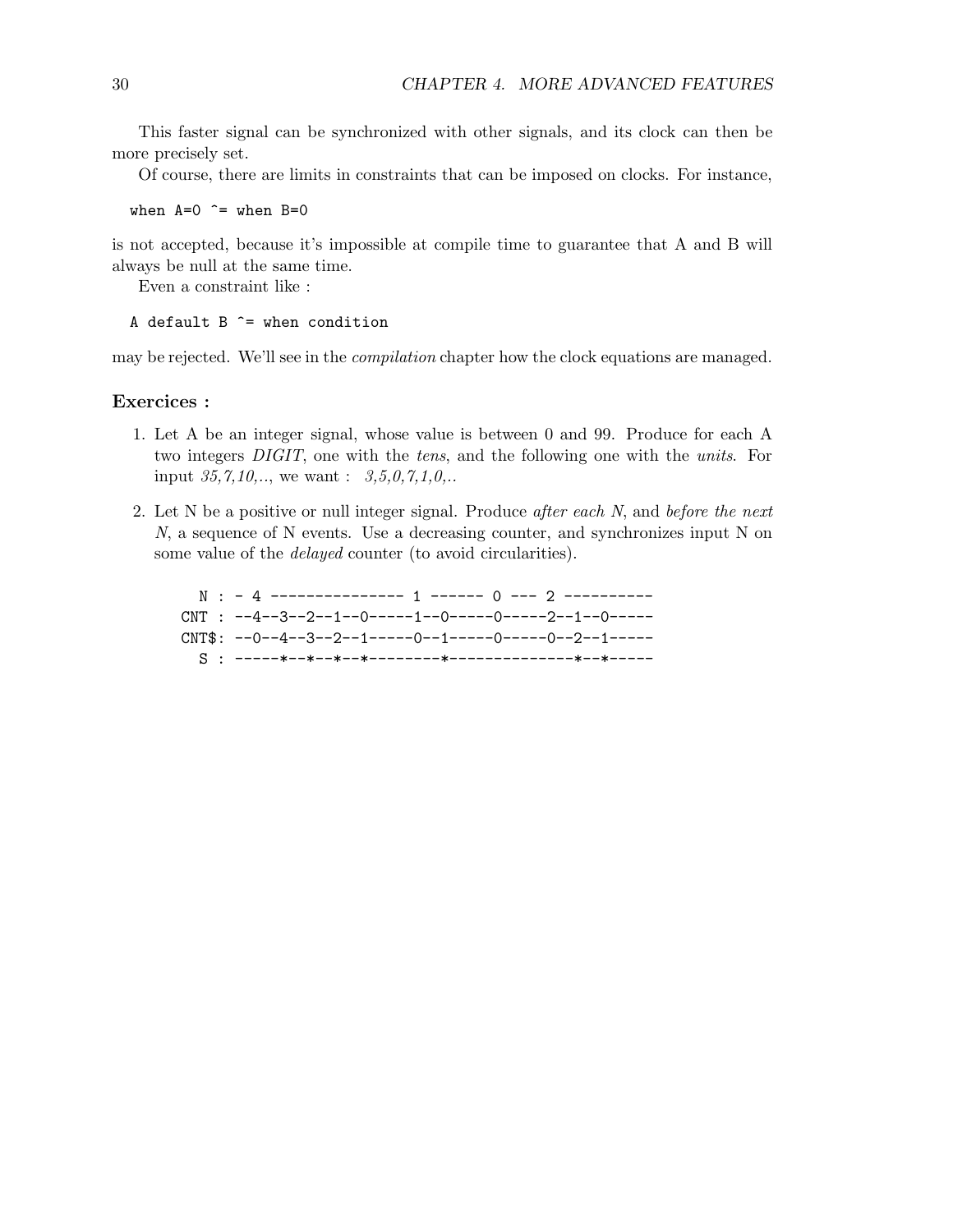# Chapter 5

# Applications

We study here larger problems, intended to show some programming methods in Signal.

# 5.1 Interval between events

Let  $START$  and  $FINISH$  be two events separated by some amount of time.

# 5.1.1 Duration between START and FINISH

It can be measured only as a number of pulses of a clock event H. CNT will be a counter, present on every event, but increased only on H. It is reset on START, and its value on FINISH gives the duration.

```
| CNT ^= START ^+ FINISH ^+ H
  | CNT := 0 when START
            default CNT$ + 1 when H
            default CNT$
  | DURATION := CNT when FINISH
  START : -----*-------------*------------------------
 FINISH : -------------*-------------------------*----
     H : -*---*---*---*---*---*---*---*---*---*---*--
    CNT : -?--0---1---2---3-0-1---2---3---4---5-5-6--DURATION: ------------ 2 ----------------------- 5 ---
```
If START and FINISH occur exactly on a H, the time measurement is exact. Else, DU-RATION is the number of H between START and FINISH, bounds excluded ; the error is less than one interval.

# 5.1.2 Is S present between START and FINISH ?

The status  $in/out$  of any instant must be memorized, in a boolean signal  $MEM$ :

 $|$  MEM  $\hat{=}$  START  $\hat{+}$  FINISH  $\hat{+}$  S | MEM := START default not FINISH default (MEM\$ init false)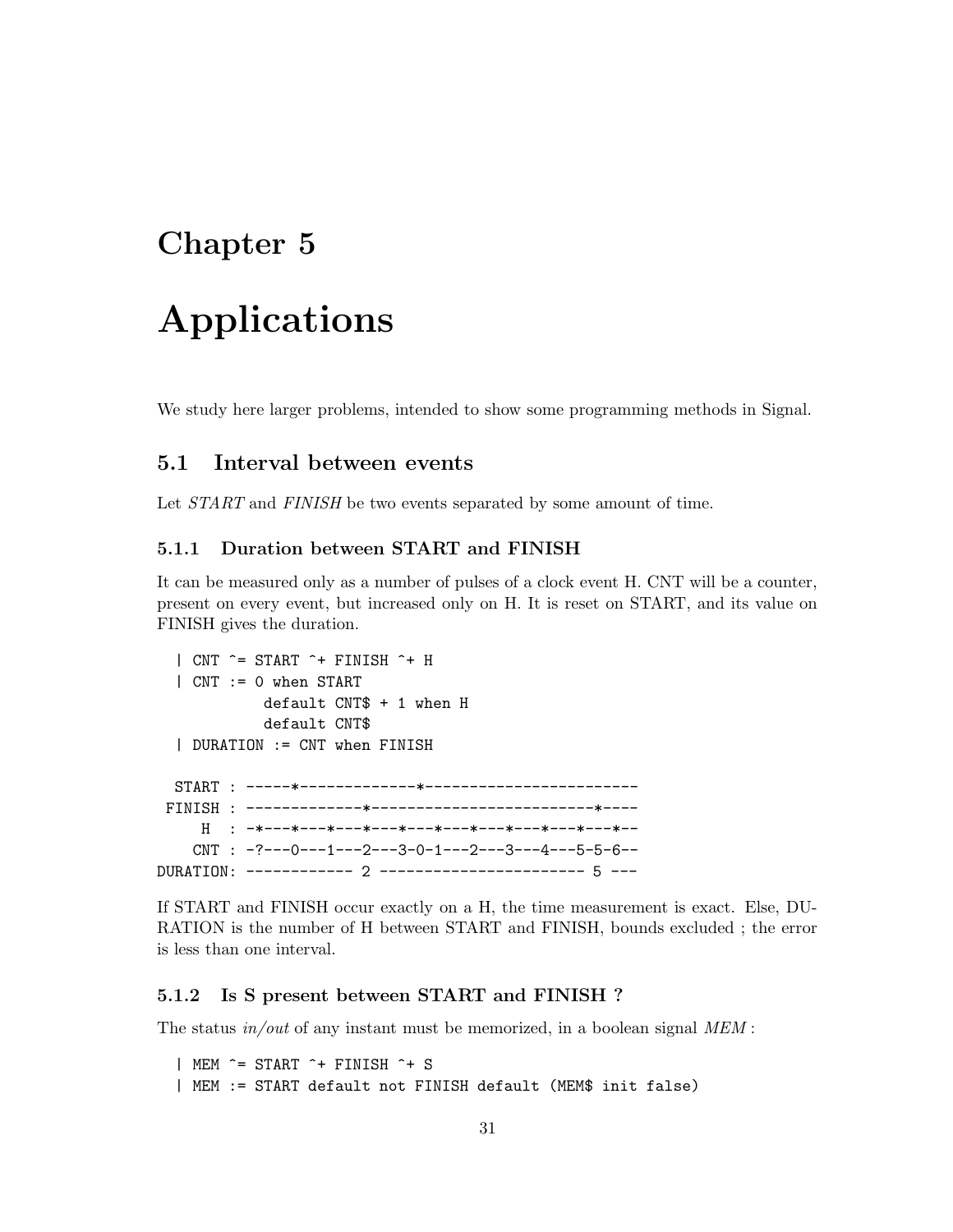% true when START default false when FINISH default MEM\$ % | IN := MEM when S

What about signals coming exactly on START or FINISH ? With definition above, a S on START is IN the interval, a S on FINISH is OUT.

Exercice : Modify this definition to obtain the 3 other cases : interval opened on left, and/or closed on right.

# 5.2 Automata

A finite state automaton is often used to modelize real-time systems. An automaton has some states  $S_i$ ; one of them is the initial state  $S_0$ . When an event  $e_i$  occurs, the automaton may change its current state, or loop on this same state, and some appropriate action may be executed.

In Signal, a name S holds the arrival state of a transition, and its delayed value ZS is the departure state. The *clock of S* is the union of clocks of all input events. Actions are managed by changing values of other signals. A transition may also take place when such a signal reaches a given value.

In the *asynchronous approach*, automata may be non-deterministic : when 2 events occur at the same time, the transition to take is undefined. The Signal programmer must specify for a given state in which order input events are considered (default operator).

Example : A passage may be lightened by pushing a switch. Light is put off by the same switch, or automatically after 1 minute. The process doing that may be written as a two-state automaton :  $S = 1$  when light is OFF,  $S = 2$  when ON.

```
process LIGHT =
  ( ? event SWITCH, H; % H every second %
    ! event PUT_ON, PUT_OFF;
  )
              % State changes %
 (| S \rangle = SWITCH \rangle + H \rangle = CNT| S := 3 - ZS when SWITCH
        default 1 when \text{ZS} = 2 when \text{ZCNT} = 1default ZS % loop on current state %
  | ZS := S $ init 1
       % Actions on transitions %
  | CNT := (60 when ZS = 1 default ZCNT - 1) when S = 2
          default ZCNT
  | ZCNT := CNT $ init 0
  | PUT_ON := when S = 2 when ZS = 1
  | PUT_OFF := when S = 1 when ZS = 2
  |)where
   integer S, ZS, CNT, ZCNT;
end % LIGHT %;
```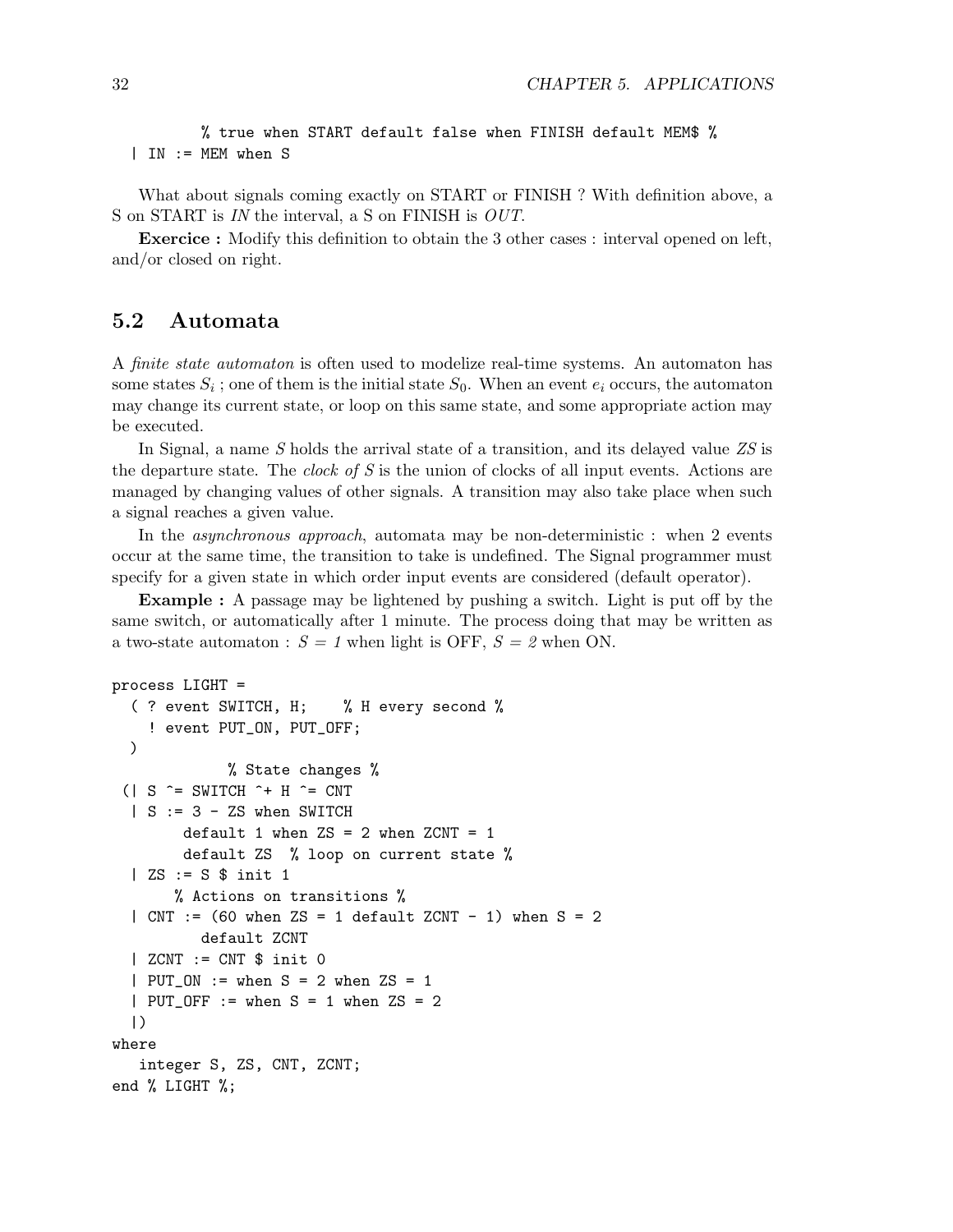The counter CNT is useful only in state 2; but its delayed value ZCNT has the same clock, and is also used when S becomes 1. In any way, the defining equation of CNT is recursive; so, its clock has to be set from outside. It's easier to give it the clock of S.

#### Exercices.

1. Add to the previous process a boolean signal PRESENCE, true when somebody is in the passage. It is normally a continuous signal : we suppose it is sampled every second, with the clock of H. This signal can even be used as a source of time, so H becomes no more necessary.

PRESENCE is used only to delay putting off the light, if it was on, until there is nobody during 10 seconds.

2. A *STOPWATCH* is a classical example of system modelized by an automaton.

It has two buttons : SS to Start or Stop counting of time, and LAP (intermediate time) which stops *Display* without stopping the time counter. A new push on LAP makes current counter be displayed. Even when displaying is stopped, time counting may be started/stopped by SS.

When time counting is stopped, and display is free, LAP resets the stopwatch.

Add a source of time, which is supposed to have a sufficient accuracy. Displayed values are numbers of pulses of this input signal.

# 5.3 Picture analysis

An picture is a sequence of pixels, boolean values obtained by reading the picture line after line, and for each line, by column. A PIXEL is true when it is a point in an object, false outside.

A picture has NL lines and NC columns (constant parameters). So, the point just before the current point is  $\text{PIXEL}\$ ; the point above is  $\text{PIXEL}\$ \$NC.

If we have a sequence of pictures, and the first pixel of a picture follows immediately the last one of the previous picture, the same point in this previous picture is PIXEL  $\mathcal{N}(NL^*NC)$ .

**Exercices :** We have seen in a previous exercice how to keep updated *line* and *column* number of the current pixel.

- 1. A pixel is INTO an object if it's true, and its 4 surrounding pixels (above, under, left, and right) are also true. A pixel on the border is never INTO. Produce only coordinates of pixels which are INTO.
- 2. Supposing pictures are successive views of the same scene, detect only points having moved, ie whose INTO status has changed since last picture.
- 3. We assume a picture contains only separate convex objects : any line crosses it only once. Detect these points where the sequence of pixels enters an object, or leaves it. Ouput the coordinates of the first and the last point of an object crossing, by a horizontal line. Such a line can cross several objects. An object can be "cut" by the left or right border.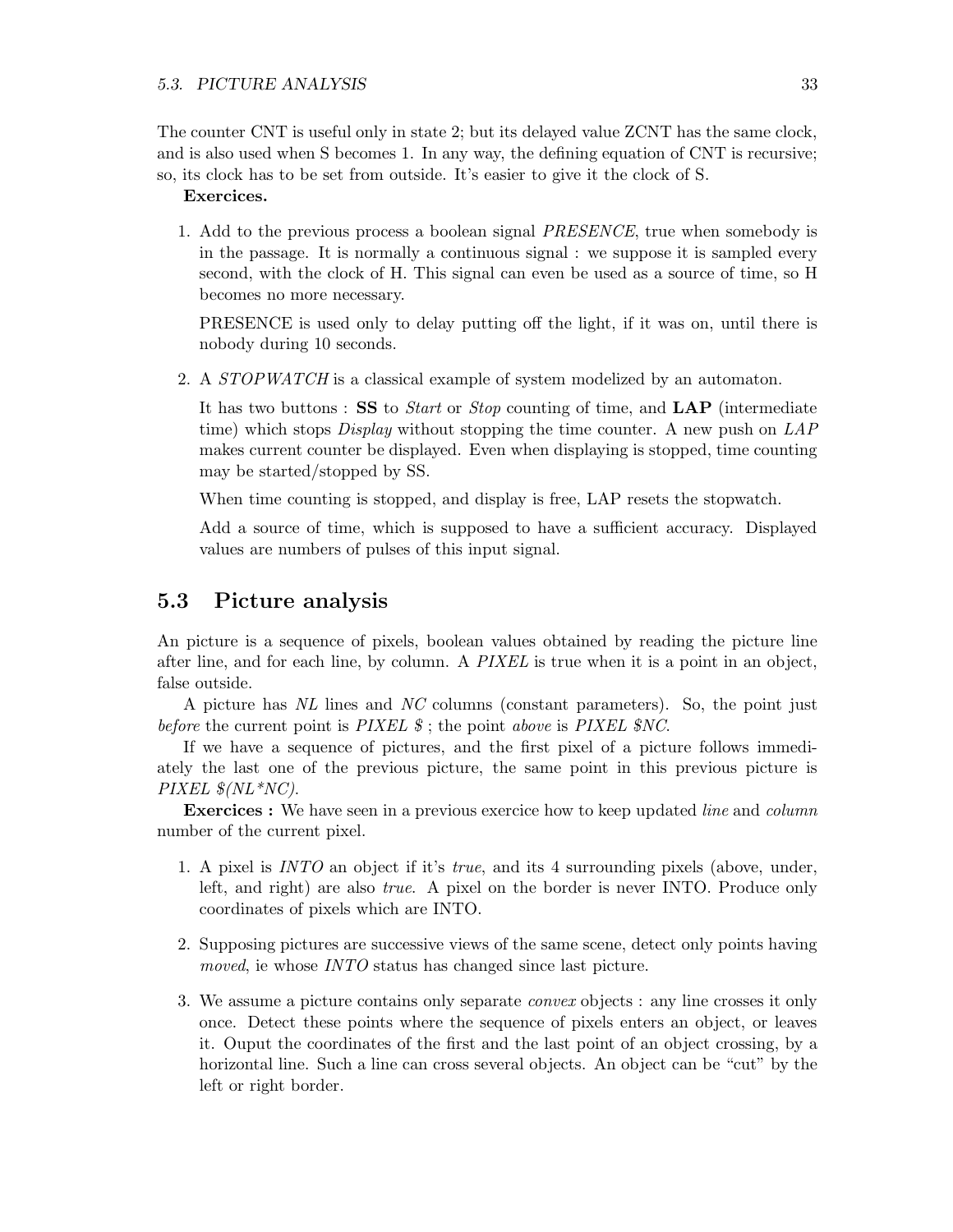- 4. Detect for each object its first crossing : between the first pixel of an object crossing, and the last one, it is the first crossing if we found no true pixel just above each (true) pixel of this crossing. It's also a first crossing if the current line is line 1. True pixels which are neighbours only along a diagonal are not assumed to belong to the same object (see example below).
- 5. Use this property to detect each object only once. Give the coordinates of one point of the object (anyone), and, at the end of the picture, the number of objects.

The following sequence of pictures contains 7 objects ; false values are replaced by a dash for seek of lisibility :

> $-t$  -  $t$  -  $t$  t  $t$  $t$   $t$  -  $t$  -  $t$   $t$  -  $\cdots$  - - ...  $t$   $t$   $t$   $\ldots$ t t t t  $t - - t$

Here is shown the same pictures with the number of each object, in their order of detection.

|  |  |  | $-1$ $-2$ $-3$ 3                              |  |          | $7 - -$ |
|--|--|--|-----------------------------------------------|--|----------|---------|
|  |  |  | $1 \t1 - 4 - 3 \t3 -$                         |  |          | $    -$ |
|  |  |  | $- - 5 - - 3 - 6$                             |  | $\cdots$ |         |
|  |  |  | $5\quad 5\quad 5\quad 5\quad 5\quad -\quad 6$ |  |          |         |

# 5.4 A railway level crossing

A two-tracks railway level crossing is an interesting real-time system, where modularity can be exercised.

# 5.4.1 The problem

The level crossing area is protected by barriers, that must be closed in time on the arrival of a train, on one or the other track. They remain closed until all trains have leaved the area, and also if some railway vehicle is present in this area (maybe stopped).

The barriers must be closed 30 seconds before the expected time of arrival of a train. When the area becomes free, barriers could be opened, but it's not secure to open them for less than 15 s. So the controller must be warned 45 s before a train arrives.

Since the speed of trains may be very different, this speed has to be measured, by detecting the train in two points separated by a known distance. A first detector is placed 2500 m before the crossing, and a second one 100 m after this first. So the time between Detect1 and Detect2 has to be multplied by 24 to obtain the remaining time to reach the crossing (at constant speed). A Detect3 is placed after the crossing area, and records the train's leaving.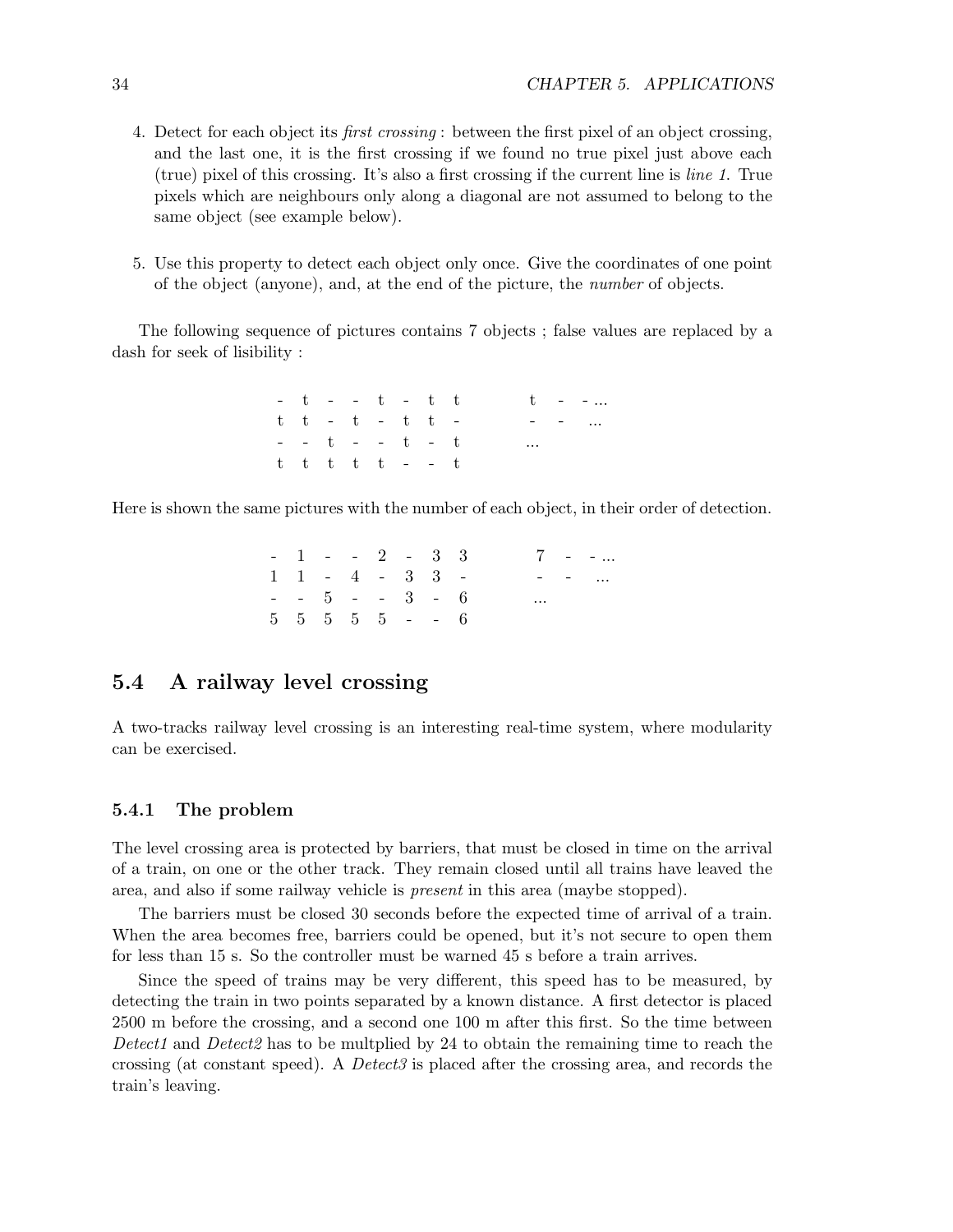### 5.4.2 The Detect process

The passage of a train is detected by a mechanical device, producing a pulse (type *event*) every time a wheel runs on it. The Detect process receives all these pulses, but warns the controller only once, on the first wheel. All following pulses are ignored. So, the detector has to be *reset*, after the full train has gone, to be able to detect a new train.

WHEEL : --------\*-\*-\*-\*-\*-\*-------------------------\*--\*--\*--\*--- RESET : ----------------------------- \* ------------------------- COMING : ------- \* --------------------------------- \* -----------

Write in Signal this process DETECT.

### 5.4.3 A Track controller

On each track, a controller receives COMING signals from the 3 detectors. From DE-TECT1 and DETECT2, it must compute the train's speed, and warn the barriers 45 seconds, then 30 seconds before expected time of arrival at crossing. So, this process needs a source of time. At the maximum speed of 180 km/h, the 100 m between DETECT1 and DETECT2 are covered in 2 s. So, a clock pulse every 0.1 s would be of good accuracy.

From DETECT3, barriers controller knows the head of the train is leaving the crossing area.

An automaton would be useful to modelize this Track process.

It's also the *Track*'s work to *reset the detectors*. Here occurs an interesting circularity problem. We are tempted to reset 1 and 2 with DETECT3, and 3 with DETECT1 :

```
| DETECT1 := DETECT (WHEEL1, DETECT3)
| DETECT3 := DETECT (WHEEL3, DETECT1)
```
But this program is rejected, because the RESET signal is used to define DETECT output, so these definitions contain a circularity. It's the same is we use for RESET some expression including a state of the automaton, or a counter, whose definitions rely on DETECT.

A good solution would be to reset a detector after a fixed amount of time without any wheel. If we insist on a switch between beginning and end of the area, we must use a boolean signal, true on each wheel at the beginning, false at the end. Reset can occur when this signal changes its value.

#### 5.4.4 The Barriers controller

It receives 3 sorts of warning signals from the two tracks. It also receives the PRESENCE boolean signal, true if the crossing area is occupied. We suppose this continuous signal is sampled every 0.1 second. So the clock of PRESENCE could be given as source of time for Track processes.

With all these informations, the controller has to fix the opened/closed status required for the barriers. When this status changes, it has to order their effective closing or opening, for instance through a boolean output.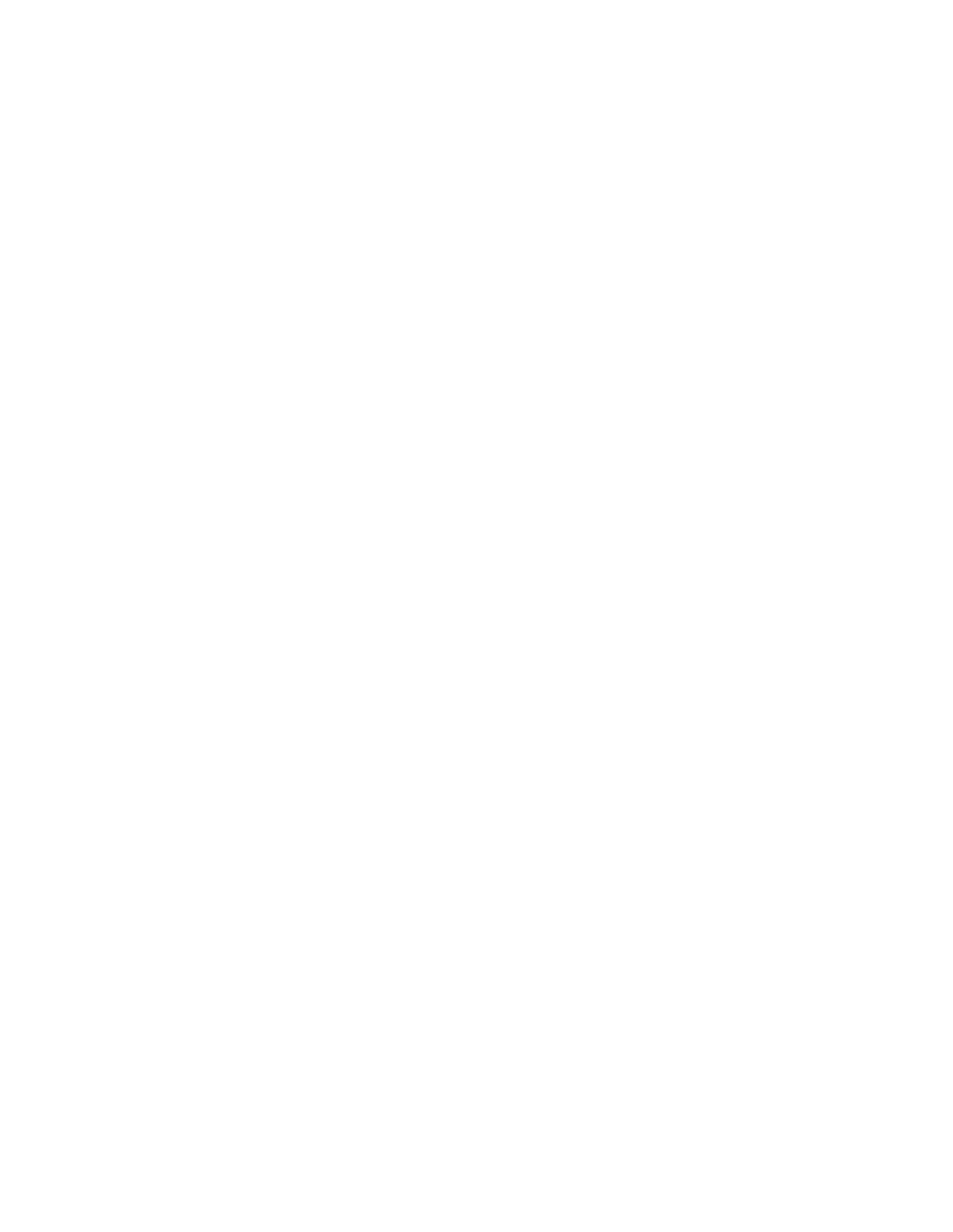# Bibliography

- [1] Paul Le Guernic, Thierry Gautier, Michel Le Borgne, Claude Le Maire. Programming real-time applications with Signal. Proceedings of the IEEE, v. 79, p. 1321-1336, Sept 1991.
- [2] Loïc Besnard, Thierry Gautier, Paul Le Guernic. Signal V4 INRIA version: Reference Manual. Access through the ESPRESSO web site.
- [3] ESPRESSO web site : http://www.irisa.fr/espresso/welcome english.html
- [4] Nicolas Halbwachs et al. The synchronous data flow programming language LUSTRE. Proceedings IEEE, 79-9, 1991.
- [5] Boussinot, De Simone. The ESTEREL language. Proceedings IEEE, 79-9, 1991.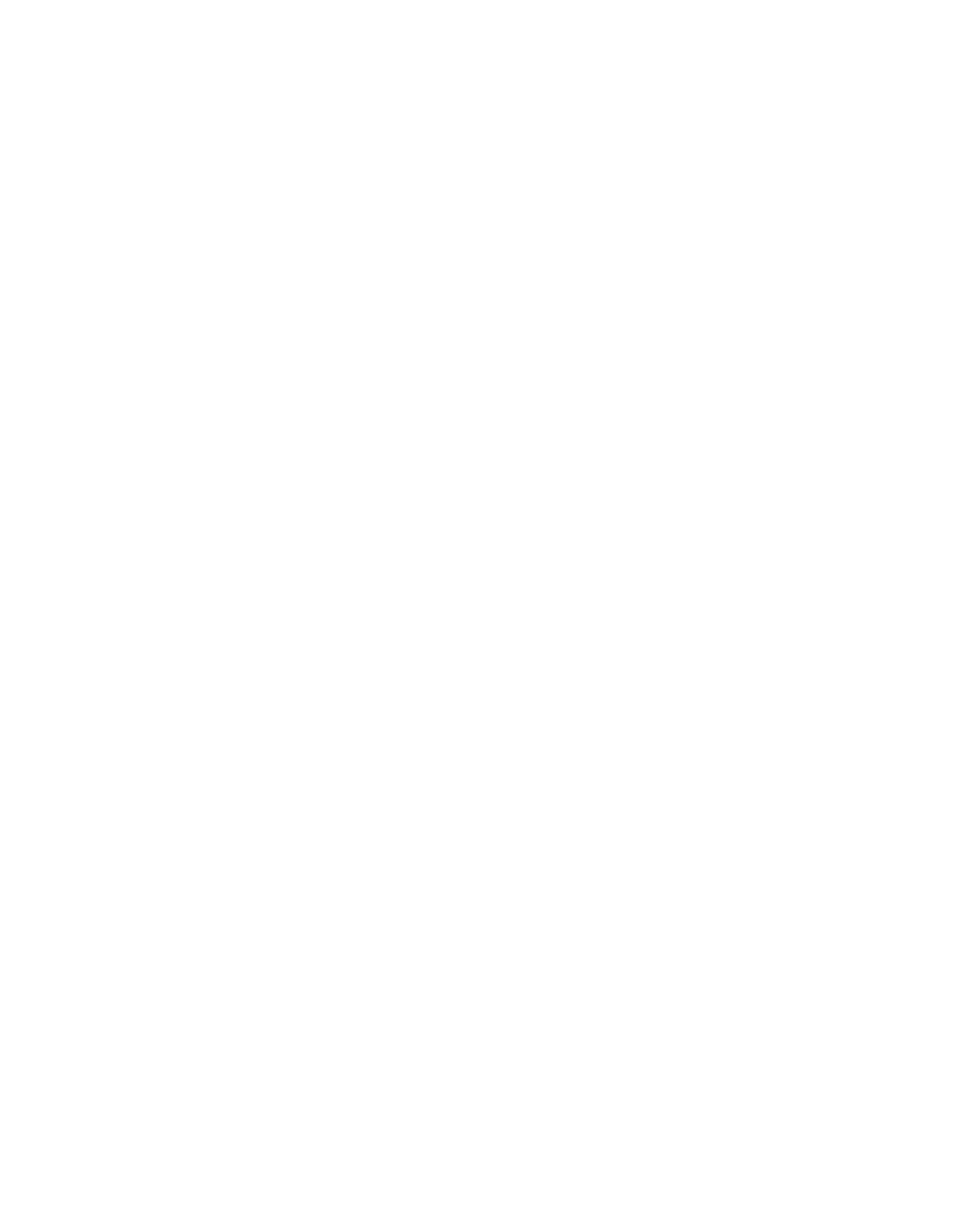# Chapter 6

# Solutions of exercices

```
Delay operator
```

```
process MACHINE =
  ( ? event BUTTON;
    ! boolean BUSY;)
 (| BUTTON ^= BUSY
  | BUSY := not (BUSY $ init false)
  |)
process MEANS =
  {integer N;}
  ( ? real A;
    ! real S, MEAN, MEAN_N; )
 ( | S := (S\ init 0.0) + A % synchronizes S and A %
  | CNT := (CNT$ init 0) + 1
  | MEAN := S / real(CNT) % synchronizes CNT and S (and also A) %
  | SN := (SN$ init 0.0) - (A $ N init [ {to N}: 0.0 ]) + A
  | MEAN_N := SN / real(N)
  |)
 where
  integer CNT;
  real SN;
end % MEANS %;
% FIRST: true on first A, false on following ones %
  | FIRST := FCA $ init true
  | FCA := not (^A) % always false, with clock of A %
 where
   boolean FCA;
```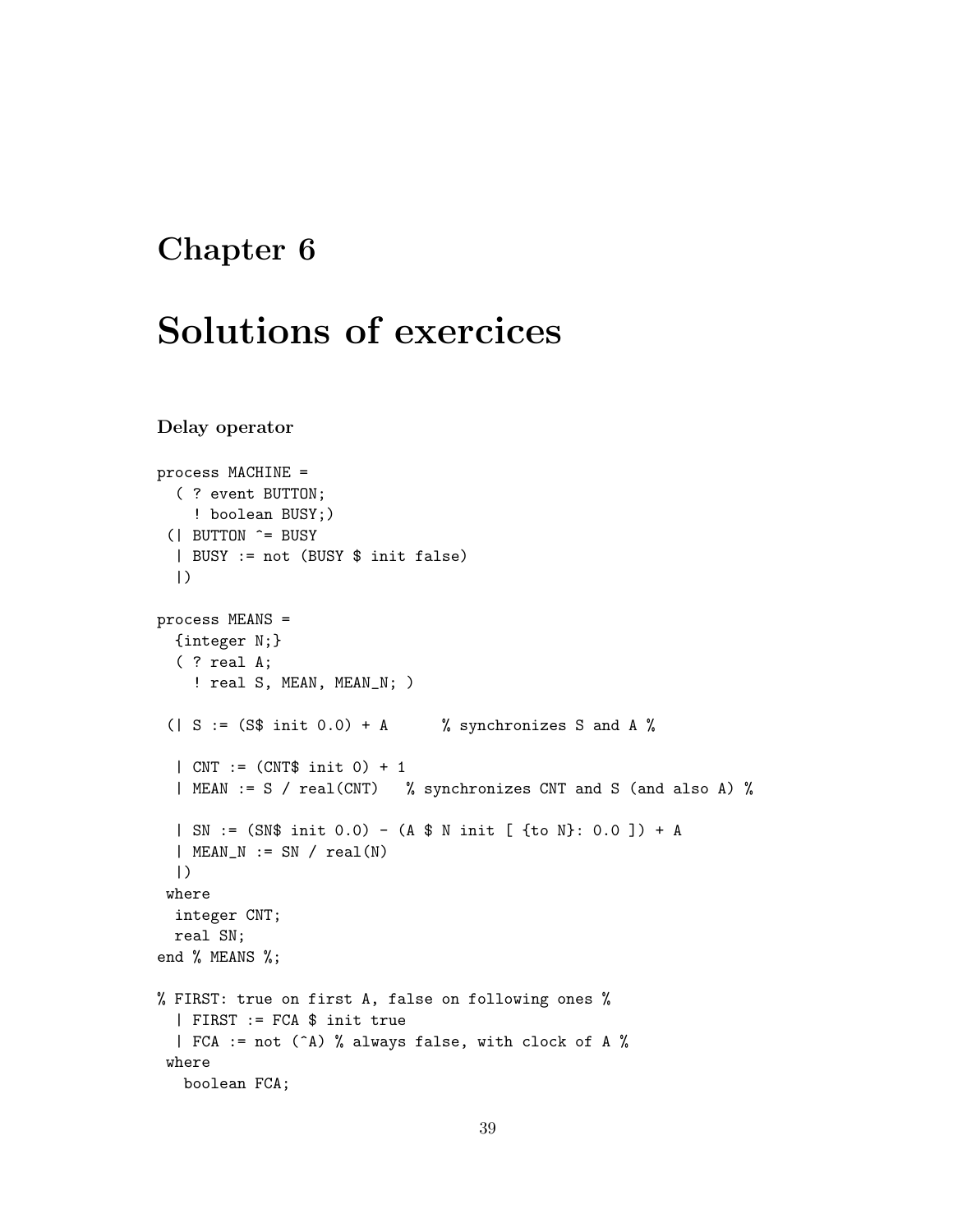Unary when operator

```
(| ZA := A $ init 0
 | UP := A > ZA or A = ZA and ZUP
     % UP takes the clock of A %
     % UP's value is kept when flat %
 | ZUP := UP $ init true
 | SUMMIT := when (ZUP and not UP)
               % we were going up, and now going down %
 |)
where
integer ZA;
boolean UP, ZUP init true;
end;
```
## Binary when operator

```
Exercice 1 : true when ˆA is simplified as ˆA.
   Exercice 2 :
  | LOCALMAX := A $ when (ZUP and not UP)
ou
  | LOCALMAX := A $ when SUMMIT
   Exercice 3 :
  (| CNT \hat{=} A
   | CNT := (CNT $ init 0) modulo N + 1
   | S := A when CNT = 1|)
 where
   integer CNT;
```
Exercice 4 : The expression  $\hat{S}$ 1 and  $\hat{S}$ 2 is not correct, for it imposes the same clock for S1 and S2.

Solution: ˆS1 when ˆS2

# Default operator

```
Exercice 1 : the two expressions have the clock of A.
   Exercice 2 : If A present and B true : \mathbf{A} (2 cases : C present or not)
else if C present : C (5 cases)
else bottom (5 cases).
   Exercice 3 :
```
B := true when condition default false

is correct only when clock of B is fixed from outside, and if the compiler can proof that this clock includes (or is equal to) clock of condition.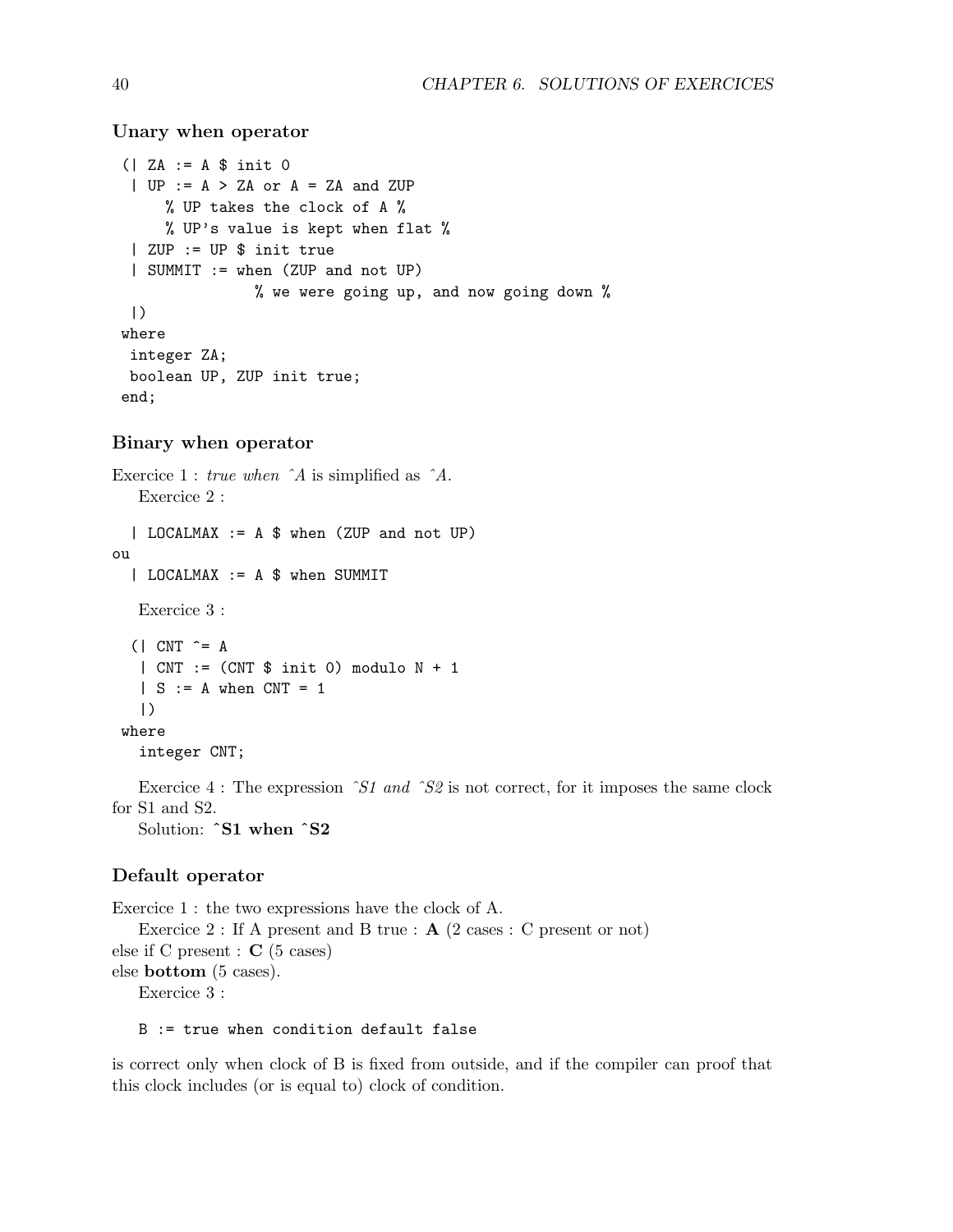**Simplification:** true can always be deleted.  $B := condition$  is equivalent only if B and condition have exactly the same clock.

Exercice 4 :

```
| ZMAX := MAX $ init 0| MAX := A when A > ZMAX default ZMAX
     % A > ZMAX makes A and ZMAX (and also MAX) synchronous %
Exercice 5 :
 | S := 3 when \hat{S}1 when \hat{S}2default 1 when ^S1 default 2 when ^S2
Exercice 6 :
| PRESENTS ^= IN default OUT
| ZPRESENTS := PRESENTS $ init 0
| PRESENTS := ZPRESENTS when IN when OUT
         default ZPRESENTS + 1 when IN
         default ZPRESENTS - 1 when OUT
```
The separate definition of clock is necessary : Clock of right hand expression is the intersection of clocks of ZPRESENTS and IN default OUT. It equals to PRESENTS only if ZPRESENTS is already equal to IN default OUT. The last when OUT may be omitted.

Definition of PRESENTS may be shortened :

```
| PRESENTS := (ZPRESENTS when OUT default ZPRESENTS + 1) when IN
           default ZPRESENTS - 1
   Exercice 7 : events' substract A - B
   | NOT_B_A := not B default A
   | SUB_AB := A when NOT_B_A
   Exercice 8 :
   | TOGETHER := ^S1 when ^S2
   | ONLY_ONE := when (not TOGETHER default ^S1 default ^S2)
Distributor
process DISTRIBUTOR =
( ? integer A;
    event Demand;
```

```
! integer S;)
```

```
( | S := A when Demand
       default A when WAIT$ init false
       default MEM_A when AVAIL_A$ init false when Demand
```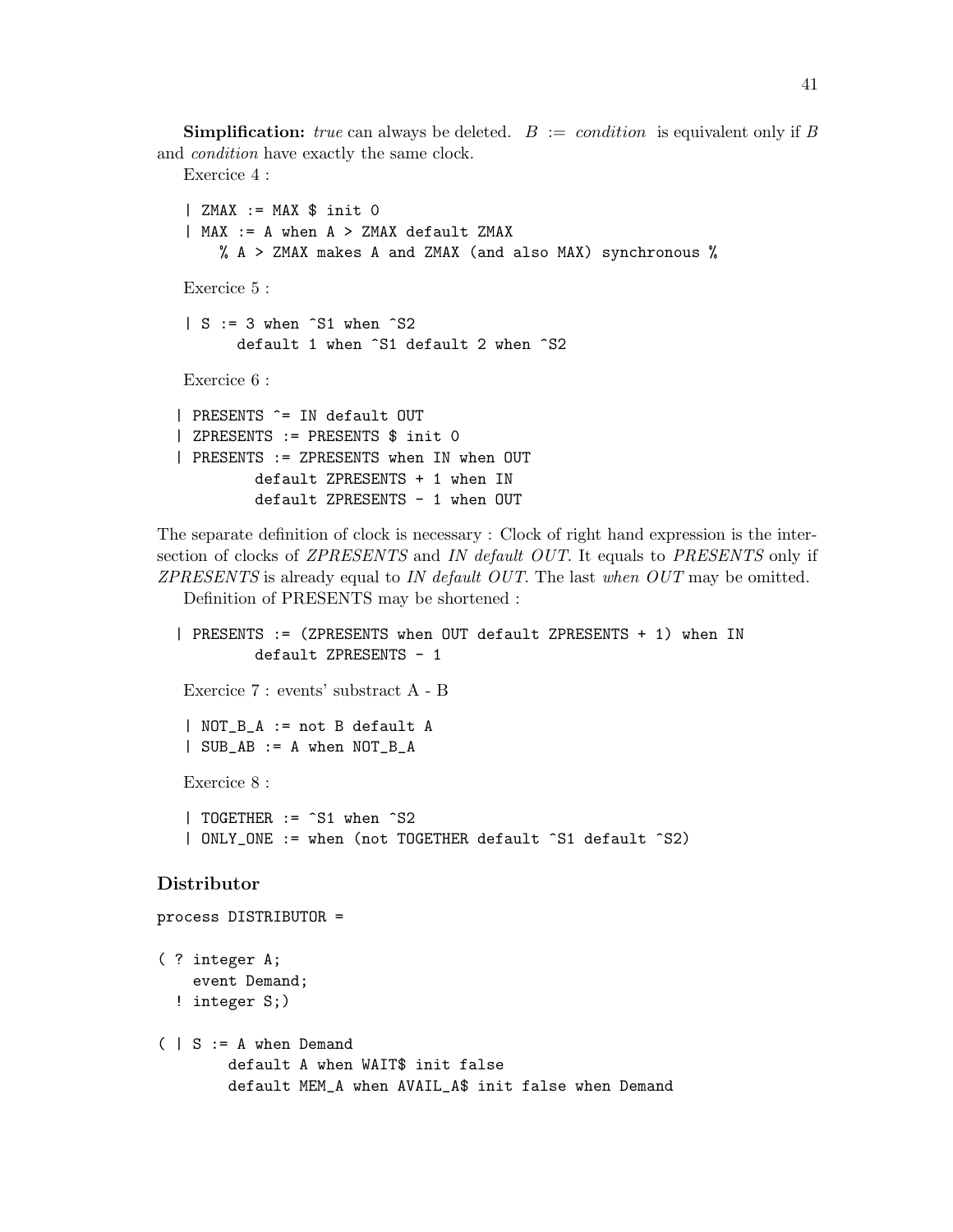```
\parallel AVAIL_A \hat{=} A \hat{+} Demand \hat{=} WAIT \hat{=} MEM_A
| AVAIL_A := not ^S default ^A
             default AVAIL_A$ init false
| WAIT := not ^S default Demand
            default WAIT$ init false
| MEM_A := A default MEM_A$
|)
```
where boolean AVAIL\_A, WAIT; integer MEM\_A; end % DISTRIBUTOR %;

## The cell operator

```
Exercice 1 :
process PICTURE =
  {integer NL, NC;} % size of the picture %
 ( ? boolean PIXEL;
   ! integer LINE, COLUMN;)
 (| PIXEL ^= COLUMN
  | COLUMN := (COLUMN$ init 0) modulo NC + 1
  | LINE := (((LINE$ init 0) modulo NL + 1) when COLUMN=1) cell ^PIXEL
  |)
```
For the clock of LINE, left operand of the cell has a clock included in PIXEL's, due to the when. So, the clock of right hand expression is well defined as PIXEL.

```
Exercice 2 :
```

```
process A_NEAR_B = % Sum of A and B arriving at "close" instants %
  ( ? integer A, B;
    ! integer SUM; )
 (| SUM := AA + BB when SECOND
  | AA := A cell \hat{B}| BB := B cell ^A
  | SECOND \hat{=} A \hat{+} B
      % SECOND is true if A and B together, or on the second one %
  | SECOND := ^A when ^B
             default not (SECOND$ init true)
  |)
 where
   integer AA, BB;
  boolean SECOND;
 end % A_NEAR_B %;
```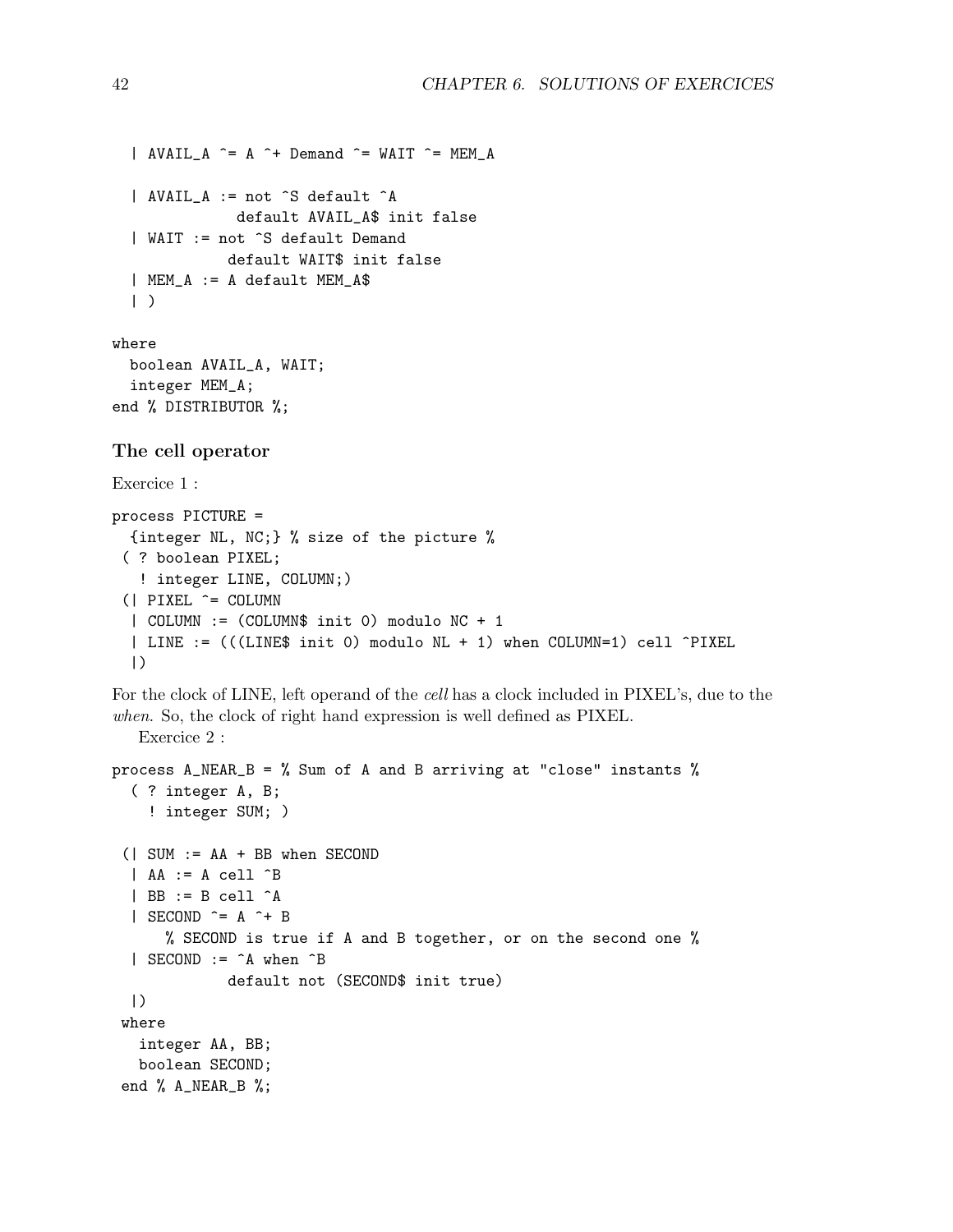```
Exercice 3 :
process BARRIER = % of a two-tracks railway crossing %
  ( ? boolean CLOSE1, CLOSE2; % true to close, false to allow opening %
    ! boolean CLOSE;) % effective closing/opening %
(| STATE := (CLOSE1 cell ^CLOSE2 init false)
           or (CLOSE2 cell ^CLOSE1 init false)
 | CLOSE := STATE when STATE /= STATE$ init false
 |)where
  boolean STATE;
end % BARRIER %;
```
The or is allowed between these cell expressions, because their clocks are equal. Exercice 4 : Resynchronizing

```
process RESYNC = \% moves A on the nearest H \%( ? integer A;
      event H;
    ! integer AH;)
(| AH := (A cell FIRST_H) when H
 | FIRST_H := ON_A $ init false
 | ON_A := not H default ^A
 |)
where
 boolean FIRST_H, ON_A;
end % RESYNC %;
```
FIRST H is true only on the first H following a A, except when the A was exactly on a H : in this latter case, it remains false. So, A cell FIRST\_H holds all values of A, plus the previous A on the first H following a A without H. We keep only its values on a H.

 $A : -1$  -------- 2 -------------- 3 --- 4 ----H : -----\*--\*--\*---\*--\*--\*--\*--\*--\*--\*---\*---\*---ON A :  $--t-f-f-f-t-f--f-f-f-f-f-f-f-f-f-f-f--t-f--t$ FIRST\_H : --f--t--f--f-f-t--f--f--f--f--f--f--f-t--- AH : ---- 1 ------- 2 ------------ 3 ----- 4 --

# Modularity

Values output by process MODU :

From process  $NO$ <sub>IN</sub>, INT is set to 0, and BOOL to the parameter, here *false*. So, the first branch of default is never taken.

ONE(A) is  $(A-1)/2$  when A is odd, absent otherwise. So the second branch is A when A is odd.

From *NO\_OUT*, INT has the clock of *not BOOL*, i.e. of BOOL, i.e. of A. So, the third branch is taken when A is not odd.

Finally, output has the clock of A, and is A when A is odd, and 0 when even.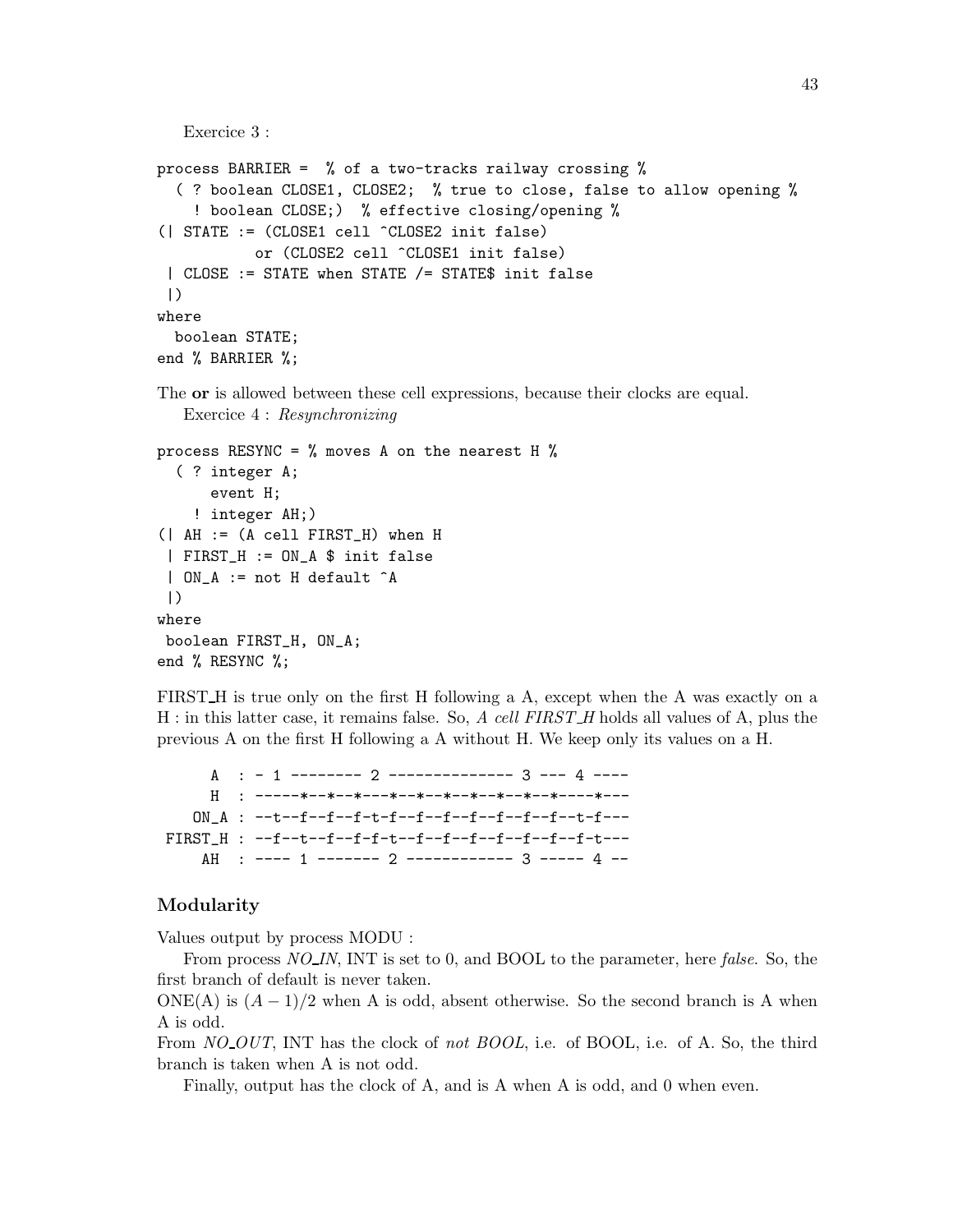# **Oversampling**

Exercice 1 :

```
process DIGITS = \% output tens, then units, from A \%( ? integer A;
    ! integer DIGIT;)
(| TENS := not TENS$ init false
 | A ^= when TENS
 | DIGIT := A/10 default (A cell (not TENS)) modulo 10
 |)
where
  boolean TENS;
end % DIGITS %;
   Exercice 2 :
process N_INTER = \% N intermediate events after input N \%( ? integer N;
    ! event I;)
(| CNT := N default ZCNT - 1
 \vert ZCNT := CNT$ init 0
 | N \rangle = when ZCNT = 0
 | I := when ZCNT > 0|)
where
  integer CNT, ZCNT;
end % N_INTER %;
S in an interval
  | MEM ^= START ^+ FINISH ^+ S
  | MEM := START default not FINISH default ZMEM
  | ZMEM := MEM $ init false
  | IN := MEM when S
gived START in the interval, and FINISH out.
  | IN := ZMEM when S % makes a shift: START out, FINISH in %
...
  | IN := (FINISH default MEM) when S % START in, FINISH in %
...
  | IN := ((not START) default MEM) when S % START out, FINISH out %
```
# Lightening a passage

H is replaced by PRESENCE in input list, and in clock definitions. CNT definition becomes :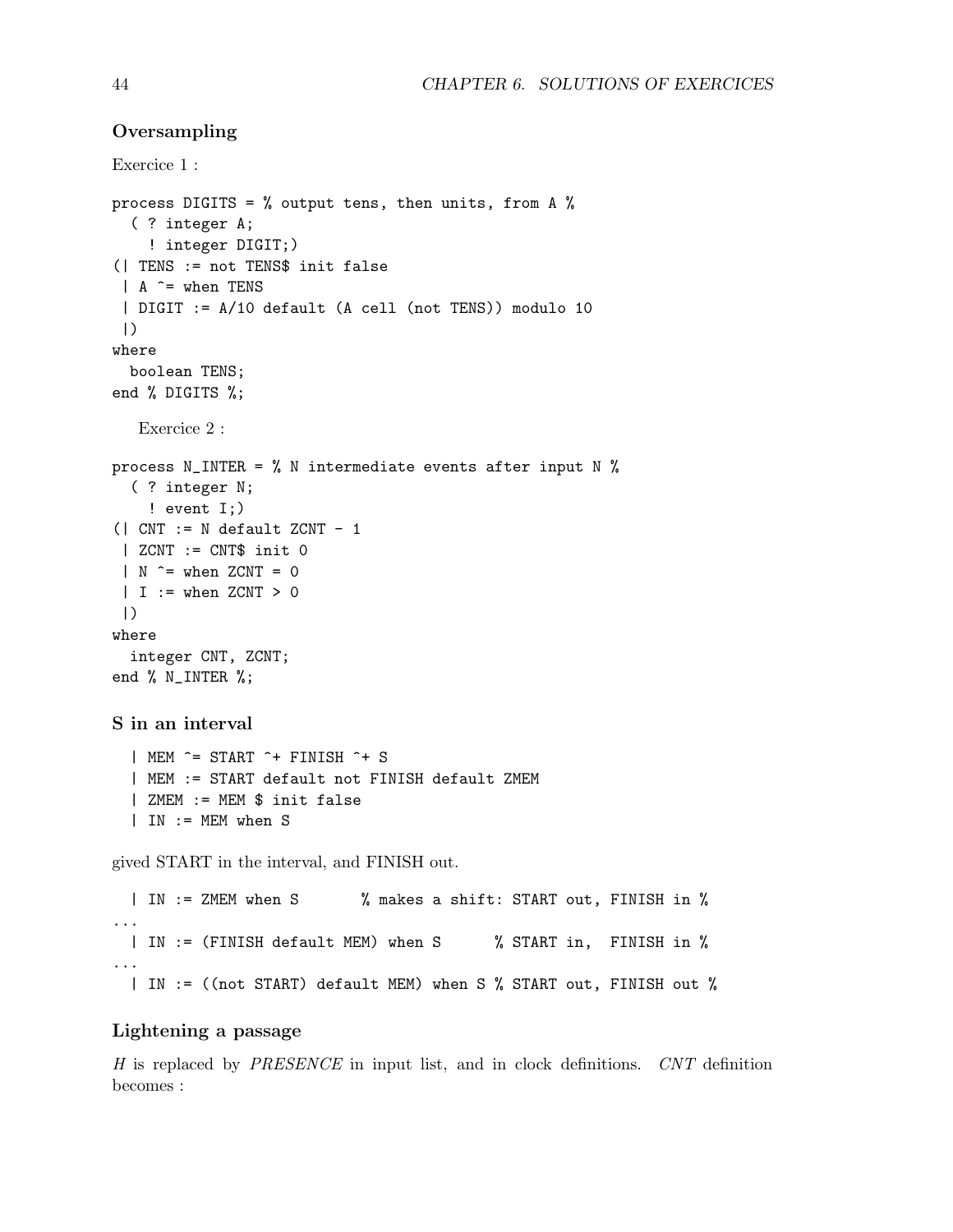| CNT := (10 when ZS=1 default 10 when PRESENCE default ZCNT-1) when S = 2 default ZCNT

The first term is in cases where PRESENCE is not immediately true when SWITCH is pushed on.

## Stopwatch

The 4 states are best defined as the product of two booleans : RUNNING and DIS-PLAY\_ON.

```
process STOPWATCH =
 ( ? event SS, LAP, H;
   ! integer DISPLAY;)
(| CNT \hat{} = RUNNING \hat{} = DISPLAY_ON \hat{} = DISPLAY \hat{} = SS \hat{} + LAP \hat{} + H
 | RUNNING := not ZRUNNING when SS default ZRUNNING
 | DISPLAY_ON := not ZDISPLAY_ON when LAP when RUNNING
            default LAP when not RUNNING % always set true if not running %
            default ZDISPLAY_ON
 | CNT := 0 when LAP when ZDISPLAY_ON and not RUNNING
         default ZCNT + 1 when H when RUNNING default ZCNT
 | DISPLAY := CNT when DISPLAY_ON default DISPLAY$ init 0
 | ZCNT := CNT$ init 0
 | ZRUNNING := RUNNING$ init false
 | ZDISPLAY_ON := DISPLAY_ON$ init true
 |)
where
  boolean RUNNING, ZRUNNING, DISPLAY_ON, ZDISPLAY_ON;
  integer CNT, ZCNT;
end % STOPWATCH %;
```
### Picture analysis

See in The cell operator how to compute LINE and COLUMN.

```
| INTO := LINE>2 and COLUMN>1 and COLUMN<NC and
   PIXEL and PIXEL$(NC-1) and PIXEL$NC and PIXEL$(NC+1) and PIXEL$(2*NC)
| L_INTO := LINE$NC when INTO
| C_INTO := COLUMN$NC when INTO
```
The INTO boolean for a given pixel can only be set NC pixels after. In INTO definition, and operators are sufficient, because all operands have the same clock. We assume the evaluation stops as soon as an operand is false, so the initial values in delays have not to be set.

Movements are detected by :

| MOVED  $:=$  when (INTO  $/$ = INTO  $$(NL*NC))$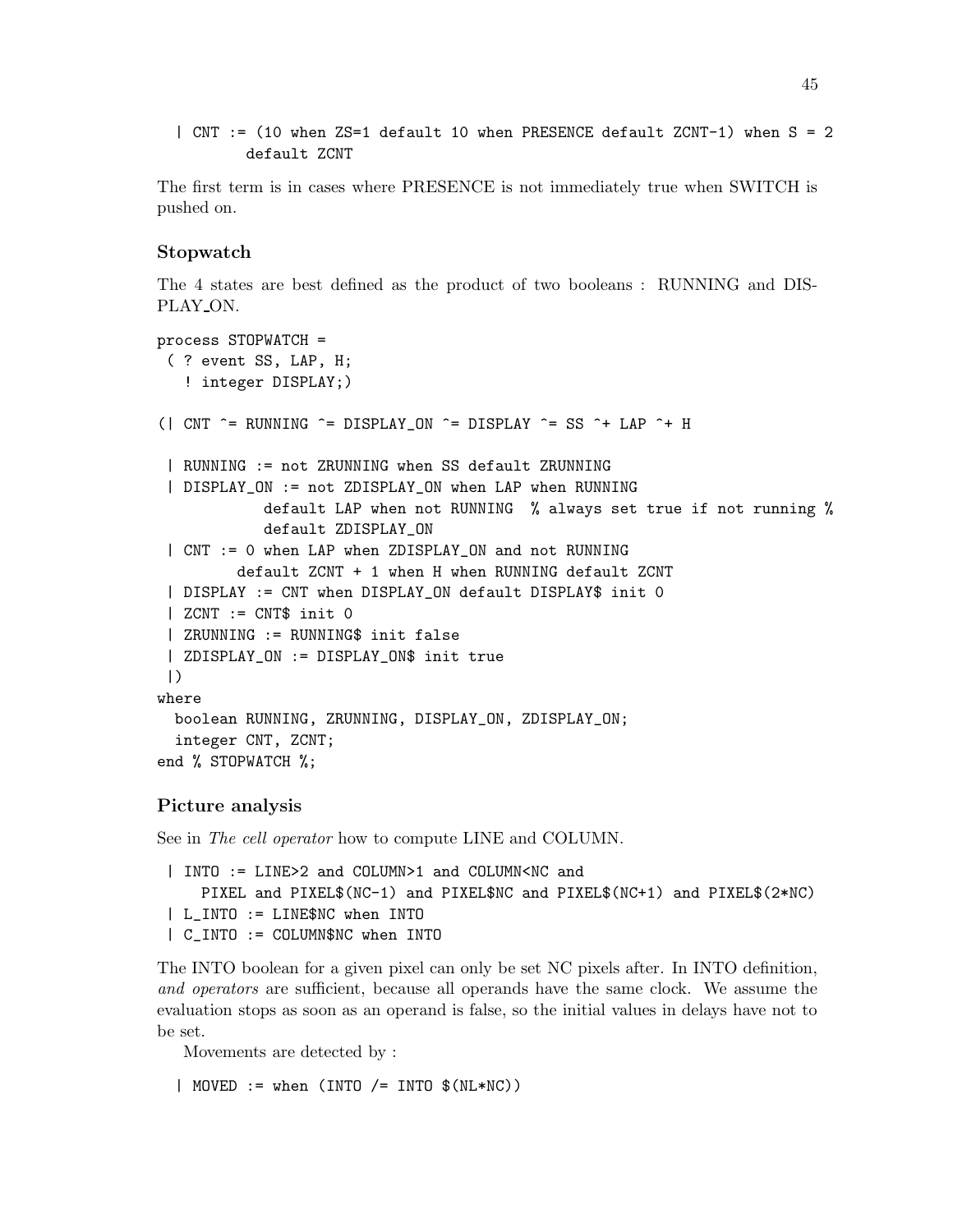In a picture containing convex objects, FIRST and LAST are pixels where a line enters and leaves an object :

```
| FIRST := PIXEL and (COLUMN=1 or not PIXEL$)
| LAST := (PIXEL$ init false) and (COLUMN=1 or not PIXEL)
| L_LAST := LINE$ when LAST
| C_LAST := COLUMN$ when LAST
```
In fact, LAST is the first pixel *following* the object crossing.

We are crossing an object for the first time if we are in an object (PIXEL true), and if there is no true pixel just above.

| NEW := PIXEL and (LINE=1 or (not PIXEL\$NC) and (FIRST or NEW\$))

Inside each object, NEW remains true on first line. Otherwise, it becomes (and remains) false in case of true pixel above; else, it is true on first pixel, and may keep this value until last pixel.

```
| NEW_OBJECT := when LAST and NEW$
| L_OBJECT := LINE$ when NEW_OBJECT
| C_OBJECT := COLUMN$ when NEW_OBJECT
| NUM_OBJECT := 1 + NUM_OBJECT$ init 0
| NUM_OBJECT ^= NEW_OBJECT
```
# Railway level crossing

```
process DETECT =
  ( ? event WHEEL, RESET;
    ! event COMING;)
 (| READY := RESET default not WHEEL
  | COMING := WHEEL when READY$ init true
  |)
where
  boolean READY;
end % DETECT %;
```
RESET is the first operand of READY, because it must be catched, even if a wheel passed at the same time.

```
process TRACK =
  ( ? event WHEEL1, WHEEL2, WHEEL3, TENTHS;
    ! integer CLOSE; % 1=crossing in 45s, 2=in 30s, 3=gone %
  )
 (| S \hat{} = CNT \hat{} = DETECT1\hat{} + DETECT2\hat{} + DETECT3\hat{} + TENTHS
                   % States of the automaton %
  | S := -1 when DETECT1
     default 0 when DETECT2
```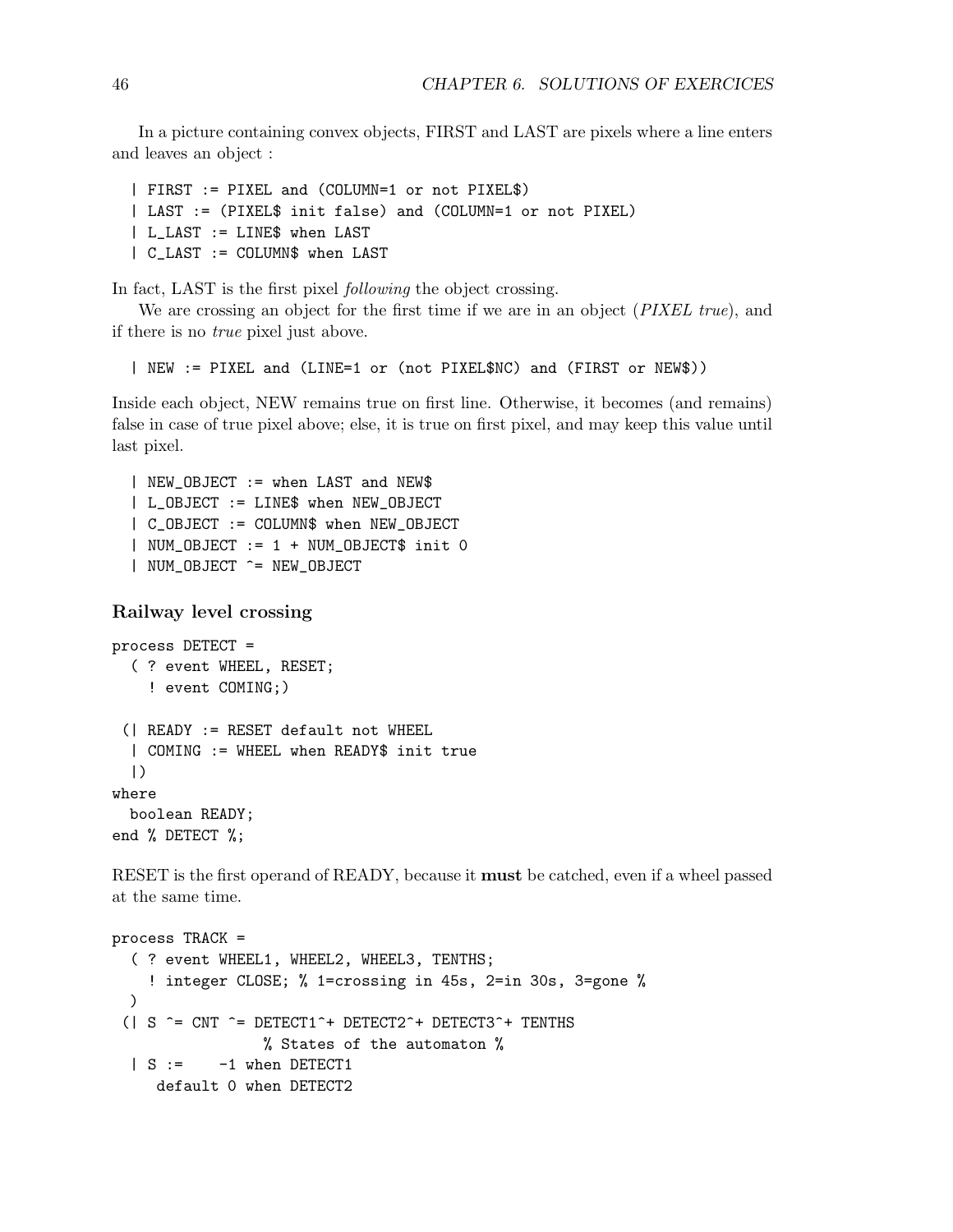```
default 1 when \text{ZS} = 0 and CNT \text{S} = 450default 2 when \text{ZS} = 1 and \text{CNT} \leq 300default 3 when DETECT3
     default ZS
  | ZS := S$ init 3
                  % counting of time, unit assumed: 0.1 sec %
  | CNT := 0 when DETECT1
       default 240*ZCNT when DETECT2
       default ZCNT+1 when 2S = -1default ZCNT-1 when ZCNT > 0
       default 0
  | ZCNT := CNT$ init 0
  | CLOSE := S when S /= ZS and S > 0| BUSY := WHEEL1 default not WHEEL3
  | ZBUSY := BUSY$ init false
  | DETECT1 := DETECT (WHEEL1, when ZBUSY and not BUSY)
  | DETECT2 := DETECT (WHEEL2, when ZBUSY and not BUSY)
  | DETECT3 := DETECT (WHEEL3, when BUSY and not ZBUSY)
  |)
where
  integer S, ZS, CNT, ZCNT;
  event DETECT1, DETECT2, DETECT3;
  boolean BUSY, ZBUSY;
process DETECT = ...
end % TRACK %;
```
Numbering of states S is choosen to be equal to output values for CLOSE. Initial and rest state is 3.

CNT counts tenths of seconds, increasingly between DETECT 1 and 2, decreasingly after. Changing of states at 45s, then 30s before crossing, are tested by  $\leq$  operators : if a train had an excessive speed, the delays could be over, but actions have nevertheless to be taken.

For detector reset, boolean BUSY reflects the fact that a train (more exactly, its first wheel) is present in the area.

```
process BARRIER =
  ( ? integer CLOSE_A, CLOSE_B; % closing orders from tracks A or B %
     boolean PRESENCE; % sampled every 0.1 s %
    ! boolean CLOSE; % effective action on barriers %
  )
 (| COMMON := ^CLOSE_A default ^CLOSE_B default ^PRESENCE
  | C_A := CLOSE_A cell COMMON
  | C_B := CLOSE_B cell COMMON
  | IS_CLOSED := PRESENCE cell COMMON
```